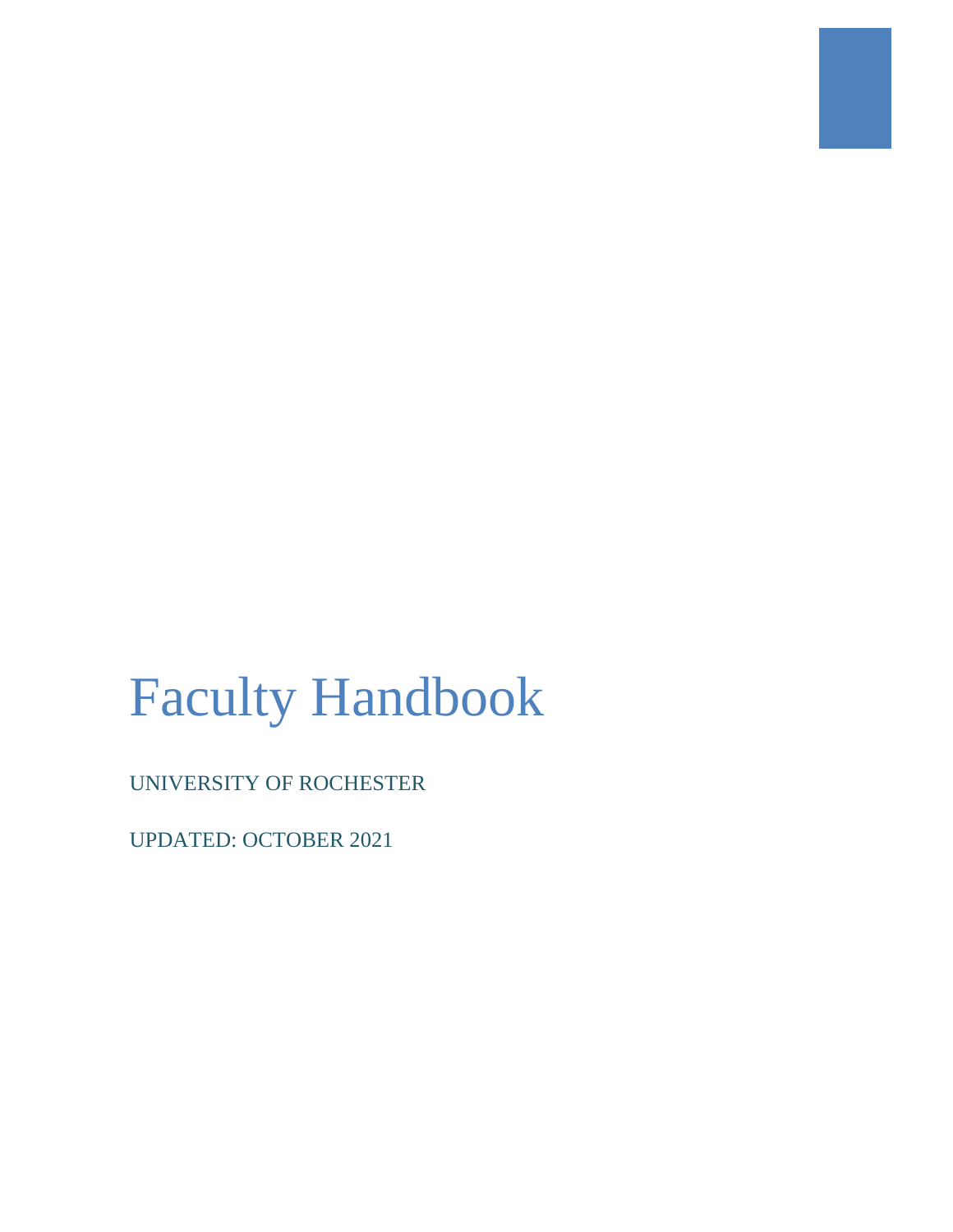# **Table of Contents**

| A. Affirmative Action, Equal Employment Opportunity and Discrimination and Harassment  11  |  |
|--------------------------------------------------------------------------------------------|--|
|                                                                                            |  |
|                                                                                            |  |
| D. Management of Academic Relationships with Immediate Family Members  14                  |  |
|                                                                                            |  |
|                                                                                            |  |
|                                                                                            |  |
|                                                                                            |  |
|                                                                                            |  |
|                                                                                            |  |
|                                                                                            |  |
|                                                                                            |  |
|                                                                                            |  |
|                                                                                            |  |
|                                                                                            |  |
|                                                                                            |  |
|                                                                                            |  |
|                                                                                            |  |
|                                                                                            |  |
|                                                                                            |  |
| T. Faculty Role in Senior Academic Administrator Searches and Reviews for Reappointment 20 |  |
|                                                                                            |  |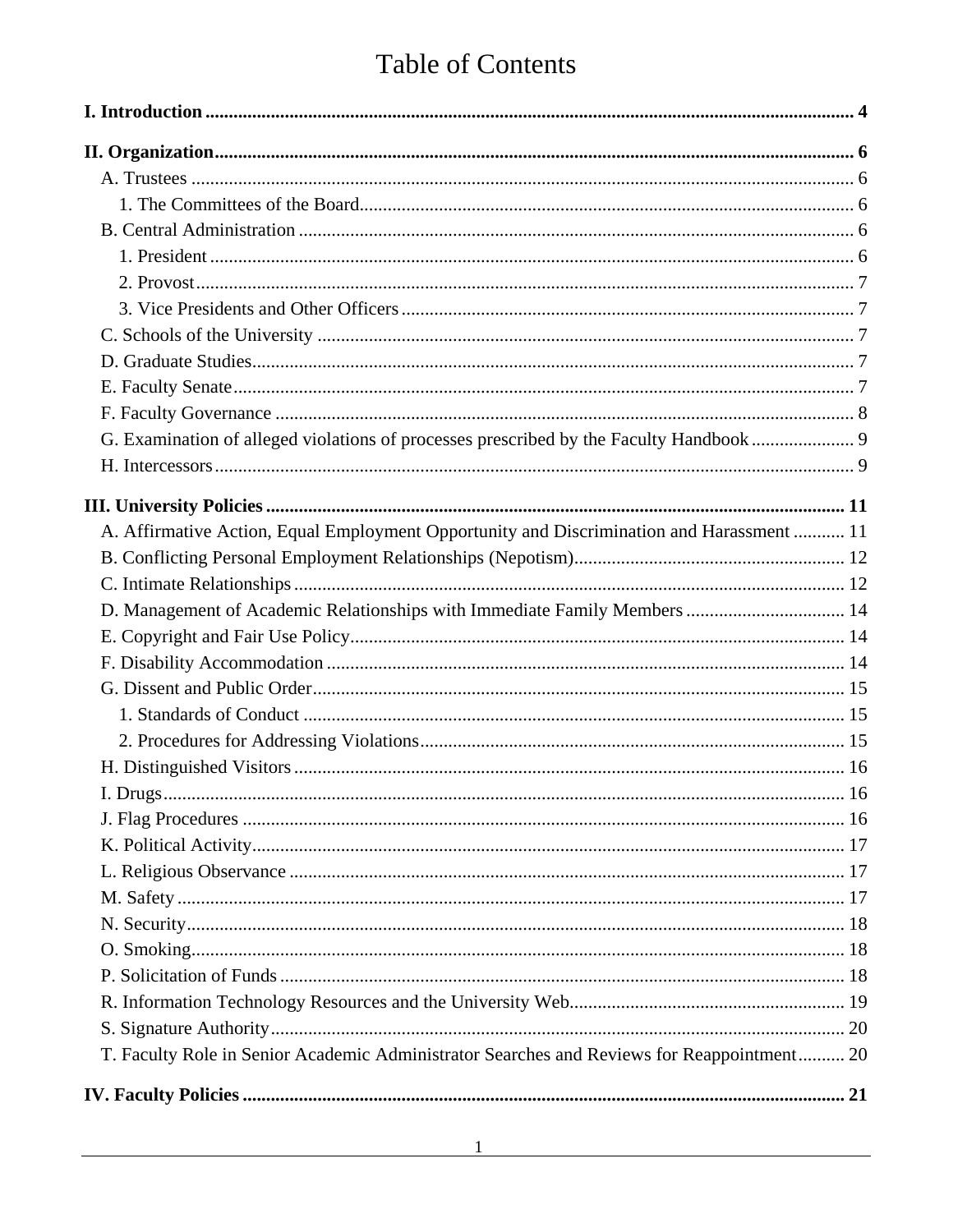| 7. Part-Time Leaves.                                                                                | .51 |
|-----------------------------------------------------------------------------------------------------|-----|
|                                                                                                     |     |
| F. Policies on External Activities Relating to Research and Scholarship (Consulting and Conflict of |     |
|                                                                                                     |     |
|                                                                                                     |     |
|                                                                                                     |     |
|                                                                                                     |     |
|                                                                                                     |     |
|                                                                                                     |     |
|                                                                                                     |     |
|                                                                                                     |     |
|                                                                                                     |     |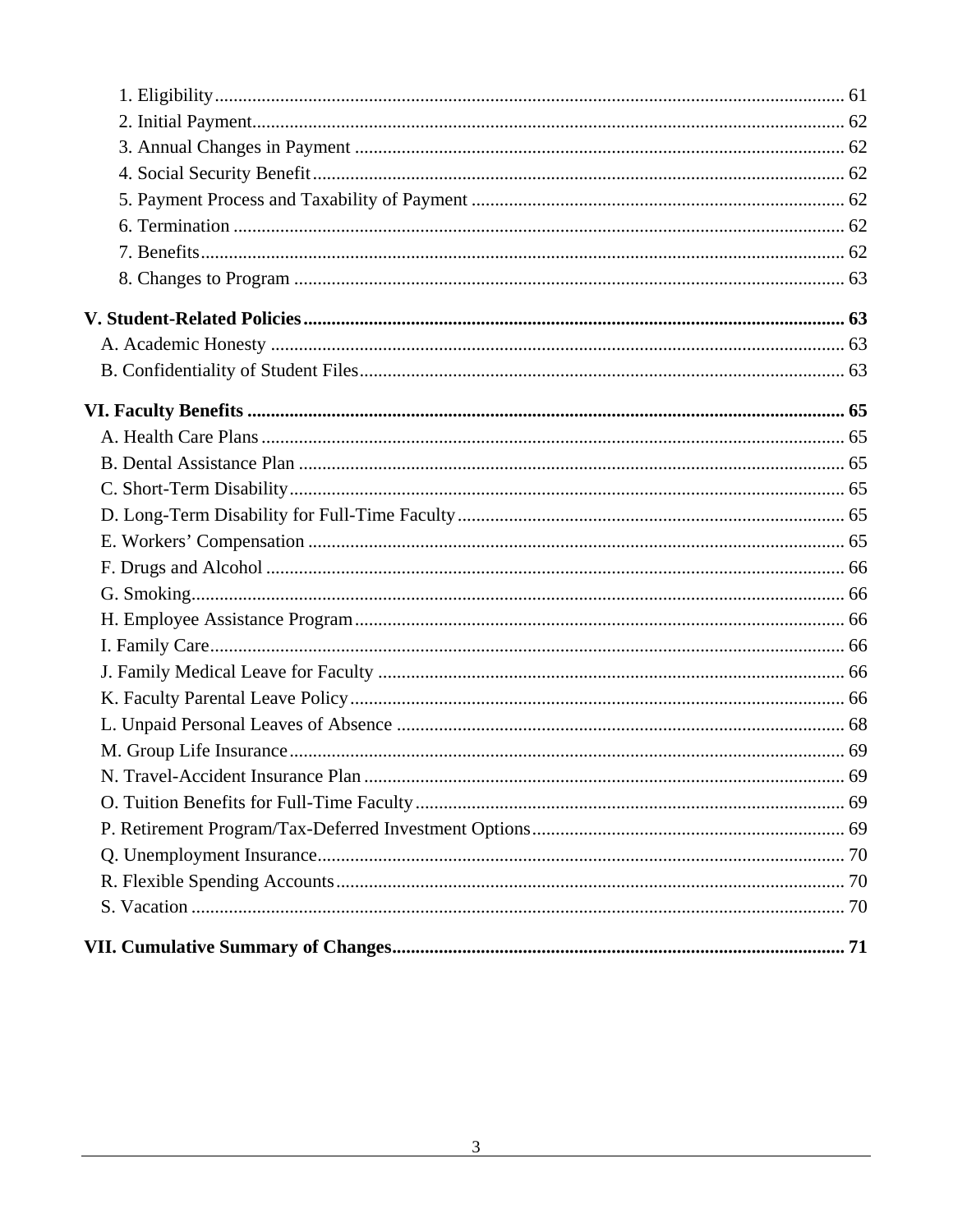# <span id="page-4-0"></span>**I. Introduction** [updated May 2017]

This handbook sets forth policies, procedures, and information that, by common consent, are those governing the University faculty as a whole.

Either the Office of the Provost, or the Senate Executive Committee, may initiate revisions to this handbook. Following a proposal to revise the handbook, the Provost and the Senate Executive Committee must agree on the proper Senate committee to consider the proposal. After consideration of the proposal, that committee reports its findings to the Provost and Senate Executive Committee. The proposed handbook changes are forwarded as well to the academic units of the University. The authorized governance bodies in each of the academic units will report to the Senate Executive Committee the results of any deliberations on the proposed changes. The Senate Executive Committee reports to the Senate and the Provost about the impact of the proposed changes. After completion of these steps, the Faculty Senate will vote on the proposed changes and communicate the result and the accompanying report to the Board of Trustees. The Board of Trustees will consider the Senate's report and any recommendation from the Provost, for their final action.

The Senate Executive Committee in consultation with the full Senate may approve changes that are trivial, non-substantive, or required by changes in applicable law, without use of the process described above. Board of Trustees approval is unnecessary for changes to the handbook that are trivial, non-substantive, or required by applicable law.

As text is amended, an email announcement will be sent to all faculty via the faculty listserv. Amended sections will be dated, and a cumulative summary of all changes will be included at the end of the handbook.

This handbook is not intended to replace or supersede faculty rules and regulations of the several schools and colleges or the applicable personnel policies set forth in the University's Human Resources Policies which can be found at [http://www.rochester.edu/working/hr/policies.](http://www.rochester.edu/working/hr/policies) In the event of a conflict or inconsistency, the University's personnel policies and procedures will govern. In some circumstances (signaled by a phrase such as "schools may adopt"), the policies set forth in this handbook enable or allow colleges and schools to adopt certain policies at their discretion. In such cases, the policies and procedures of the school or college determine how the policies will be implemented.

The University's Policy on Policy-Making requires that certain policies referenced in this Manual which impact faculty in a manner distinct from or more significantly than others will be discussed before adoption with the Faculty Senate Executive Committee and, if the Executive Committee deems it appropriate, with the entire Faculty Senate.

See: [http://internal.rochester.edu/policy/documents/PolicyonPolicies.pdf.](http://internal.rochester.edu/policy/documents/PolicyonPolicies.pdf)

Although this handbook delineates many of the rules that govern the faculty of the University, underlying these rules are the fundamental convictions that shape the life of the modern university— above all, an abiding commitment to the free inquiry essential to the creation and dissemination of knowledge. As John Dewey, the first president of the American Association of University Professors said at the turn of the twentieth century, "Any attack, or even any restriction, upon academic freedom is directed against the university itself. To investigate truth; critically to verify fact; to reach conclusions by means of the best methods at command, untrammeled by external fear or favor, to communicate this truth to students; to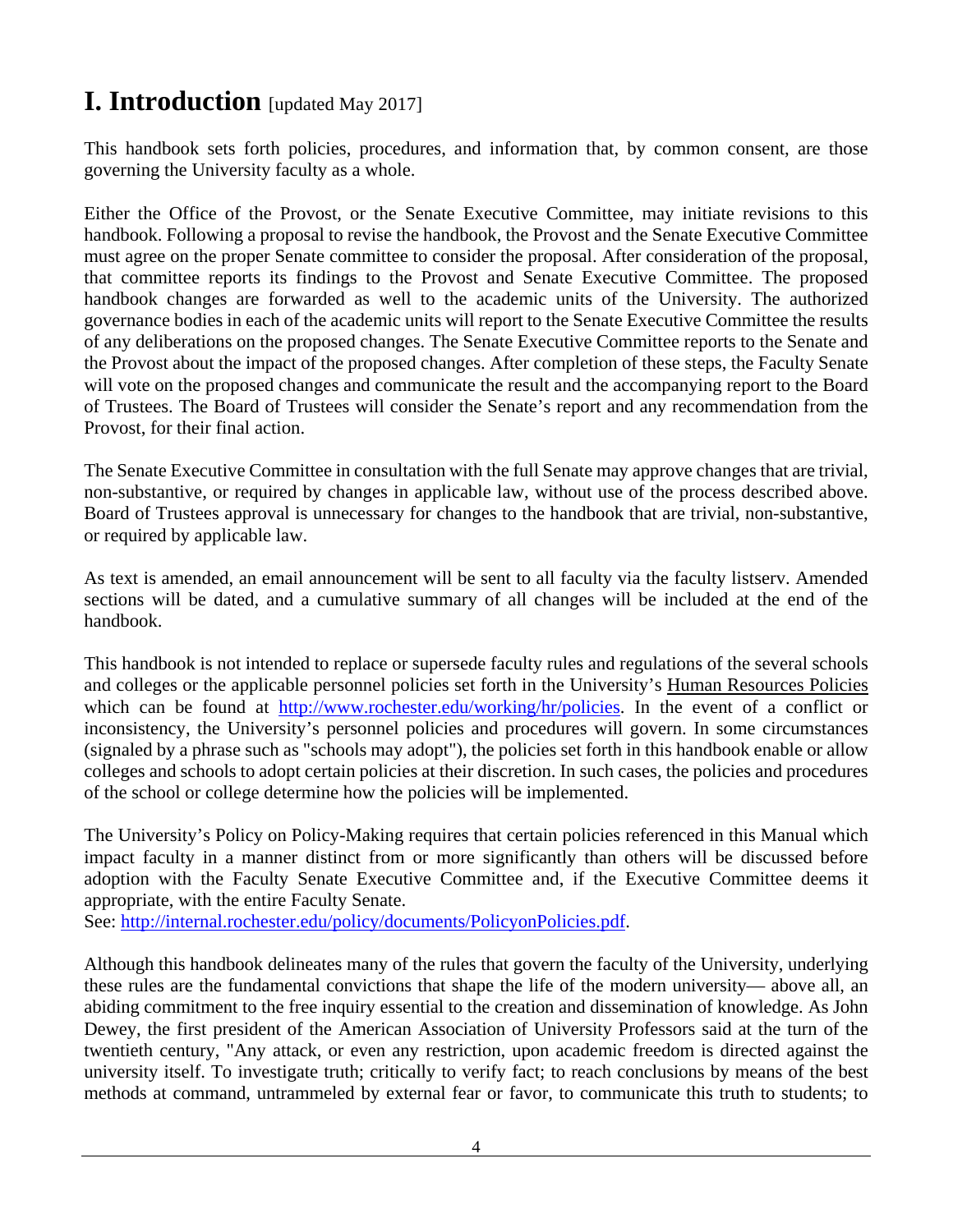interpret to them its bearing on the questions they will have to face in life—this is precisely the aim and object of the university. To aim a blow at any one of these operations is to deal a vital wound to the university itself." This University is committed in word and deed to the protection of unfettered inquiry and the academic freedom of its faculty. In turn, while each faculty member has the freedom to determine how to make signal contributions to their field, each is expected to adhere to the ethical standards and evidentiary criteria for that field, and to discharge responsibly their obligations to the University as a teacher, scholar, and citizen.

The policy content of this handbook was approved by the Board of Trustees on October 1, 2021.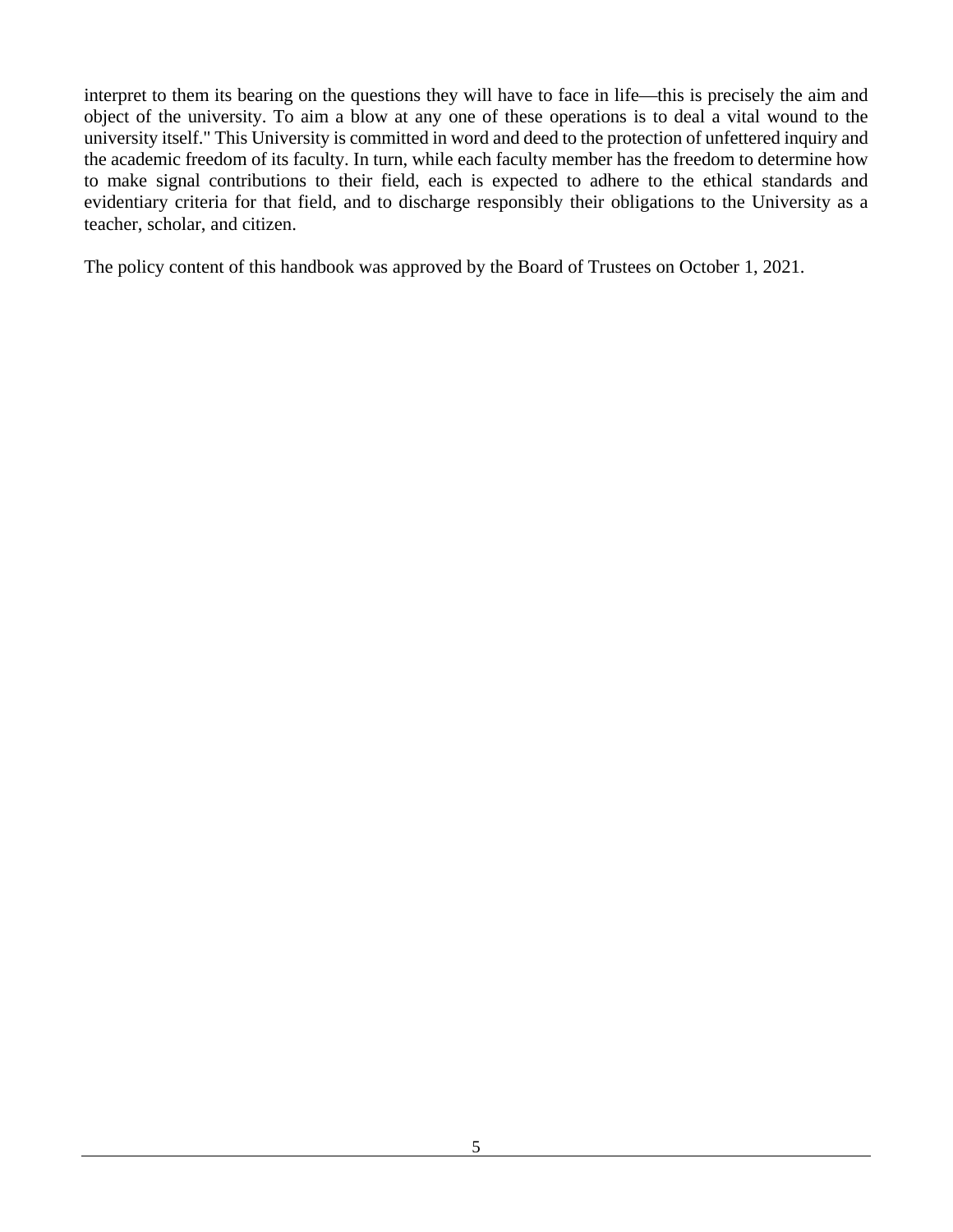# <span id="page-6-0"></span>**II. Organization**

# <span id="page-6-1"></span>**A. Trustees** [updated May 2014]

The original New York State provisional charter was granted in January 1850 to the Trustees of the University of Rochester by the Board of Regents for and on behalf of the State Education Department. The charter commits "the superintendence of the interests of this institution" to the Board of Trustees. Those interests include educational activities, appointments, physical properties, endowment, financial matters, public relations, and the granting of degrees.

The Board of Trustees is empowered to determine its number, from time to time. The University bylaws govern the number, election and other terms relating to the members of the Board of Trustees.

There are three regular meetings of the Board each year: in the fall, in the winter, and in the week preceding Commencement. Special meetings may also be called at any time by the president or the chair of the Board or by the most senior trustee upon the written request of any three Board members.

Trustees of the University serve without remuneration.

#### <span id="page-6-2"></span>*1. The Committees of the Board* [updated May 2014]

The Executive Committee consists of the president of the University, the chair of the Board, the chairs of the Board's standing committees, and such other trustees as the Board may elect from time to time. In the intervals between Board meetings, the Executive Committee has general charge of the affairs of the University and may exercise all the powers of the Board in all matters, except that this power does not extend to the granting of degrees, removals from office, the election of trustees, or the amendment, alteration, or repeal of the bylaws.

The Board has standing committees on audit, facilities, investment, personnel, health affairs, academic affairs, external affairs, student affairs, financial planning, and nominations/board practices. A select committee on compliance and compensation reviews the compensation of officers and matters that might involve a trustee or other senior official in an actual or potential conflict of interest.

# <span id="page-6-3"></span>**B. Central Administration**

#### <span id="page-6-4"></span>*1. President* [updated July 1999]

The president, as chief executive officer of the University, has overall responsibility for its supervision and management. All officers of the University are accountable to the president, who is chair of the faculties of all the schools. The president is appointed by the trustees and is accountable to them. The responsibilities of the office are described in more detail in the University bylaws.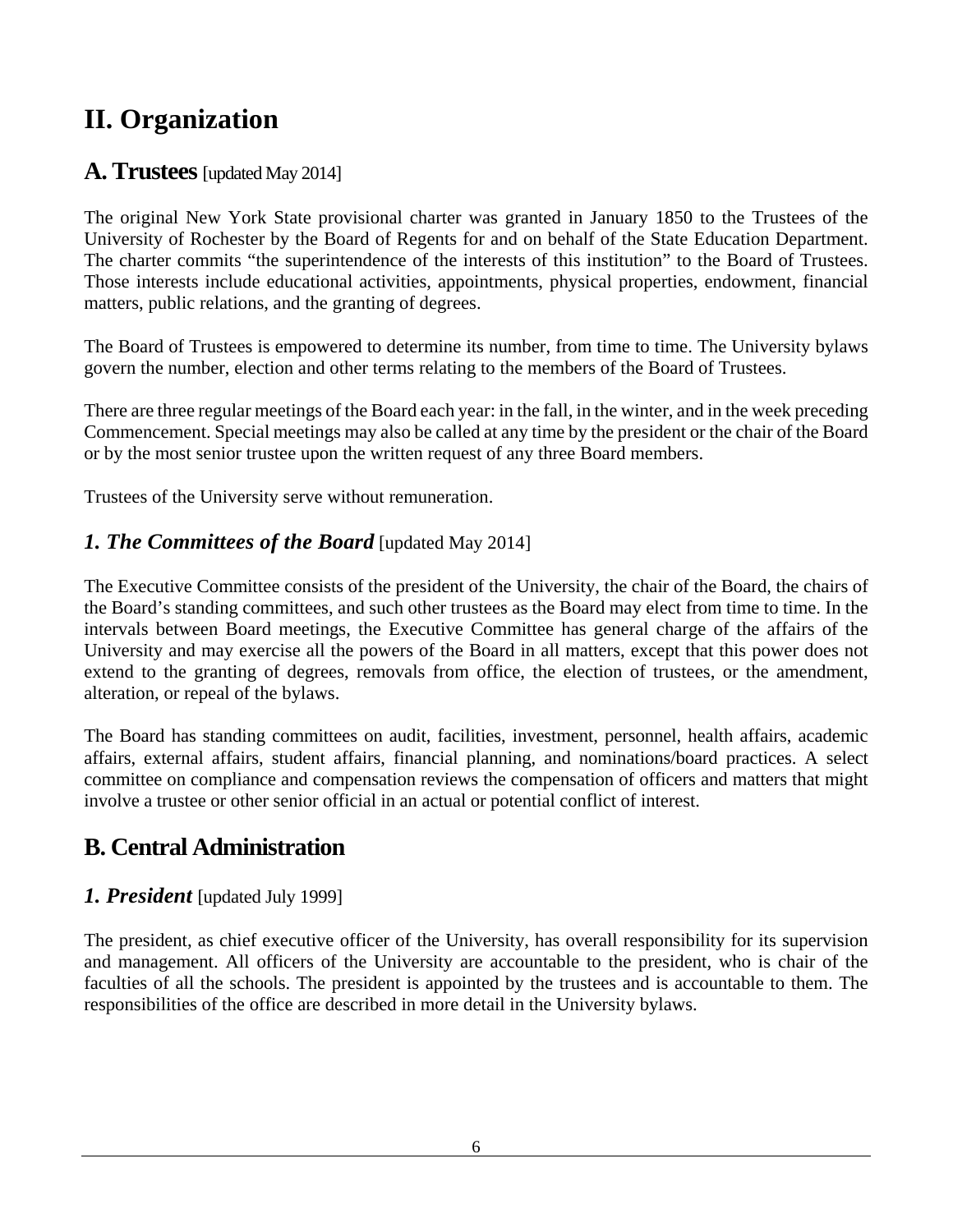#### <span id="page-7-0"></span>*2. Provost* [updated July 1999]

The provost, the second University officer, reports to the president and serves as the president's deputy when necessary. As the chief academic officer, the provost's primary concern is with the nature and organization of the academic affairs of the University, working closely with the deans.

# <span id="page-7-1"></span>*3. Vice Presidents and Other Officers* [updated May 2014]

The Board of Trustees shall approve the appointment of the Vice Presidents and such other officers of the University as the Board of Trustees shall determine from time to time.

For organizational charts that show the reporting structure of the administrative and academic operations of the University see<http://www.rochester.edu/aboutus/admin.pdf> and [http://www.rochester.edu/aboutus/programs.pdf.](http://www.rochester.edu/aboutus/programs.pdf)

# <span id="page-7-2"></span>**C. Schools of the University** [updated May 2014]

The University consists of six schools: which includes Arts, Sciences and Engineering; the Eastman School of Music; the School of Medicine and Dentistry; the School of Nursing; the Margaret Warner Graduate School of Education and Human Development; and the William E. Simon Graduate School of Business Administration. Deans lead the schools and their affiliated faculty. Most schools are organized in departments where much of the important work of the University is accomplished.

The University also houses several specialized research centers. Please refer to <http://www.rochester.edu/research/> for a comprehensive listing of those centers.

# <span id="page-7-3"></span>**D. Graduate Studies** [updated July 1999]

The primary responsibility for graduate studies at the University of Rochester is with the faculties of the several schools, all of which offer work leading to the Ph.D. as well as in some cases (education, medicine, and music) work toward professional degrees. Work toward degrees at the master's level and professional doctoral degrees (e.g., Ed.D., M.D., D.N.P. and D.M.A.) is supervised by the faculties of the relevant schools. Responsibility for the quality and the procedure of work for the Ph.D. degree is vested in the University dean of graduate studies. Each of the departments offering graduate work has a director for graduate studies, who oversees graduate work within the department; each school has an associate dean for graduate studies with whom these directors work.

Overall policy for graduate studies is determined by the University Council on Graduate Studies, a group made up of the deans of the schools, the associate deans for graduate studies, and of individual faculty representatives from each of the departments offering work leading to the Ph.D. degree. Its chair is the University dean of graduate studies.

# <span id="page-7-4"></span>**E. Faculty Senate** [updated July 2002]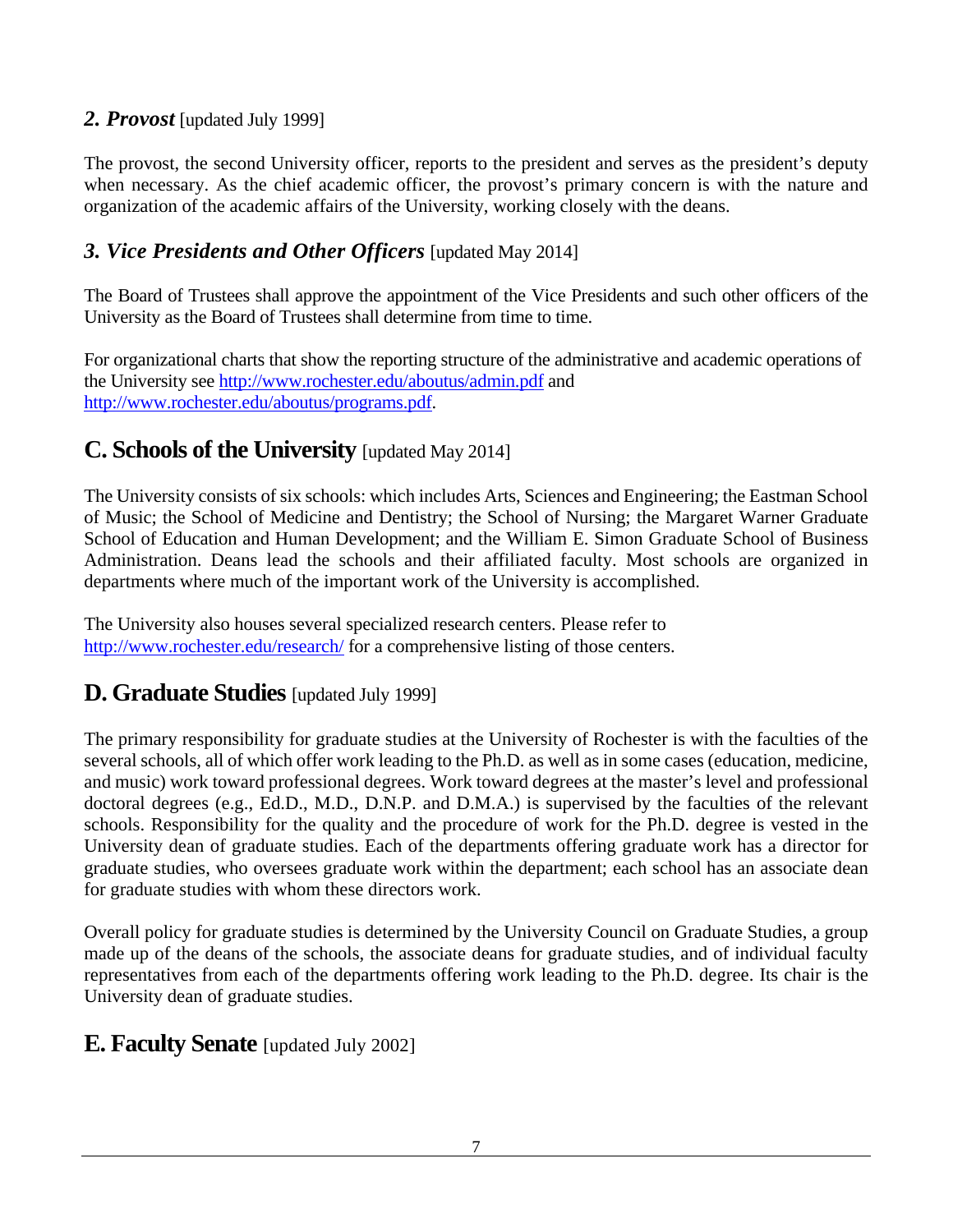"There shall be established . . . a University-wide Faculty Senate . . . to consider the state of the University . . . to make recommendations for its academic development . . . to inquire into any matter . . . that has implications for the academic function and welfare of the University and to make recommendations concerning such matters . . . ; and to be a channel of communications between and among the various faculties and between the collective faculties and the president and the provost of the University." The above is drawn from Article 1, Establishment of a University Senate, of the charter and bylaws of the University of Rochester Faculty Senate. The Senate consists of 45 members elected by and from the faculties. Senators are elected, for three-year terms, from among the full-time members of the faculties of the University, and each holds the rank of professor, associate professor, or assistant professor. Prior to the annual election, candidates may be nominated by any group of three qualified members of the electorate (all full-time members of the faculties and all part-time members of the faculties with the rank of professor or associate professor, or equivalent rank). Election is by a preferential system. The only stipulation regarding membership across schools is that each school shall be entitled to at least one senator. The president, the provost, and the University dean of graduate studies are ex officio members of the Senate. (Full and official statements on these matters may be found in the charter and bylaws of the University of Rochester Faculty Senate.)

The Senate ordinarily meets nine times during the academic year. Meetings are from 4 to 6 p.m. by Charter regulation and on a middle Tuesday of the month by custom. Each meeting is presided over by the chair of the Executive Committee or a designated substitute. The agendas for these meetings are prepared by the Executive Committee of the Senate and distributed (along with relevant documents) to Senate membership at least one week prior to each meeting. Topics of discussion include reports from the President on the state of the University in September and January, a report from the Provost on the state of the faculty in May, occasional reports from deans on the states of the various schools, reports from the standing and ad hoc senate committees, and discussion of the University budget.

The standing committees of the Senate are the Executive Committee (the Senate's Agenda Committee), the Elections Committee, and the committees on academic affairs, research policy, faculty benefits, and budget.

A faculty committee elected concurrently with the Senate is the University Committee on Tenure and Privileges. Its role in tenure revocation is described in the section on tenure (subsection "revocation"), and it also is charged to "inform the Senate of all regulations and practices respecting tenure and privileges, in all parts of the University, as they become established or changed."

The chief function of the Senate has been to act as a forum where matters of importance to the University community can be discussed by members of all of its faculties. So that this function may have its broadest impact, full minutes of Senate meetings are distributed to all members of the electorate.

In accordance with the charter provision that all proceedings or recommendations of the Senate shall be confidential within the University, those minutes are labeled confidential.

# <span id="page-8-0"></span>**F. Faculty Governance** [updated October 2021]

Faculty participation in governance promotes diversity of ideas, shared responsibility, collaboration, collegiality, and institutional excellence. Furthermore, it is the right of all faculty members to participate in governance without fear of retaliation in subsequent decisions on promotion, salary, and conditions of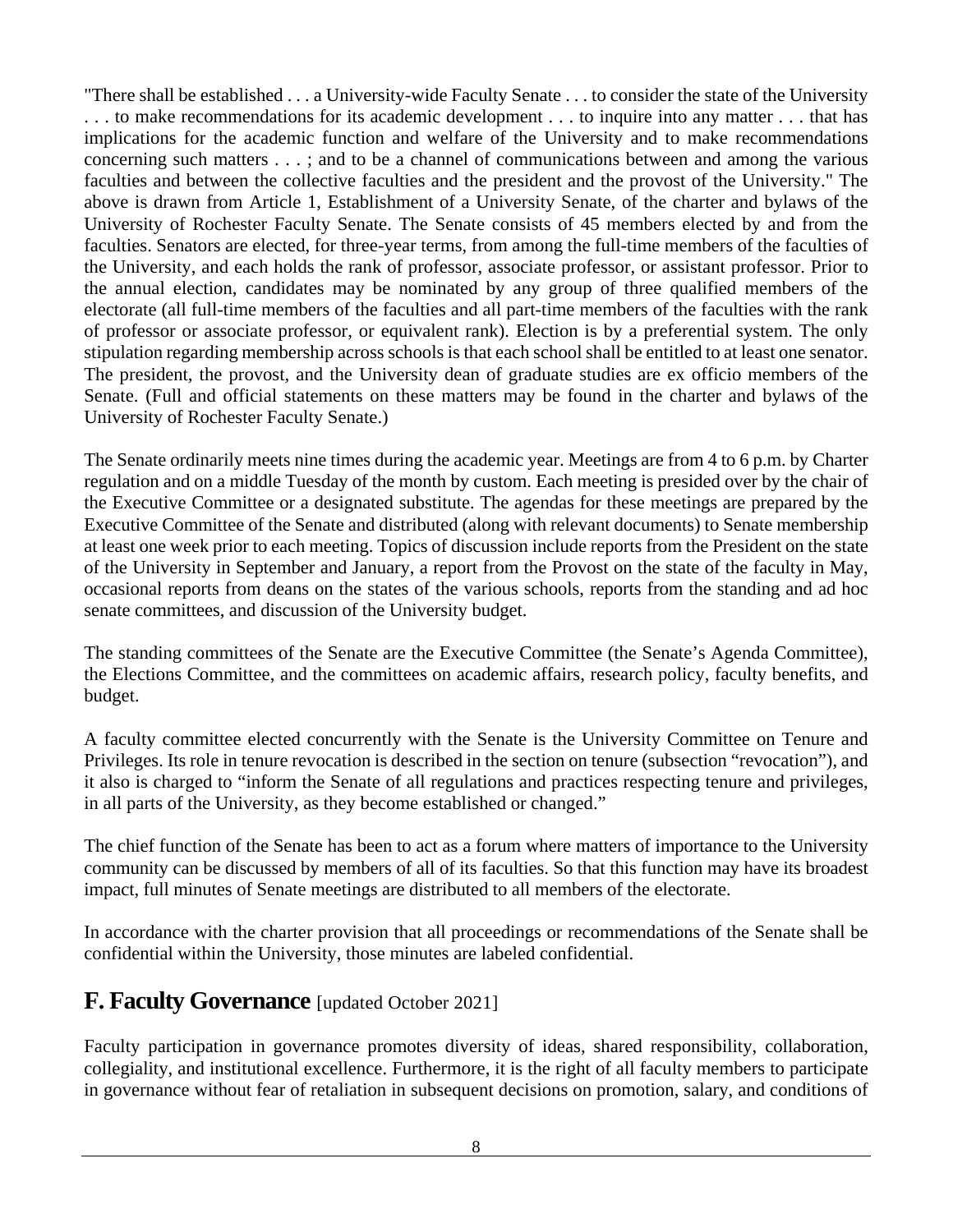employment. It is the responsibility of the central administration, deans and department chairs to protect these rights.

Every academic unit (including departments) should have a set of written rules and procedures for its governance, with copies available to each faculty member. The governing faculty of each academic unit should establish the operating procedures of its academic unit governance entities including, but not limited to, procedures of agenda setting, establishment of a quorum, determination of membership and voting rights, qualification of attendance by persons other than members, appointment of a faculty secretary, distribution of minutes, and the retention/filing of minutes. An academic unit's policies on voting rights should consider the principle that all faculty eligible to vote in elections for Senate should have a voice in shared governance, and exceptions to this principle should be explicitly written into rules, e.g., the definition of "appropriate faculty members" in IV.A.3 "Processes for Promotion" of the Faculty Handbook.

# <span id="page-9-0"></span>**G. Examination of alleged violations of processes prescribed by the Faculty Handbook** [updated May 2020]

The administration or the faculty may become concerned that the rules of the Faculty Handbook describing shared governance processes have been violated. By either the decision of the President and Provost, or by majority vote of the Senate Executive Committee, the following process will be followed to examine serious incidents. A committee of four individuals, none of whom is directly involved in the incident and none of whom holds line authority over any of the others, will be formed and charged with writing a report about the incident. The President and Provost will choose two committee members from among the senior administration, at the rank of Associate Dean or higher, and the Senate Executive Committee will choose two committee members from among the faculty who are eligible to be elected to the Faculty Senate. The committee will be charged to deliver a timely report describing factual findings of the possible violation of rules, comments on the severity of any violation, and recommendations for future action. Each of the findings, comments, and recommendations in the report need not be endorsed by all members of the committee; accordingly, members of the committee will be charged to explicitly endorse each element of the report they support. The committee, by the affirmative vote of two members, may offer confidentiality to individuals it interviews in the preparation of its report.

The committee will distribute its report to the President and to members of the Faculty Senate and its Executive Committee. The Senate Executive Committee and the President may, within a three week period, provide a written response to the report. The committee report, and any responses will then be distributed by the Faculty Senate chair(s) to the Faculty, and by the President to members of the senior administration. The report and responses will be reviewed by the President and the Senate Executive Committee for each to determine what, if any, additional steps are appropriate. The report, responses, and a joint statement of any proposed courses of action by each will normally be transmitted to the chair of the Board of Trustees, for distribution to the Trustees of the University, unless both the President and the Senate Executive Committee agree that the issue need not be brought to the Trustees.

Individual academic units of the University may adopt similar procedures to examine violations of their processes.

# <span id="page-9-1"></span>**H. Intercessors** [updated May 2014]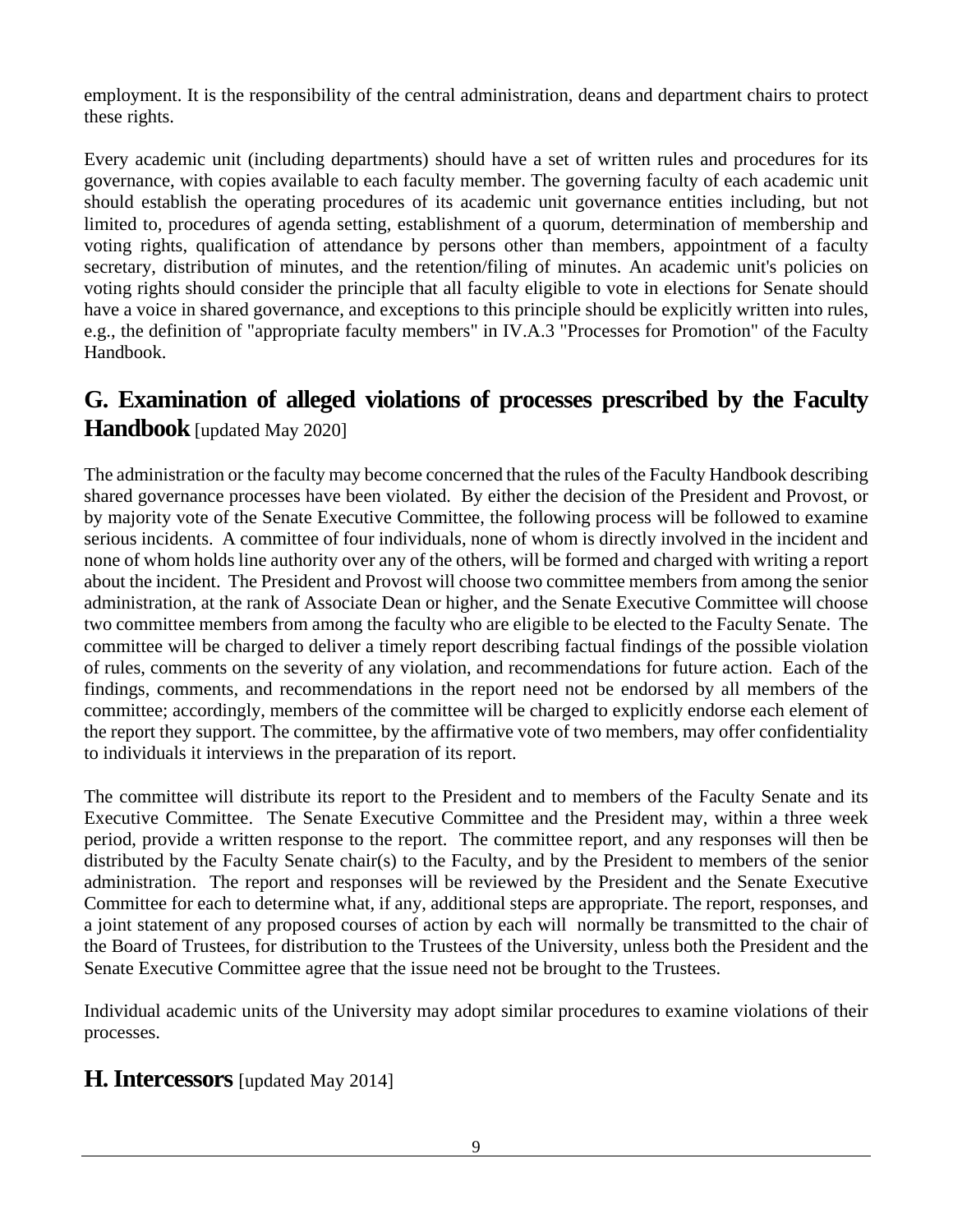In addition to the procedures that exist for handling most problems through regular school, departmental, or administrative channels, the Intercessors' Office is available to help resolve difficult problems. This office is particularly interested in identifying patterns of problems that indicate a need to change organizational structures or procedures. Helping individuals is an important way to identify areas that may need general improvement. The intercessors are trained counselors who understand the importance of confidentiality and who will normally honor requests to take no further action. If the intercessor determines, however, that there may be some threat of harm or a pattern of discriminatory or harassing behavior, they may have an independent obligation on behalf of the University to take corrective action.

The Intercessors' Office works with all the speed and confidentiality that particular circumstances allow. Intercessors act as facilitators in attempting to bring conflicts to resolution, using their impartiality and accessibility to give weight to their negotiating role and recommendations.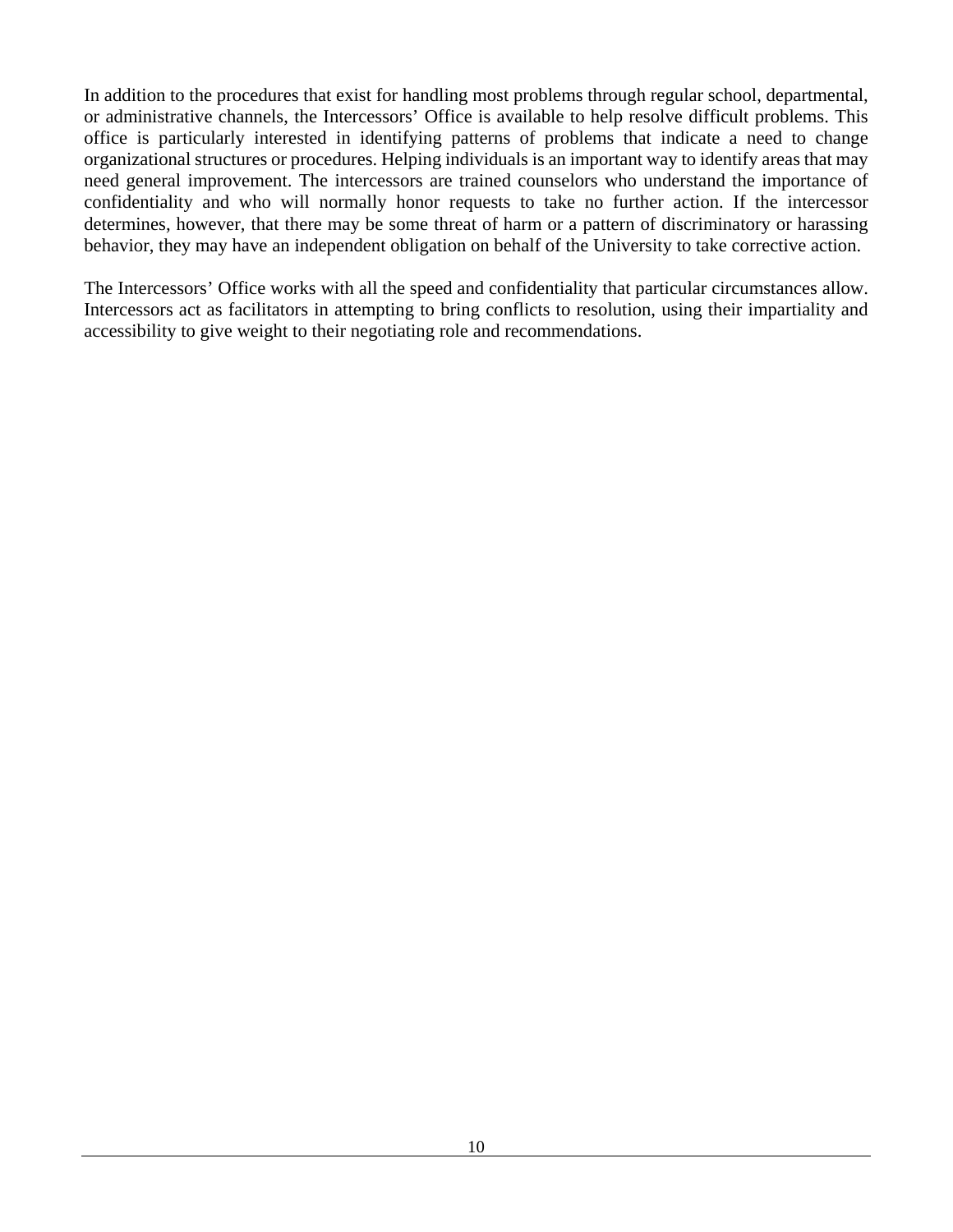# <span id="page-11-0"></span>**III. University Policies** [updated May 2014]

The University's *Human Resource Policies and Procedures* includes policies that apply to faculty. Please see<http://www.rochester.edu/working/hr/policies> for the content of those policies.

# <span id="page-11-1"></span>**A. Affirmative Action, Equal Employment Opportunity and Discrimination and**

**Harassment** [updated May 2014]

#### **An Inclusive Community**

The University of Rochester envisions itself as a community that welcomes, encourages, and supports individuals who desire to contribute to and benefit from the institution's missions of teaching, research, patient care, performance, and community service. In a pluralistic culture, that community includes faculty, students, and staff who represent important differences. Members of the University's community come from different geographical areas, represent differences in ethnicities, religious beliefs, values, and points of view; they may be physically different, have different intellectual interests, or have different abilities. The University not only welcomes such differences in the members of its community but, in fulfilling its own missions and in preparing the leaders of tomorrow's world who will necessarily be operating in an equally wide-ranging environment, it actively seeks to recruit and include them in all aspects of the institution's operations.

#### **Affirmative Action and Equal Employment Opportunity Statement**

In keeping with its long-standing traditions and policies, the University of Rochester affirms its commitment to non-discrimination and equal opportunity in admissions, employment, access to and treatment in University programs and activities, in accordance with federal, state, and local laws and regulations (including but not limited to Titles VI and VII of the Civil Rights Act of 1964, as amended: Executive Order 11246, as amended by the Executive Order 11375: Revised Order No. 4: the Equal Pay Act of 1963, as amended: the Rehabilitation Act of 1973, as amended: the Vietnam Era Veterans Readjustment Assistance Act of 1974, as amended: Titles VII and VIII of the Public Health Service Act: Title IX of the Education Amendments of 1972: the Americans with Disabilities Act (ADA) of 1990, as amended, and all applicable laws and ordinances of the State of New York, the City of Rochester, or other applicable regional governance).

The success of the University of Rochester depends on an environment that fosters vigorous thought and intellectual creativity. It requires an atmosphere in which diverse ideas can be expressed and discussed. The University of Rochester seeks to provide a setting that respects the contributions of all the individuals composing its community, that encourages intellectual and personal development, and that promotes the free exchange of ideas.

To help establish and perpetuate an inclusive and open environment, all members of the University community are expected to support the University's Equal Opportunity Statement:

The University of Rochester values diversity and is committed to the equal opportunity for all persons regardless of age, color, disability, ethnicity, gender identity or expression, genetic information, marital status, military/veteran status, national origin, race, religion/creed, sex, sexual orientation or any other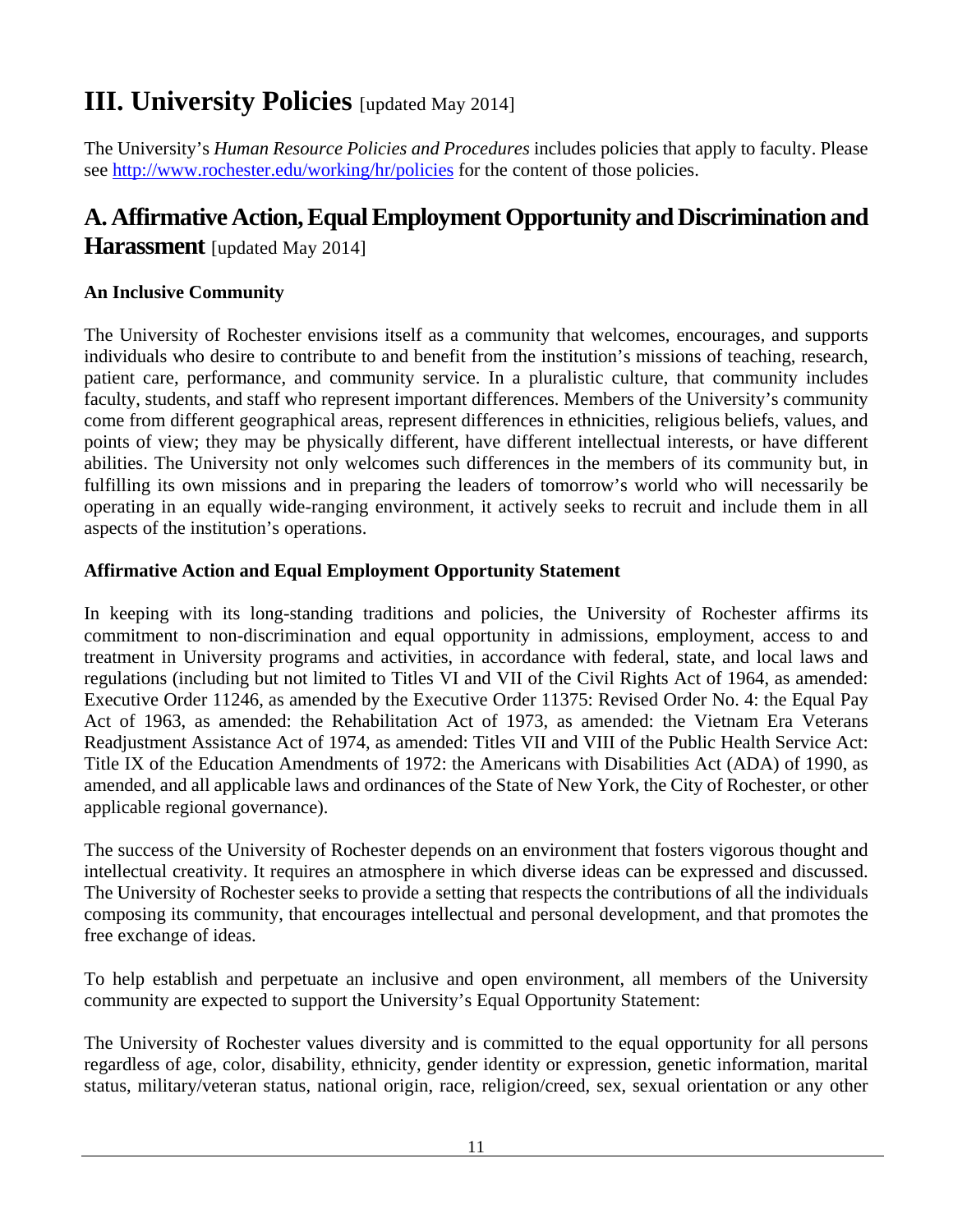status protected by law. Further, the University complies with all applicable non-discrimination laws in the administration of its policies, admissions, employment, and access to and treatment in University programs and activities.

The University maintains a policy regarding Affirmative Action, pursuant to its obligations as a federal contractor that can be found at: [http://www.rochester.edu/working/hr/policies/pdfpolicies/102.pdf.](http://www.rochester.edu/working/hr/policies/pdfpolicies/102.pdf)

#### **Discrimination and Harassment**

The University is committed to maintaining a workplace and academic environment free from unlawful discrimination and harassment. The University prohibits and will not engage in discrimination and harassment based on any status protected by law. Further, the University prohibits retaliation against any person who complains or opposes perceived unlawful discrimination or harassment, including those who participate in investigations or proceedings involving complaints of such discrimination or harassment. See the Policy against Discrimination and Harassment, Policy 106, found at [http://www.rochester.edu/working/hr/policies/pdfpolicies/106.pdf.](http://www.rochester.edu/working/hr/policies/pdfpolicies/106.pdf)

# <span id="page-12-0"></span>**B. Conflicting Personal Employment Relationships (Nepotism)**

[updated May 2014]

In general, there are only minimal limitations of employment or continued employment of any person because of a conflicting relationship with another member of the University faculty or staff. Employment is limited only when necessary to avoid conflicts of interest and provide reasonable assurance that each person can carry out the responsibilities of their position as objectively as possible. The University's policy on Conflicting Employment Relationships can be found at

[www.rochester.edu/working/hr/policies/pdfpolicies/121.pdf.](http://www.rochester.edu/working/hr/policies/pdfpolicies/121.pdf) Its Policy Against Harassment and Discrimination can be found at [https://www.rochester.edu/working/hr/policies/pdfpolicies/106.pdf.](https://www.rochester.edu/working/hr/policies/pdfpolicies/106.pdf)

# <span id="page-12-1"></span>**C.Intimate Relationships** [updated May 2018]

Freedom of thought and expression and the opportunity for all members of the University community to pursue knowledge unencumbered are the foundation of the academic enterprise. The development of intimate relationships may, in some cases, compromise the academic relationships that are fundamental to the intellectual and professional development of members of the University. The faculty member student academic relationship is of special concern in this context given the innate power imbalance between faculty and students; however, such power imbalances also may exist among faculty members. The purpose of this policy is to protect the rights and interests of all members of the University community by avoiding the potential for real or perceived coercion, favoritism, bias, or exploitation that may be created by intimate relationships among members of the University community.

To provide clarity regarding the intentions and purposes of this policy, the following definitions are employed.

- **Student** refers to all full-time, part-time, visiting, or prospective undergraduate or graduate students, and all postgraduate trainees, research associates, residents, and fellows.
- For the purposes of this policy **Faculty** refers to tenure-track, instructional, adjunct, research, and clinical faculty members of all ranks. (Other individuals (e.g.: students, post-doctoral fellows and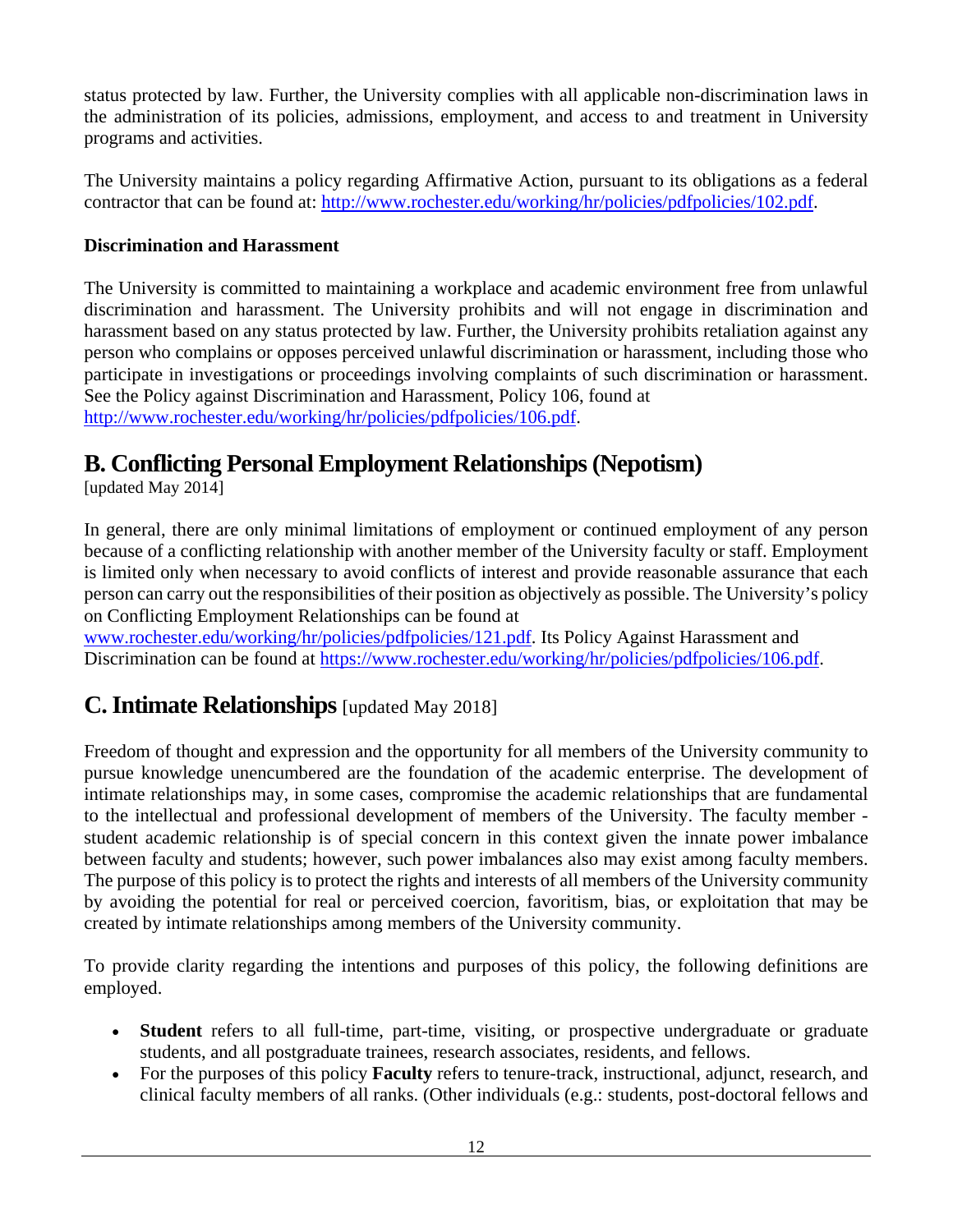other trainees) who exercise academic authority over students should see their respective handbooks for related policies.)

- **Intimate relationships** refer to non-familial sexual, dating, and/or romantic relationships. Note: unwanted advances or other inappropriate behaviors may be considered sexual harassment, which falls under HR Policy 106.
- **The exercise of academic authority** includes the following activities (on or off campus): teaching courses, (i.e., having primary or shared responsibility for the conduct of a course but not, for example, simply delivering occasional guest lectures); grading or otherwise evaluating student work; advising on formal projects such as a thesis or other research; serving as an external examiner or member of a thesis committee; participating in decisions regarding student funding or resource allocation; performing clinical supervision; and making recommendations or otherwise influencing decisions regarding admissions, employment, tenure and promotions, or the awarding of grants, fellowships, or other recognitions. Generally, it is assumed that faculty exercise academic authority over all students in their department or program. However, there are circumstances and academic structures within the University where the assumption of academic authority may not be fitting, for example, in cases of some secondary faculty appointments or informal program affiliations, or in the distributed departments and programs in the School of Medicine and Dentistry. In such cases, it is left to the department chair and cognizant dean to define appropriate domains of academic authority; however, if there is uncertainty on the part of the student or faculty member academic authority should be assumed or clarification about the existence of academic authority should be sought from / determined by the department chair and cognizant dean.

Any questions regarding the above definitions, as well as other aspects of this policy, should be directed to the University Intercessor or the appropriate department chair or dean.

#### **The Policy**

III. C. i. Faculty are prohibited from entering into intimate relationships with undergraduate students of the University.

III. C. ii. Faculty are prohibited from entering into intimate relationships with any member of the University community over whom they exercise academic authority as defined above.

III. C. iii. Faculty are prohibited from accepting academic authority (as defined above) over any member of the University community with whom they currently share an intimate relationship, or with whom they have shared such a relationship in the past.

#### **Violations**

Violations of this policy will result in disciplinary actions, which can include, but are not limited to, written warnings, loss of privileges, mandatory training or counseling, probation, suspension, demotion (including revocation of tenure), expulsion, and termination of employment. Disciplinary actions will be enforced at the appropriate administrative level ranging from department chair to the Office of the Provost.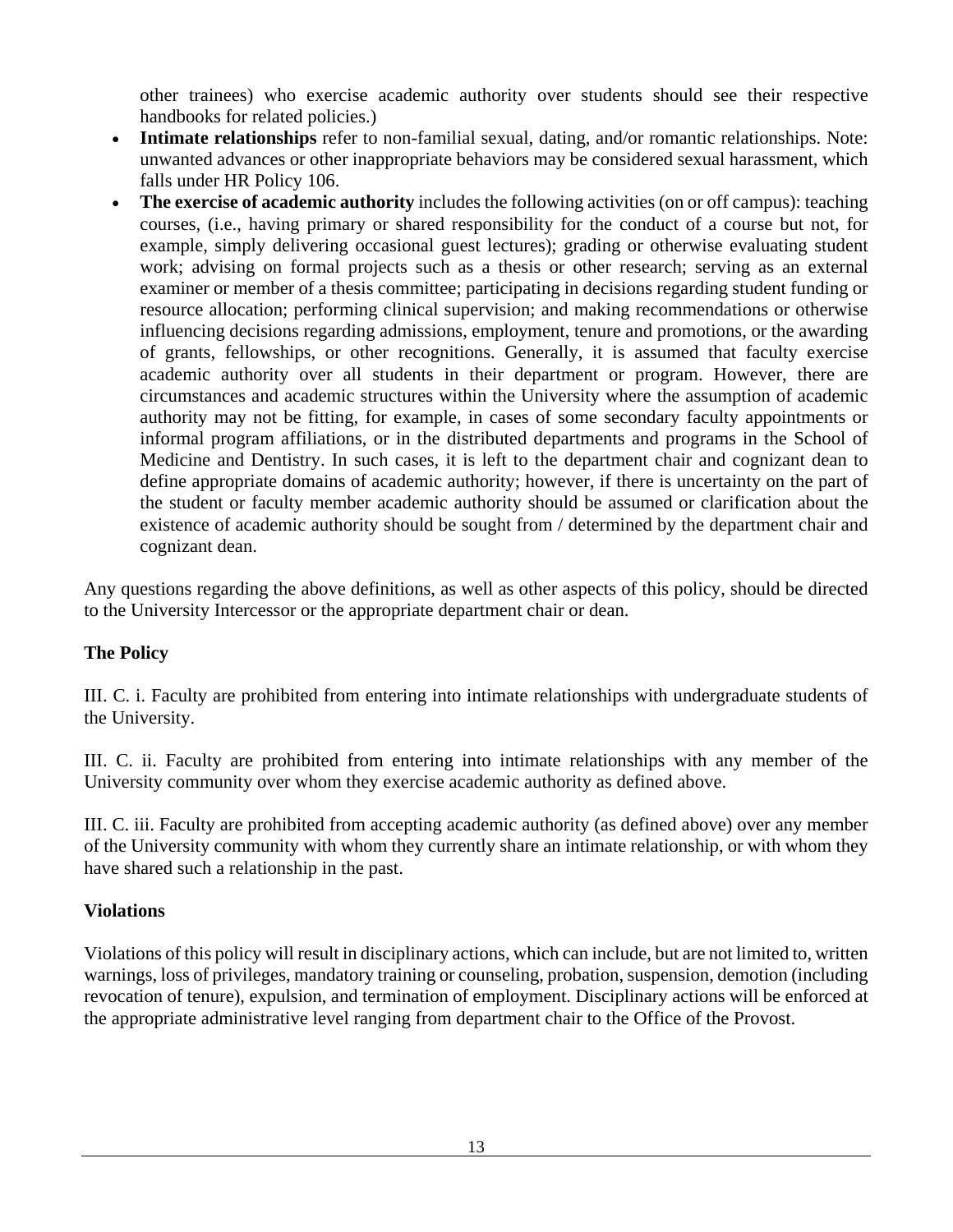#### **Exceptions**

In cases in which a mutually consensual relationship develops, exceptions to this policy may be granted, but must be managed carefully by agreement of both parties in the relationship, the chair(s)/dean(s) of the faculty member and other party, and the University Office of Counsel. A written management plan outlining measures to insure the integrity of the academic interaction and to protect the interests of all parties must be filed with the cognizant dean and reviewed annually. The University Intercessor is available for guidance in the creation of such a plan.

# <span id="page-14-0"></span>**D. Management of Academic Relationships with Immediate Family Members**

[added May 2018]

Close familial relationships may exist between faculty members and other members of the University, for example when a faculty member's child, person over whom the faculty member has legal guardianship, spouse, or committed partner joins the University as a student or member of the faculty. In any such case in which the faculty member may exercise academic authority over the other party, unless there is an existing policy at the program level, a plan must be developed in consultation with the cognizant department chair(s) detailing how any conflicts of interest will be managed. The plan must be approved by the affected party, the faculty member, and the cognizant chair(s) and dean(s).

Related policies include: https://www.rochester.edu/working/hr/policies/pdfpolicies/121.pdf and https://www.rochester.edu/working/hr/policies/pdfpolicies/106.pdf. *Also refer to other handbooks as developed (graduate handbook, post-doctoral handbook, undergraduate, etc.).*

# <span id="page-14-1"></span>**E. Copyright and Fair Use Policy** [updated July 1999]

The University of Rochester acknowledges and encourages the appropriate use (i.e., reproduction, distribution, performance, and display) of copyrighted works and materials for teaching, scholarship, and research purposes consistent with federal copyright law and the standards for fair use. Given both the importance of complying with federal copyright law and the difficulty of determining fair use, the University's copyright and fair use policy provides guidance on the use of the work of others as well as links to copyright and fair use resources. (Please refer to<http://www.lib.rochester.edu/copyright/>.)

# <span id="page-14-2"></span>**F. Disability Accommodation** [updated May 2014]

The University of Rochester is committed to providing equal educational and employment opportunities for qualified individuals with disabilities, in accordance with state and federal laws and regulations, including the Americans with Disabilities Act (ADA) of 1990 and Section 504 of the Rehabilitation Act of 1973. Further, the University is committed to applying the strengths of its resources, talents, and ingenuity to maintain an inclusive environment for individuals with disabilities. The University's affirmative action policy for individuals with disabilities, including disabled veterans, is included in Policy 102, which can be found at [http://www.rochester.edu/working/hr/policies/pdfpolicies/102.pdf.](http://www.rochester.edu/working/hr/policies/pdfpolicies/102.pdf)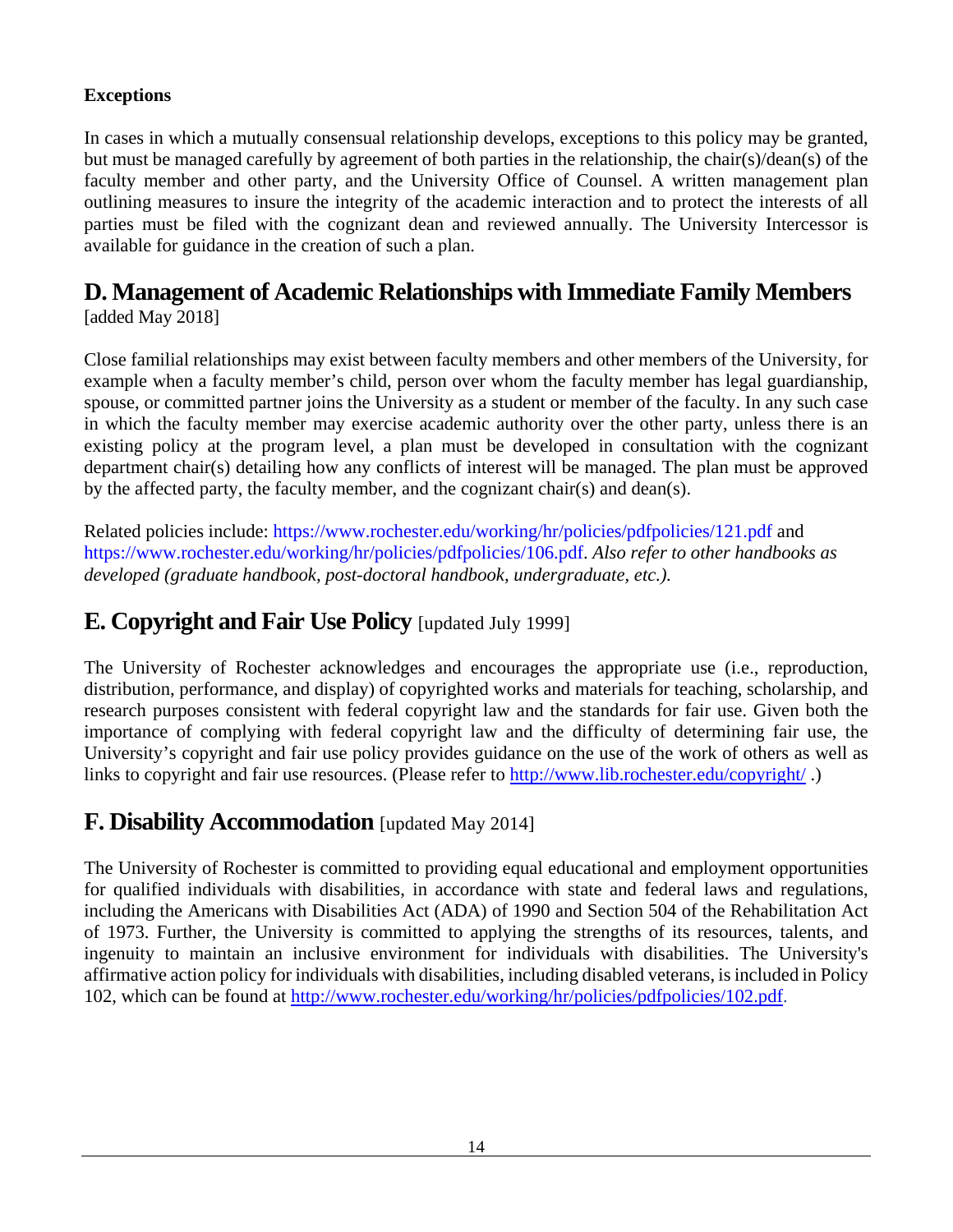# <span id="page-15-0"></span>**G. Dissent and Public Order** [updated July 1999]

#### <span id="page-15-1"></span>*1. Standards of Conduct*

In compliance with the provisions of the law of the State of New York, the following principles, regulations, and procedures for the maintenance of public order upon University campuses or other University property are adopted by the Board of Trustees of the University of Rochester.

No member of the University community or guest shall engage in the following behavior upon University premises:

- 1. Obstruction or disruption of teaching or other University activities.
- 2. Prevention of free movement, such as pedestrian or vehicular.
- 3. Possession or use of firearms; explosives; dangerous, destructive, or noxious chemicals; or any dangerous or apparently dangerous weapons, other than as allowed by law and University regulation.
- 4. Detention, physical abuse, or conduct that threatens bodily harm or endangers the health of any person.
- 5. Intentional damage to or theft of University property or the property of any person when such property is located on the premises of the University.
- 6. Entry into living quarters, private offices, or working area of another person, without express or implied permission of that person or an authorized University official; or invasion of the privacy of records, data, or communications belonging to individuals, to the University, or to others.

#### <span id="page-15-2"></span>*2. Procedures for Addressing Violations*

It is the right of any member of the University community to bring appropriate charges if it is felt that their rights or these preceding standards have been violated.

If a violation of the preceding standards of conduct threatens to disrupt some activity on the University campus or other University property, the person in charge of the activity should attempt to address those persons creating or threatening to create the disturbance. The primary aim should be to re-establish appropriate conditions so that the activity may proceed. If they are able to do this reasonably quickly, disciplinary charges may not be necessary.

If the individual in charge of the activity cannot re-establish order, they should, as far as practicable, (1) request the disruptive party(ies) to desist, and (2) state the perceived violation of the standards. It is then the obligation of the parties concerned to supply their names.

Any person who fails to comply with the above obligation may be removed and barred from the University activity. If removing the person(s) from the activity in question is not sufficient to remove a clear and present danger, the appropriate University official may eject and bar the person(s) from the University campus and property.

Failure to comply with a request to desist does not in itself constitute a breach of University regulations. Ensuing University judicial proceedings will determine whether a violation in fact had occurred, and the guilt or innocence of the parties charged. No action or omission of the person in charge of the activity shall in any way limit the responsibility of an individual for their own actions of disruption or creation of disorder.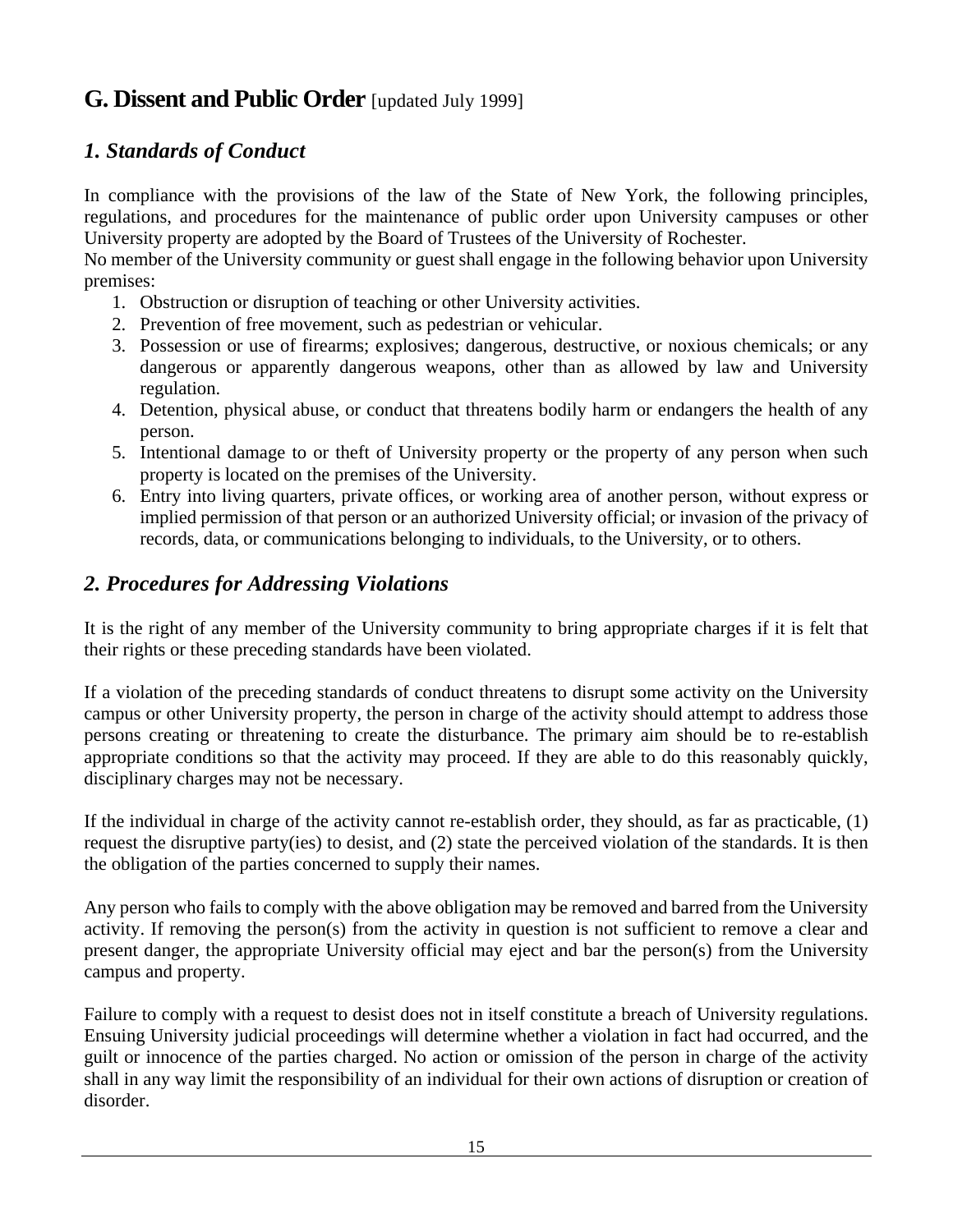In a university, even more than in the community at large, it is appropriate that force, which is available only from outside the university, be used as little as possible in preventing disruption and disorder. Correspondingly, in a university, impediments to freedom of speech and movement and to rationality are intolerable—even those that in the community at large would be minor. Proceedings under civil law are not a bar to University judicial proceedings.

In the event that any visitor to University premises violates any of these regulations, an appropriate University official shall ask them to leave the University premises. If the visitor refuses to leave University premises promptly, the University shall, if necessary, seek the aid of and cooperate with civil authorities.

Civil charges may be filed by an appropriate University official for any misconduct, disruption, or disorder on the campus, whether by visitors or members of the University.

# <span id="page-16-0"></span>**H. Distinguished Visitors** [updated July 1999]

Most of our invited speakers are distinguished in their fields. A few have a degree of national or international importance—which makes it a discourtesy if they are not welcomed to the University by the president or their designate; examples are senators, members of Congress, cabinet members, ambassadors, heads of state, presidents of colleges and universities, and scholars of extraordinary distinction. We ask that the inviters of such dignitaries contact the Office of the President when such visits are contemplated, and we ask those who schedule rooms for such persons to inform the Office.

#### <span id="page-16-1"></span>**I. Drugs**[updated May 2014]

The University's policy on the use of alcohol and other drugs can be found at [www.rochester.edu/working/hr/policies/pdfpolicies/171.pdf](http://www.rochester.edu/working/hr/policies/pdfpolicies/171.pdf) and its policy on drug testing can be found at [www.rochester.edu/working/hr/policies/pdfpolicies/151.pdf.](http://www.rochester.edu/working/hr/policies/pdfpolicies/151.pdf)

# <span id="page-16-2"></span>**J. Flag Procedures** [updated July 1999]

The University flag and the American flag are flown daily, except in inclement weather. The American flag is lowered to half-staff in accordance with protocols endorsed by Congress. The University flag is also flown at half-staff whenever the American flag is so displayed. Pursuant to protocols established and administered by the Office of the University Secretary, the University flag is also flown at half-staff at other appropriate times of collective bereavement, such as on the occasion of a funeral or memorial service for a student or a member or former member of the faculty, senior administration, or Board of Trustees. Requests for a lowering of the University flag should be made to the appropriate campus administrator:

| Eastman School of Music                | Office of the Director                                   |
|----------------------------------------|----------------------------------------------------------|
| <b>Laboratory for Laser Energetics</b> | Office of the Director                                   |
| <b>Medical Center</b>                  | Office of the Senior Vice President and Vice Provost for |
|                                        | <b>Health Affairs</b>                                    |
| <b>Memorial Art Gallery</b>            | Office of the Director                                   |
| <b>River Campus</b>                    | Office of the Chaplain                                   |

Requests for a lowering of the University flag on all campuses and questions regarding flag policies and procedures should be directed to the office of the University secretary.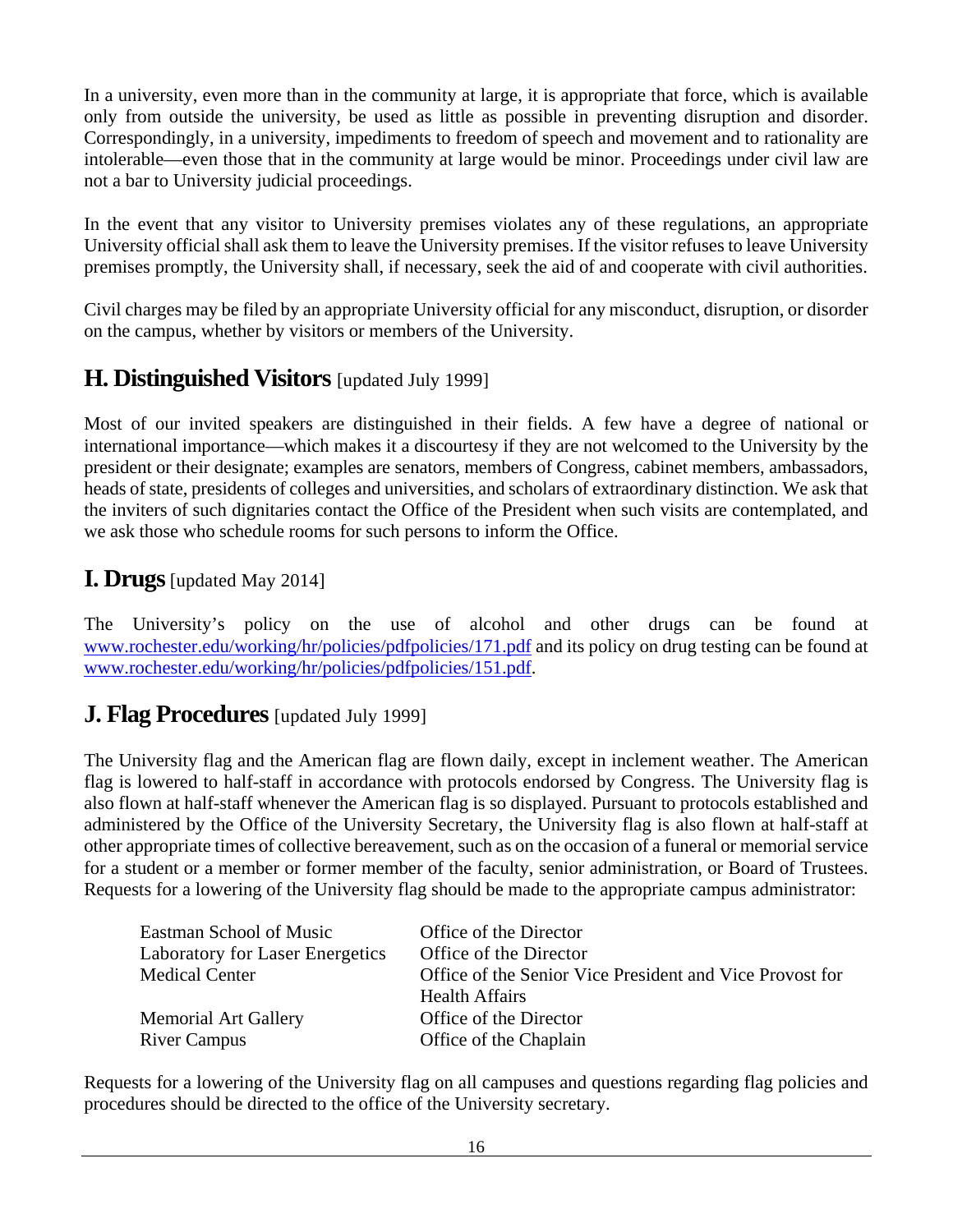# <span id="page-17-0"></span>**K. Political Activity** [updated May 2014]

Recognition of its own purposes under the Charter and compliance with federal and state laws for not-forprofit corporations require that the University remain non-partisan and independent in politics. Individual members of the University community, of course, have the right to participate in the political process so long as they do not speak or act in the name of the University. More detailed statement on the rights and obligations of faculty and staff on this subject can be found at

[www.rochester.edu/working/hr/policies/pdfpolicies/112.pdf](http://www.rochester.edu/working/hr/policies/pdfpolicies/112.pdf) (on political activity) and [www.rochester.edu/working/hr/policies/pdfpolicies/109.pdf](http://www.rochester.edu/working/hr/policies/pdfpolicies/109.pdf) (on Solicitation, Canvassing and Leafleting Activity.

# <span id="page-17-1"></span>**L. Religious Observance** [updated May 2014]

The University must comply with New York State Education Law Section 224-a, which includes, among other things, that students who choose not to register for classes, attend classes, or take exams on certain days because of their religious beliefs will be given an equivalent opportunity to register for classes or to make up the work requirements or exams they miss, without penalties or additional fees. The University maintains a policy consistent with New York law, regarding Religious Observance by students in connection with academic matters which can be found at

[http://www.rochester.edu/registrar/policies.html#holidays.](http://www.rochester.edu/registrar/policies.html#holidays)

# <span id="page-17-2"></span>**M. Safety** [updated May 2014]

It is the policy of the University of Rochester to provide an environment in which recognized hazards that could cause injury or illness to faculty, staff, students, patients, or visitors are controlled and monitored, and to protect its facilities from risk of damage from unsafe acts or conditions. The safety and well-being of all persons on University property or engaged in University activities are of primary concern. Each member of the University community, including each member of the faculty, is expected to share this concern and to participate in University efforts to encourage safety and control risk in all activities. It is each person's responsibility to be alert to actual or potential hazards and to take appropriate steps to control them.

The Office of University Risk Management and Environmental Safety provides expertise, assistance, and coordination for the University's programs in industrial hygiene (workplace safety), fire safety, pest control, and food sanitation. The office also provides training classes to help departments educate their people in these areas as well as to help them remain compliant with governmental regulations.

Research laboratories present particular concerns for safety. Faculty engaged in laboratory instruction or research are obligated to assure compliance with applicable safety protocols and regulations in their labs. The Office of Radiation Safety in the Medical Center governs the safe use of radioactive materials throughout the University. The Hazardous Waste Management Unit in the Office of University Facilities and Services handles the proper disposal of hazardous materials. Faculty should consult with the safetyrelated offices regarding the appropriate procedures to follow.

See the University's Policy on Safety or Personal Protective Equipment which can be found at [http://www.rochester.edu/working/hr/policies/pdfpolicies/158.pdf.](http://www.rochester.edu/working/hr/policies/pdfpolicies/158.pdf)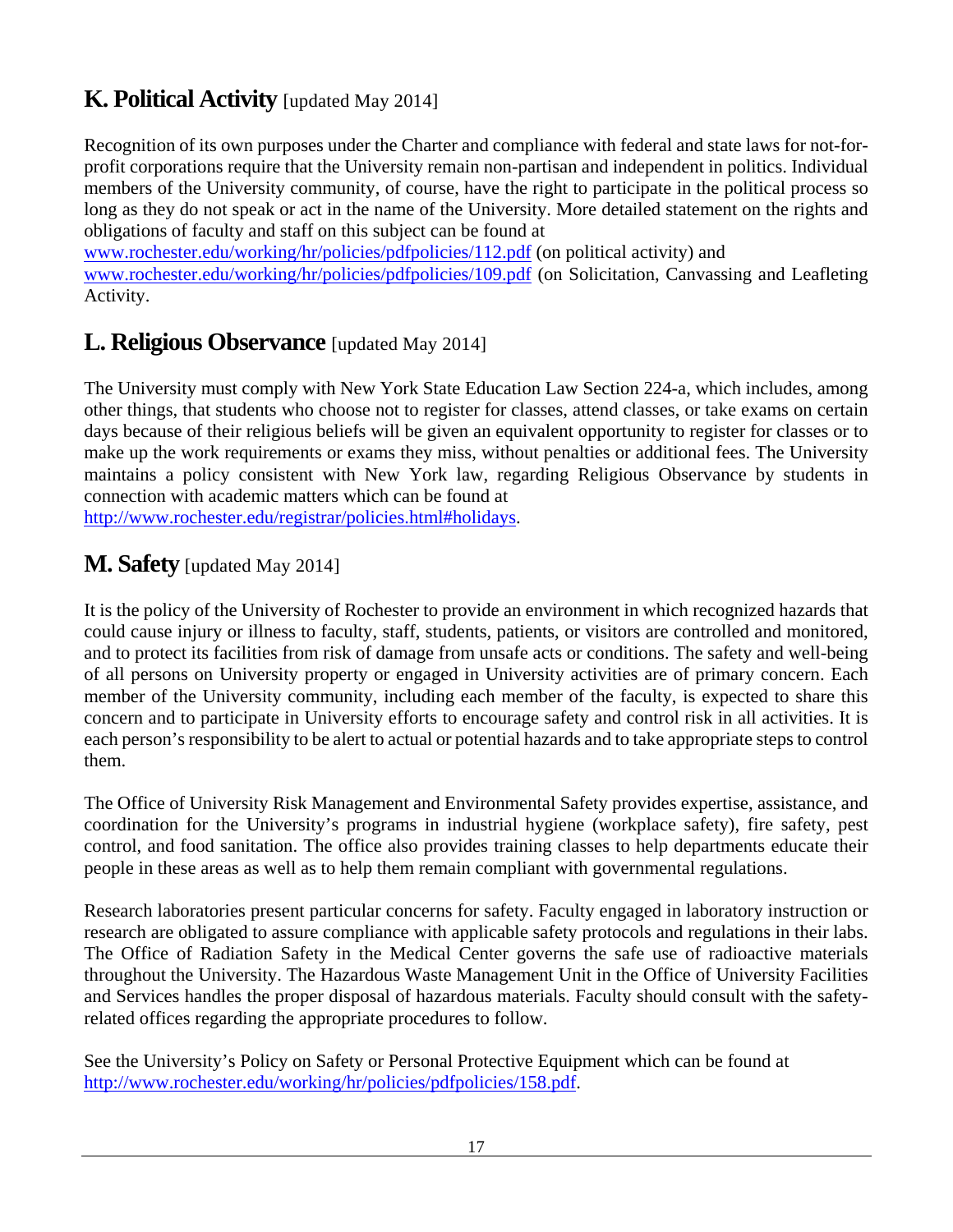# <span id="page-18-0"></span>**N. Security** [updated May 2014]

University Public Safety ("Security") has the primary duty to respond in all medical, fire, and criminal emergencies at the University. Security staff is available to help 24 hours a day, 7 days a week. In an emergency, use any University phone to dial x13, or pick up any direct line blue light emergency phone. For non-emergencies, dial x5-3333.

Security acts to prevent criminal activity as well as to respond to it through such measures as prevention education, preventive patrols, and escorts. Members of the University community are encouraged to remain aware of their surroundings, to observe self-protective measures, and to report any potential threats to the community's well-being. Please refer to the latest edition of the publication titled *Think Safe* for additional information concerning services provided. It may be obtained by calling x5-3437.

Security serves as a liaison with public law enforcement agencies. Cooperation between those outside agencies and the University community promotes awareness of the needs of one's neighbors and fosters a sense of common purpose and protection for all. Unlawful acts or evidence thereof may be reported to the appropriate law enforcement agencies.

# <span id="page-18-1"></span>**O. Smoking** [updated May 2014]

In light of the clear health hazards associated with tobacco smoke and as an institution committed to promoting the best possible health care for all, the University of Rochester has adopted a Smoke Free Institution Policy that can be found at:

[https://www.rochester.edu/working/hr/policies/pdfpolicies/170.pdf.](http://www.rochester.edu/working/hr/policies/pdfpolicies/170.pdf)

# <span id="page-18-2"></span>**P. Solicitation of Funds** [updated May 2014]

Faculty can play a significant role in soliciting gifts to support the University from individuals, corporations, and foundations. The Advancement staff can assist faculty in identifying potential donors, preparing proposals, and meeting with existing and prospective donors.

Advancement maintains a database, central file, and clearance system for the University. Before discussing a project or soliciting funds from an individual, corporation, or foundation, faculty members should contact the appropriate Advancement (development) office as well as their dean or director to learn the status of the prospective donor in order to avoid multiple or conflicting interactions that may be confusing for the prospect.

When a faculty member receives a commitment or an actual gift from a donor, the Advancement Office should be contacted. There are templates for different types of gifts that are helpful and should be used if possible. A gift transmittal form can be obtained from the Advancement Office. Using the transmittal form will assure that a gift or pledge is properly recorded and that funds are deposited to the appropriate account. If gifts are not properly recorded, the University's system of acknowledging gifts and providing required receipts for tax purposes does not function. The result could be that the donor is not properly thanked, and the deduction is jeopardized.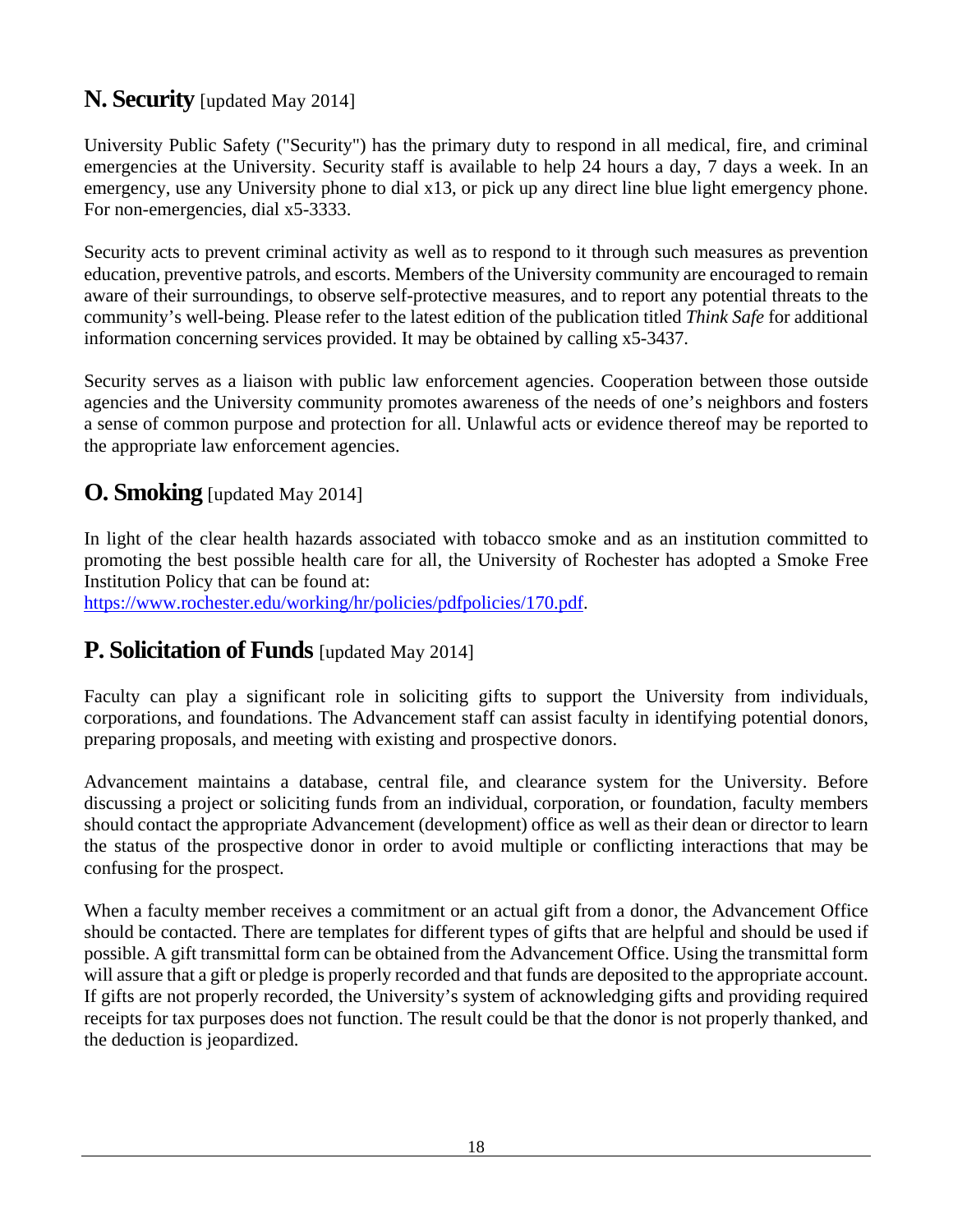# **Q. University Letterhead** [updated July 1999]

When an individual or group uses University letterhead, or employs the phrase "University of Rochester" in a specially invented letterhead, there is the implication that the communication has the sanction of the University. Such letterheads are sometimes used inappropriately in letters or other documents to pursue a personal goal or for social or political purposes that are not the direct responsibility of the University. In these cases, such a letterhead should not be used, however worthy the cause, and in spite of the fact that University members may be part or all of the membership of a group.

Examples of appropriate use of letterhead would be a professor of chemistry writing to a professional society or to a colleague in another university about professional matters, or an official of the Glee Club writing about arrangements for a proposed tour of the club. Examples of inappropriate use would be a group of faculty writing to the mayor of Rochester protesting the city's tax proposals, or a group of students urging the president of the United States to seek the release of a political prisoner. The subject of the communication must be the authorized business of a formal component of the University (such as a department or school, or a student group sanctioned by the University). Otherwise, the group or individual should seek authorization in writing from the president or provost to use the University's name. (In the Medical Center, individuals should seek permission from the senior vice president and vice provost for health affairs.) Sponsorship, for instance, by a department or group in the University, of some cause that is not a specified part of the professional responsibilities of that department or group does not constitute such authorization, nor can anyone except the president or provost grant such authorization.

If there is any doubt about the appropriate use of University letterhead, the provost or the president should be consulted.

# <span id="page-19-0"></span>**R.Information Technology Resources and the University Web**

[updated May 2014]

Use of University information technology, including, but not limited to, computers, handheld devices, University (including school and departmental) web pages, email systems and addresses, wireless connectivity, and research computing servers, is governed by the Information Technology Policy.

Access to University information is generally broadly consistent with the concept of academic freedom and the open nature of the institution. There are types of information where access must be restricted, and caution in handling and storing the information is necessary. See the IT Policy for the rules to protect legally restricted information such as Social Security Numbers, Patient Protected Health Information (HIPAA), student records (FERPA), financial accounts, credit and debit card information, and employee personnel records. The Policy also contains rules about how to protect information that is sensitive or proprietary. The IT Policy addresses the level of privacy given to personal use and information on University information technology devices and systems.

For a list of, and links to, Information Technology policies including the University Policy on IT, Acceptable Use, Email Use, Records Retention, File-Sharing and other policies see [http://www.rochester.edu/it/policy/index.html.](http://www.rochester.edu/it/policy/index.html)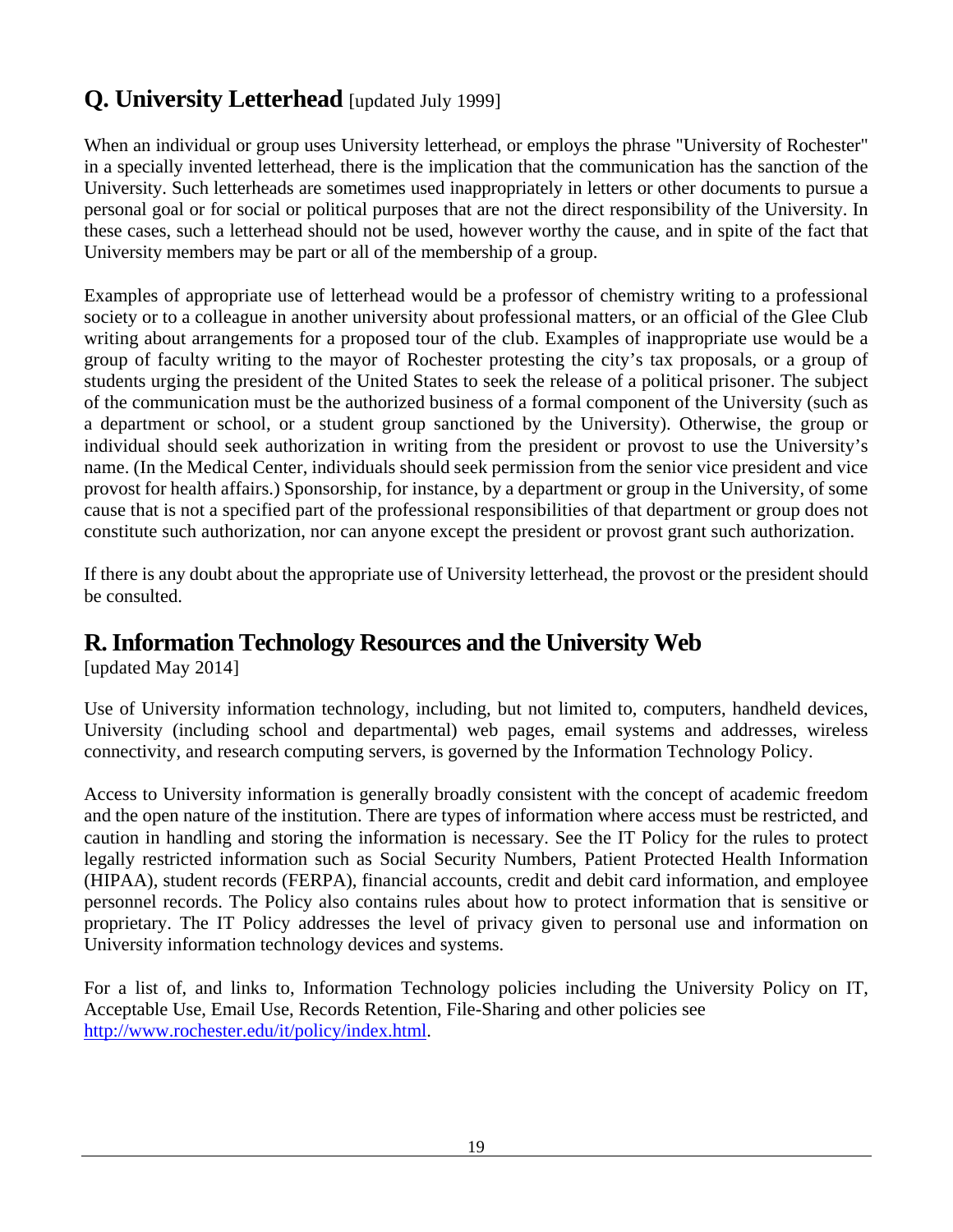# <span id="page-20-0"></span>**S. Signature Authority** [added May 2014]

Faculty and employees may sign contracts in the name of the University only if they have authority to sign as set forth in the University Policy on Contracts, Signatures, and Financial Authority. A contract is defined broadly and includes any agreement or arrangement between the University and an outside entity or individual. It does not apply to internal memoranda of understanding or similar agreements that govern internal relationships between schools, divisions, or departments. Current delegations of signature authority can be found on the Office of Counsel website: [https://www.rochester.edu/counsel/.](https://www.rochester.edu/counsel/)

# <span id="page-20-1"></span>**T. Faculty Role in Senior Academic Administrator Searches and Reviews for Reappointment** [added May 2017]

Faculty input into the hiring and review for reappointment of senior academic administrators is essential for creating an environment of openness and inclusiveness at the university.

When a search for a new university president or provost is being conducted, a national search is typically undertaken. When the dean of a school leaves office, it is desirable to conduct a national search for a successor. Faculty members should be participants in a search committee for these senior administrators.

Faculty members should have a role in soliciting input from faculty members for the review for reappointment of senior administrators. Faculty committees will be created for the purpose of compiling input on the reviews for reappointment and communicating this input to the administration by a specified date. In the event that the committee does not communicate input to the administration by a date agreed upon with the committee, the Faculty Senate Executive Committee, and the administration, the review will proceed without that input. The administration may also solicit faculty input directly.

The selection of faculty members for search and reappointment review committees should be the result of collaboration between the administration and the relevant faculty governing body, either the Faculty Senate or, for decanal searches and reviews, the faculty council or similar body of a school.

#### **Expedited Hires and Reappointments**

At times, events may call for an expedited hiring or reappointment process for senior academic administrators. Such cases should be carefully justified and should not be the norm. If an expedited hire or reappointment is sought, the administrator charged with the hiring should contact the Faculty Senate chair(s) as soon as possible to provide an explanation of why an expedited process is justified. The Senate chair(s) will be free to discuss the situation with the Senate Executive Committee and to provide feedback to the initiating administrator. Ideally, the administrator will leave ample time to receive feedback from the Senate chair(s).

In the case of an expedited reappointment, the review process normally will begin after the reappointment in order to provide the feedback that is the primary product of such reviews.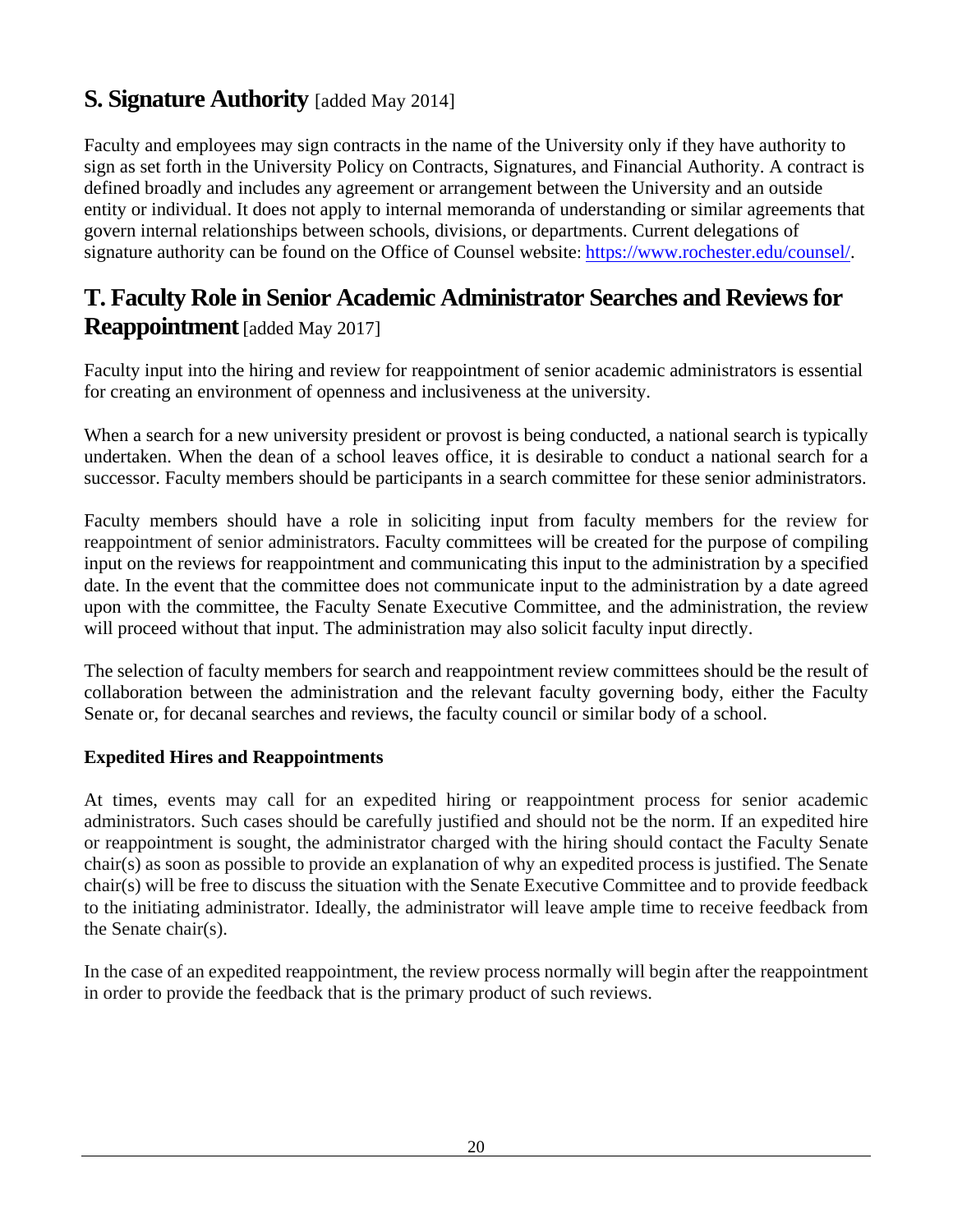# <span id="page-21-0"></span>**IV. Faculty Policies**

# <span id="page-21-1"></span>**A. Faculty Duties, Rank, and Tenure** [updated May 2020]

Membership in the faculties of the University carries with it both rights and responsibilities. To be effective as a scholar and teacher, the faculty member must be free to pursue knowledge and to teach what they believe to be true. The faculty member who is granted this freedom should conduct research and teaching with integrity and competence. The University should cultivate academic endeavors of quality and provide the climate of freedom on which they depend.

- 1. The faculties of the University shall be responsible for conducting instruction and research.
- 2. Titles normally used for the faculty will be professor, associate professor, assistant professor, and instructor.
- 3. Subject to approval by the Board of Trustees, additional titles may be created.
- 4. Appointments to the faculty will be full time or part time.
- 5. Unlimited tenure (hereinafter referred to as "tenure") will be until retirement and may normally be given only to professors and associate professors.
- 6. Full-time appointments will be with or without tenure.
- 7. Part-time appointments will be without tenure and may be made at any rank.
- 8. Appointments for tenure-track faculty without tenure will be for a predetermined and fixed number of years and may be given at any rank. Renewable appointments of non-tenure-track faculty on term contracts should be reviewed periodically so that appointments without tenure are not continued unreasonably.
- 9. Tenure resides in the school, the unit of the University responsible for raising the resources to support the faculty. This, however, does not remove the possibility that tenure may be revoked and term contracts abrogated if a department within the school is closed. (See "Procedures for [Revocation of Tenure.](#page-45-1)")
- 10. Tenure may be revoked and term contracts may be abrogated by the Board of Trustees only for cause, academic cause, or bona fide financial exigency of the University (including as described in Item 9). Cause shall be restricted to physical or mental incompetence or moral conduct unbefitting the position. Academic cause shall be defined as the failure by a member of the faculty to discharge responsibly their fundamental obligations as a teacher, colleague, and member of the wider community of scholars.
- 11. Should there be suspicion of cause or academic cause for revocation of a faculty member's tenure, the faculty member is guaranteed a full and fair hearing by their peers, following the procedures established by the University Committee on Tenure and Privileges. Prior to a decision, all charges, testimony, and recommendations will be available in writing to the accused, the president of the University, and the trustees.
- 12. It is the responsibility of the faculty of each school of the University to prepare, for its own guidance, detailed regulations consistent with these principles. Such regulations, and any subsequent changes in them, must be approved and recommended to the president by the University Committee on Tenure and Privileges.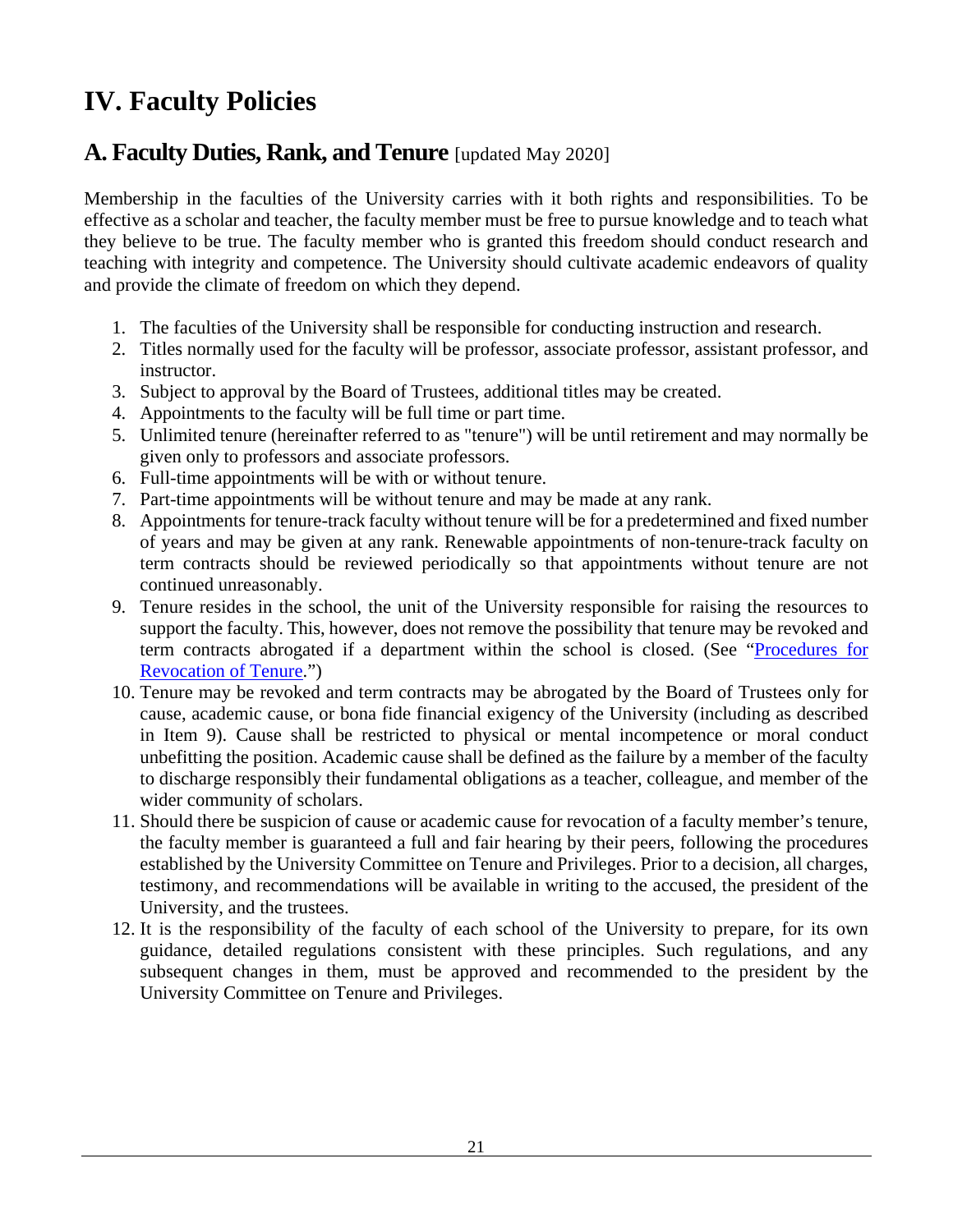# <span id="page-22-0"></span>*1. Policy on Lengths of Appointments at Various Faculty Ranks* [updated February 2021]

#### **Faculty Appointments**

In adopting these rules governing the terms of faculty appointments, the trustees fully recognize the role that tenure plays in protecting academic freedom. The maximum periods they prescribe for non-tenured appointments are fully consistent with that role; in addition, it is in the interest of the University that maximum periods for non-tenured appointments be uniform among the various schools. Such uniformity will facilitate joint appointments, as well as simplify the administration of appointments and promotions. Finally, uniformity will provide current and potential members of the faculty with a single clear statement of University policy. Within such prescribed limits, however, these rules provide substantial flexibility for individual departments and schools and for individual appointments.

Lengths of service described below apply to full-time tenure-track faculty and are maximal and not mandatory. An individual may be recommended for promotion and tenure at any time that the chair and the dean are persuaded that it is in the University's interest to do so. There is an exception to these rules in the School of Nursing and the School of Medicine and Dentistry for those whose responsibilities include patient care or other professional service. Details are provided in the regulations of those schools.

#### *Instructors*

The first appointment as instructor shall normally be for one year, although appointment may be for two years. Reappointments, if made, are for one year or two years. Instructors will not normally be continued beyond three years without promotion. Further reappointments, if made, may not extend the total period of service beyond five years, not including time on leave. After five years, an instructor will be either promoted or not reappointed to the faculty.

#### *Assistant Professor*

Appointments at the rank of assistant professor are for periods not exceeding four years. The maximum term of service at the rank of assistant professor may not exceed seven years, not including time on personal leave or added time from authorized postponements in promotion reviews. Typically, a review for promotion or tenure is initiated at the end of the fifth year in rank, with notification of the decision being made by the end of the sixth year (see ["Notification of Reappointment or Termination"](#page-23-0)). Time on academic leave will count toward a faculty member's time in rank. A request in writing to the dean/director is required from a faculty member who wants to postpone promotion or tenure review due to a non-academic leave. Junior Leaves and Bridging Fellowships, alone or in combination with another academic leave, do not delay promotion or tenure decisions.

#### *Associate Professor*

Appointments at the rank of associate professor may be with or without tenure. Appointments at the rank of associate professor without tenure are for periods not exceeding five years. The maximum term of service at the rank of associate professor without tenure may not exceed five years, not including time on personal leave or added time from authorized postponements in tenure reviews. The maximum combined service at the ranks of assistant professor and associate professor without tenure may not exceed 11 years, not including time on personal leave or added time from authorized postponements in tenure reviews. Junior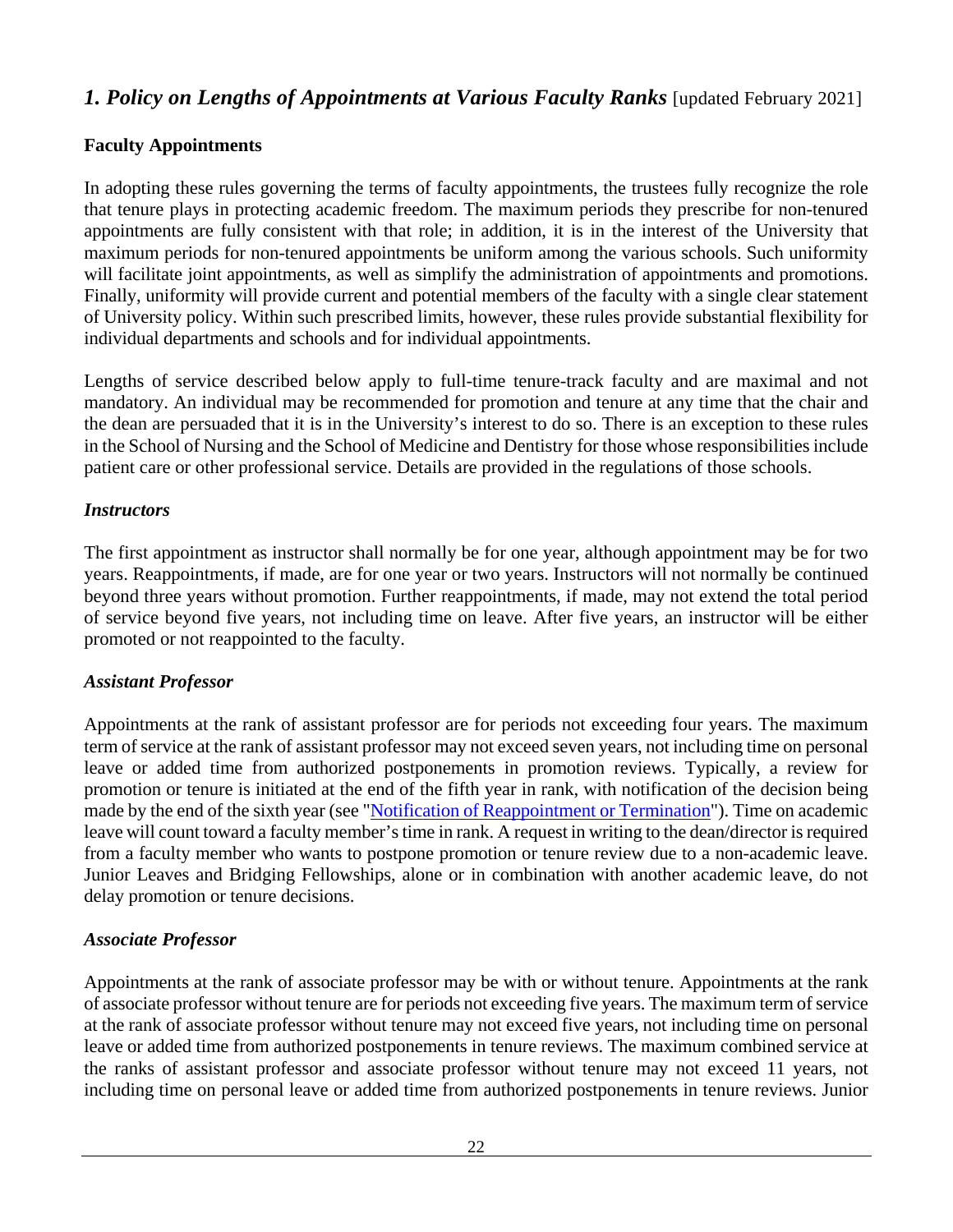Leaves and Bridging Fellowships, alone or in combination with another academic leave, do not delay tenure decisions. When a tenure-track faculty member is promoted, any years remaining on the previous appointment do not add to the duration of the new appointment. A faculty member may be promoted from associate professor without tenure to associate professor with tenure. Typically, a review for tenure is initiated by the end of the third year in rank, with notification of the decision being made by the end of the fourth year. (This assumes a five-year appointment; for shorter appointments, see ["Notification of](#page-23-0)  [Reappointment or Termination.](#page-23-0)") Exceptions to these regulations exist in the School of Medicine and Dentistry.

#### *Professor*

There is no fixed time prior to consideration for appointment to professor, but a period of six years after tenure is awarded is common. Appointments as professor carry tenure, except that the appointment of a professor from outside the University may be for a fixed period. Service at the rank of professor without tenure may not normally exceed five years, including time on academic leave.

#### **Joint and Programmatic Appointments**

Joint (secondary) and programmatic appointments with unlimited term may be made only when an individual first joins the University, or when needed to retain a valued faculty member who has been or anticipates being offered a similar position at another university. Secondary appointments do not carry tenure unless specifically agreed to by both departments in advance.

The most desirable period for a joint appointment is three years, a time selected not only to limit the paperwork involved with annual reviews, but also to give sufficient opportunity to sever gracefully an association that has not been mutually useful. Appointments for longer fixed terms may be made when circumstances warrant them.

#### **Effective Date of Reappointment, Promotion, or Unlimited Tenure**

Reappointment, promotion, or granting of tenure is effective at either the expiration of the current appointment or the beginning of the next academic year following the decision, whichever comes first. Maximum terms of service specified above may be extended to bring an individual's appointment into phase with the normal academic year calendar. Notice of reappointment, promotion, or granting of tenure does not constitute a de facto change prior to the beginning of the next academic year. In particular, in the event of action to revoke an appointment, the procedures, rights, and obligations pertaining to the existing appointment would apply, not those that would pertain to a reappointment, promotion, or indefinite tenure not yet in effect. When a tenure-track faculty member is promoted, any years remaining on the previous appointment do not add to the duration of the new appointment.

#### <span id="page-23-0"></span>**Notification of Reappointment or Termination**

An instructor, assistant professor, associate professor, or professor on an appointment of two years or less must be notified in writing, five months before the appointment expires, whether or not they are to be reappointed. An assistant professor, associate professor, or professor without tenure whose total appointments at these ranks exceed two years must be notified in writing, not later than one year before the appointment expires, whether or not they are to be reappointed. Failure to receive notification does not entitle a faculty member to reappointment, promotion, or tenure. If they have not been notified, the dean or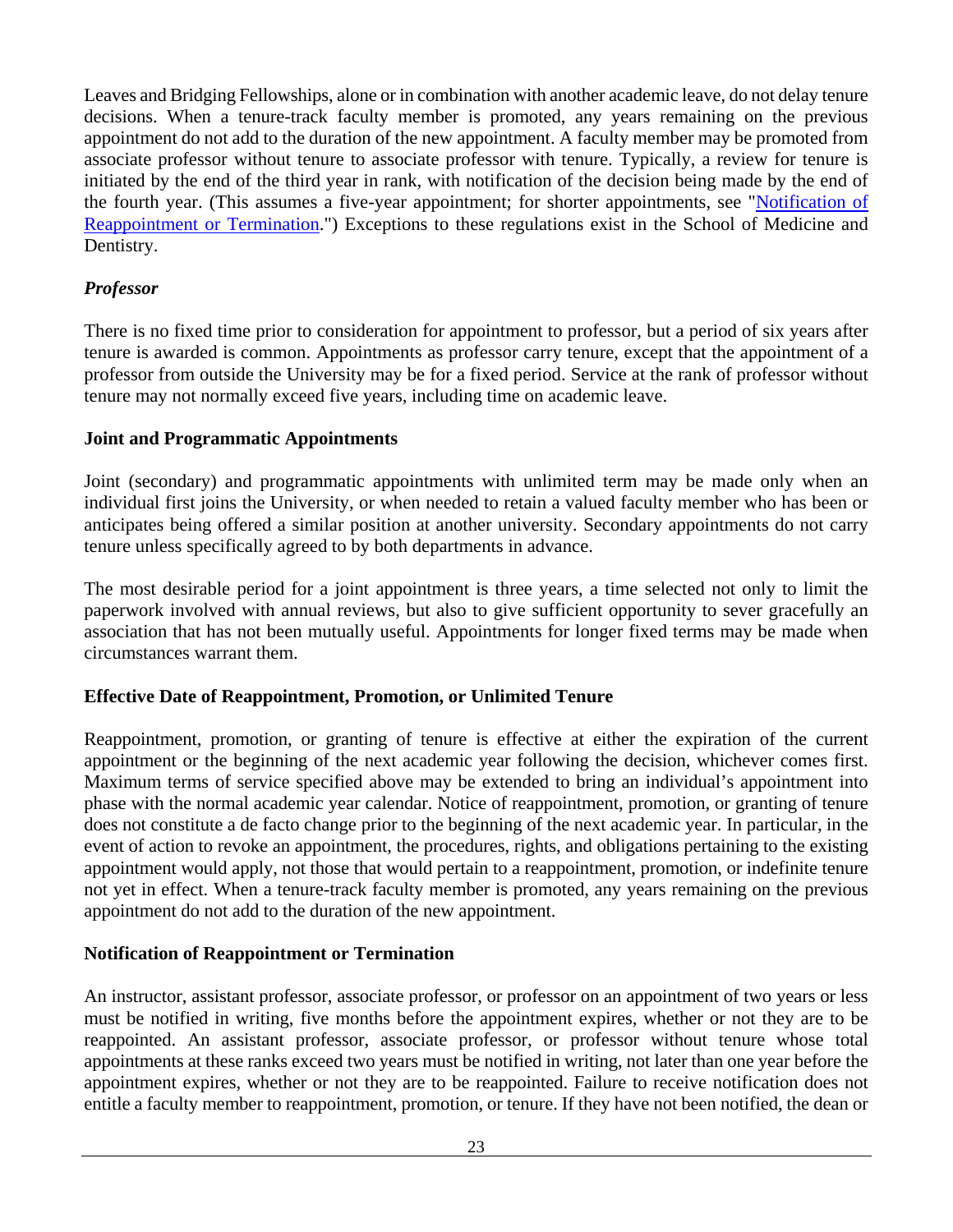director of the school should be informed, and a prompt response will be provided. (If a prompt response is not obtained, the faculty member should consult with the provost or the president.) If the response is to inform the individual of termination, then the termination shall not be sooner than five months from the sending of the response in the case of individuals on appointments of two years or less, or one year in the case of individuals whose total appointments at these ranks exceed two years.

#### <span id="page-24-0"></span>*2. Process for Appointment and Reappointment* [updated July 2002, unless otherwise noted]

#### **Appointment to Instructor and Assistant Professor**

These appointments are made by the dean of each school acting on the recommendation of the appropriate chair, if there is one. Prior approval by the provost is not required so long as the appointment is within previously agreed academic and financial plans.

#### **Reappointment as Assistant Professor**

The first review customarily occurs in the year prior to the end of an assistant professor's term appointment. As in cases of promotion to tenure described below, teaching, scholarship, and service are assessed but usually only by internal colleagues. At this stage in a career, promise of distinction rather than achievement is expected. The department's and school's review processes are inspected by the provost to be sure all interested parties have been consulted.

#### **Appointments from Outside the University** [updated May 2020]

Appointments made from outside the University to ranks that do not carry tenure do not require review by a committee. Approval of the provost and president and, depending on the length of the appointment, the Board of Trustees is required for ranks higher than assistant professor. (In the School of Medicine and Dentistry and in the School of Nursing, approval of the senior vice president and vice provost for health affairs is also required.)

Appointments made from outside the University to tenured positions require review by an ad hoc committee in precisely the same way as promotions within the University, whether initiated before the appointment begins or after a period of service as professor without tenure (associate or full) without tenure. If the position is not advertised as including the possibility of tenure upon appointment, the same process and supporting information is required as promotions within the university, to include teaching evaluations and external reviewer letters.

Schools may offer the option of tenure upon initial appointment, which may be granted at the rank of associate or full professor for candidates who are identified and vetted through a faculty search approved as either: (1) an open-rank search where senior candidates whose achievements would make it appropriate to award them with tenure are identified, or (2) a senior level search conducted with the intent to hire a faculty member at the associate or full professor rank with tenure.

Only individuals already tenured at comparable institutions of higher learning or with commensurate credentials would be eligible for appointment with tenure.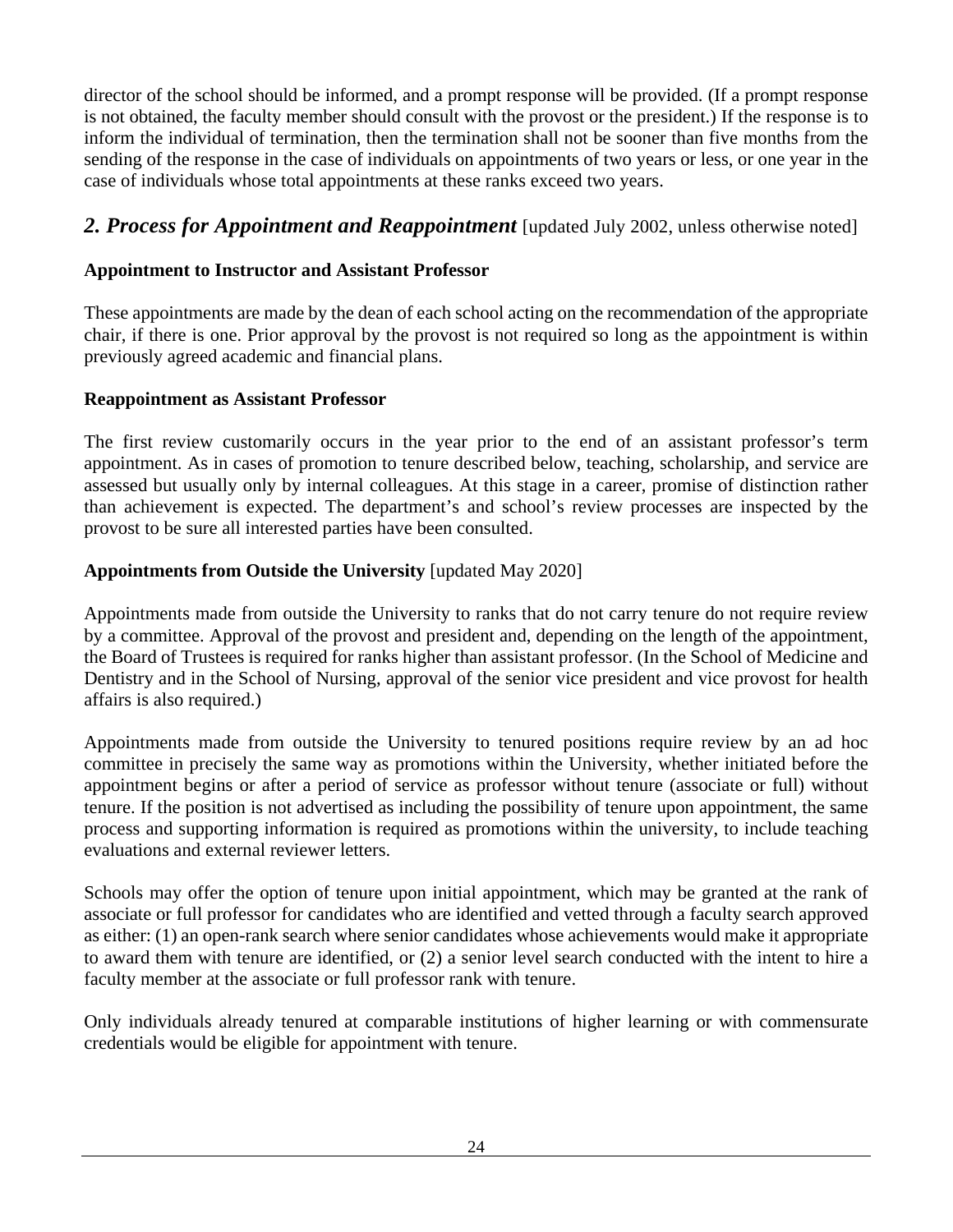Applicants who apply to a senior level search for a position eligible for initial appointment with tenure will be required to submit materials documenting such credentials upon application.

Applicants who apply to an open-rank search and are identified as senior level candidates during the review process will be asked to submit those materials upon invitation from the search committee. To expedite the process of tenure, no outside letters of review or evaluation will be sought beyond the letters of reference submitted by the candidate as part of the application process. The faculty recommendation for an initial appointment to either associate or full professor rank with tenure must come from the same "appropriate faculty members" specified in the Processes for Promotion in this handbook.

Schools that wish to be able to offer the option of tenure upon initial appointment will establish, in advance of a position being posted and in consultation with the provost, an internal process by which candidates are vetted for tenure to be recommended to the Board of Trustees, after review by the university-level ad hoc tenure review committee. These internal processes will be subject to the same periodic review required by the Faculty Handbook as all standard promotion processes.

#### **Joint Appointments**

When a joint (secondary) or programmatic appointment is made, a letter from the chair or dean should become a part of the record. It should indicate precisely the conditions of the appointment, and particularly if there is an expectation of teaching or committee work. It is not expected that the letter will spell out details, such as course and committee assignments in any one year, since the letter should be valid for the entire period of the appointment. It should indicate the role of the individual in department meetings and in appointments or promotions within the department. When an appointment spans more than one school, an additional letter signed by all relevant deans should delineate the nature of the salary and research support, the distribution of any externally funded research support, the duration of the agreement, an understanding of how teaching and other responsibilities of the faculty member will be assigned, and how replacement of the faculty member's effort in the home department (if relevant) will be accomplished.

Purely courtesy appointments, with no duties of any kind, are undesirable because they imply to students and others that the professor is part of the department when such is not the case. They will not be approved unless extraordinary reasons can be provided.

Under these guidelines, the joint appointee will be providing a service to the department, and it is expected that the individual will be treated as a faculty member within the school of the department in which they have a joint appointment, and will be accorded the usual courtesies, including invitations to faculty meetings and faculty celebrations. Each school may decide whether such joint appointees should have a vote at faculty meetings, but it is recommended that they should. These specifics should be spelled out in the materials supporting the appointment.

Multiple joint appointments are generally undesirable because they dilute the significance of such appointments for all individuals, and if they are multiple, it may be difficult for the individual to be of service to such numerous departments.

<span id="page-25-0"></span>*3. Process for Promotion* [updated July 1999, unless otherwise noted]

**Promotion and Tenure Process Reviews** [updated May 2020]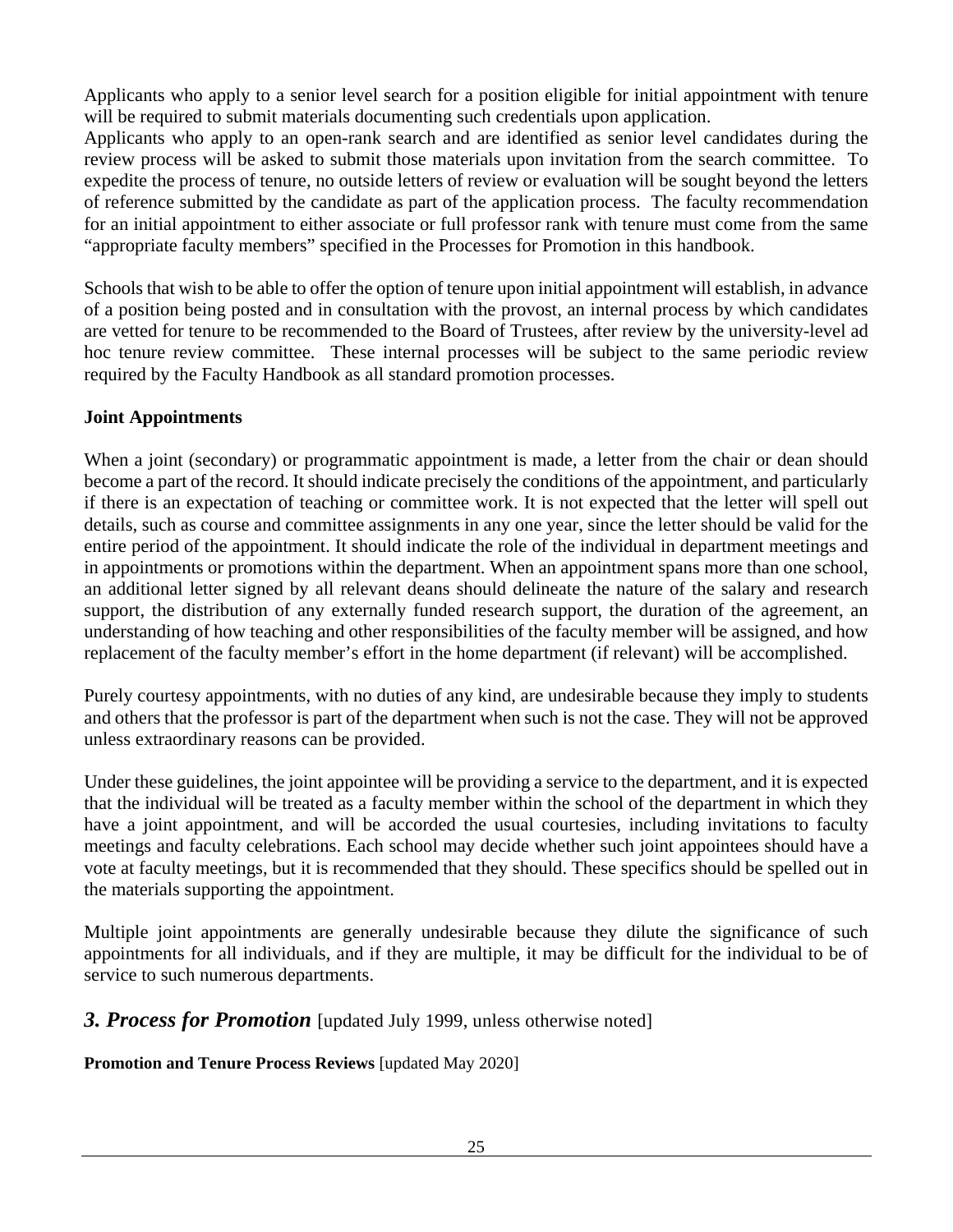It is the responsibility of the faculty of each school of the University to prepare, for its own guidance in the promotion process, detailed regulations consistent with the principles in this Faculty Handbook. Such regulations, and any subsequent changes in them, must be approved and recommended to the president and provost by the University Committee on Tenure and Privileges. To ensure that these regulations continue to reflect the interests and needs of the stakeholders in promotion decisions, the promotion regulations and practices of each school will be reviewed regularly and changed as needed. Such a review should be conducted at least every seven years, or within the first seven years that this policy is in effect, but may also be initiated more frequently at the request of the Dean(s) or the faculty of the school.

A committee will be convened to review the promotion regulations and practices, to gather input from the faculty to identify concerns, and to write a report to the faculty of the school as a whole, which may include recommendations for changes. For the purpose of selecting committee members for this review, the faculty of the school will be represented by the faculty governance body of each school or by faculty chosen by a voting process among the faculty of the school as a whole if no such body exists. These faculty representatives and the Dean(s) of the school will collaborate to select a committee which is representative of faculty of different ranks and promotion tracks, includes representatives from among chairs and program heads in the school, includes representatives from school promotion committees where such committees exist, and includes the Dean(s) or their designated representatives. The committee will meet with the University Committee on Tenure and Privileges and representatives of the Provost twice in the process: the first time when the committee has been selected and has determined its process, and the second time when it is has written and circulated its report. The purpose of the first meeting is for the committee to discuss process with the external stakeholders, and the purpose of the second is to discuss their recommendations and the subsequent steps.

#### **Criteria for Promotion**

In professional schools, specific criteria may differ. In such cases, the criteria of the professional school govern.

#### **Promotion to Tenure** [updated February 2021]

The key promotion is to tenure; subsequent sections will relate other promotions to this one. The principal factors considered are teaching, scholarly or artistic work, and service to the department, school, University, profession, and community.

The first threshold that must be crossed on the path to tenure is excellence in teaching. Each school seeks its own approach to the difficult task of evaluating teaching, with the one proviso that the evaluation be formal rather than merely anecdotal. Teaching that takes place outside the University or otherwise engages the classroom with the community will be considered, again with the proviso that it be formally evaluated. It is very much in the interests of the untenured professor to assure that some form of documented demonstration of teaching excellence becomes part of the record.

The second threshold is scholarship or artistic work. To achieve tenure, a faculty member is expected to have made signal scholarly contributions to their chosen field; in artistic areas, they are expected to have produced creative work of distinction. Since scholars and artists work in communities marked by widely shared standards of individual achievement, the judgments about the work of a scholar or artist by those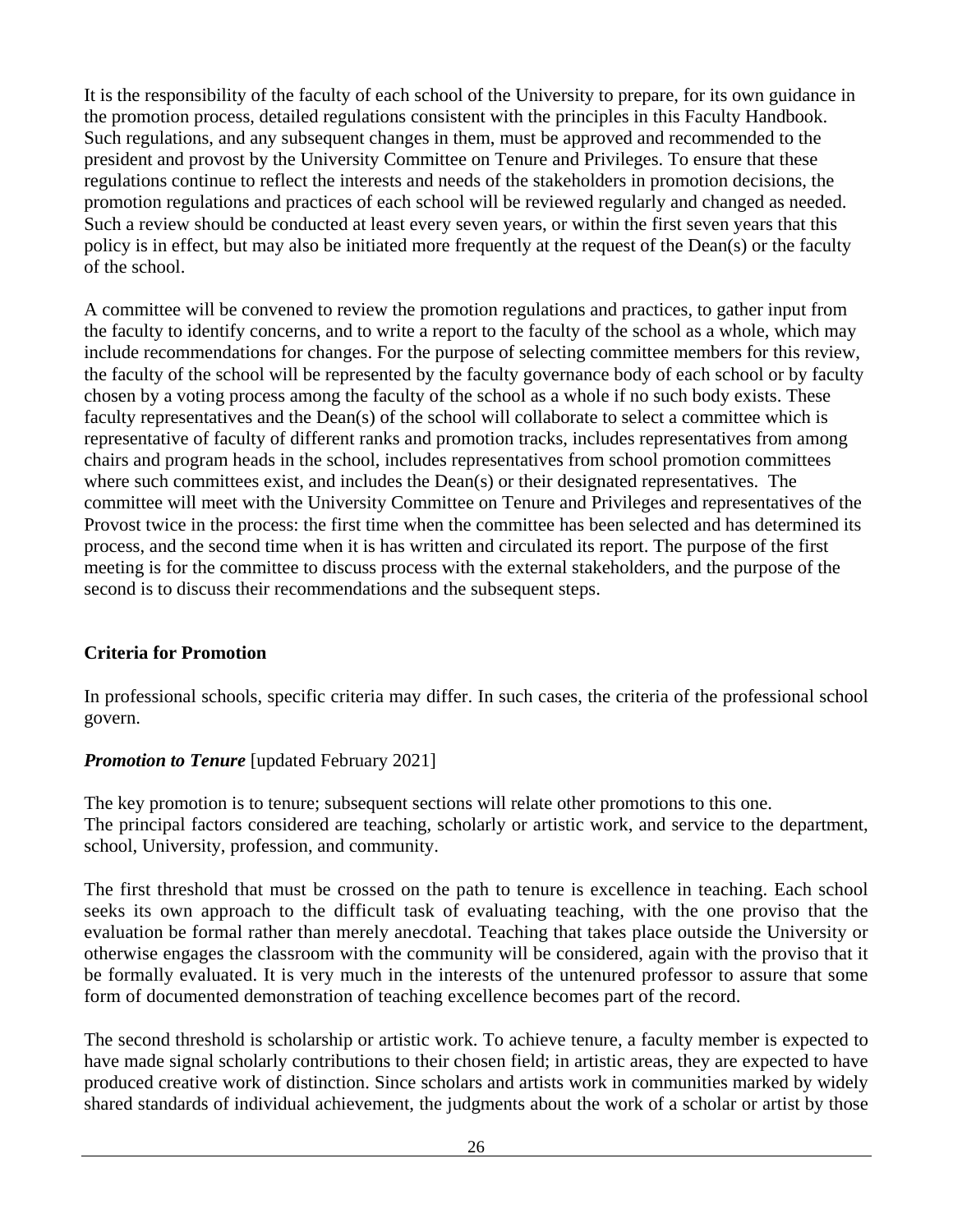who have themselves met those standards is a critical part of the case for tenure. In most academic fields, there is an appropriate literature that is recognized as the medium of exchange, and intellectual distinction derives from contributions (in books or journals) to that literature. For tenure, published contributions to this literature are necessary, along with the testimony of expert referees that these contributions are of exceptional quality. It is virtually always required that these contributions have appeared in print or be in press. For tenure, it is not enough that intellectual distinction is promised; it has to be achieved. The expectation that the faculty member continues to play a leadership role in the future is also an important factor in achieving tenure.

Inclusion of community partnership in the design and governance of research is valued in scholarship. Published scholarship in community-engaged research could be enhanced by evidence of substantial collaboration and co-production with the community partner, including dissemination of work to audiences outside of academe.

Published scholarship is, in subjects like music, replaced by performance; in studio art it is replaced by the creation of works of art. The case for tenure then rests on a documented demonstration that the candidate has made a contribution of such importance that it is nationally recognized.

Passage of these two thresholds is a necessary but not sufficient basis for promotion to tenure. If the thresholds are passed, then one considers the overall excellence of the candidate, which may be heavily based on outstanding research, or heavily on fine teaching, or (most preferred) on great achievement in both of these areas.

Service is the third area of consideration; it is difficult to define the appropriate level. Unless an individual has demonstrated willingness to work for the department, it is not likely that colleagues will be prepared to recommend tenure. Similarly, the ad hoc committee of faculty will hardly wish to recommend that the University retain indefinitely somebody who has such a preoccupation with teaching and research that the many other responsibilities of faculty members are neglected. Service to the community related to a faculty member's academic scholarship should be positively weighed at the time of promotion, just as service to the department, school, University, or profession would be.

The above comments have dealt with past performance and its documentation. But, of course, a central concern in tenure is with future expectations, and the primary use of the record of the past is to answer affirmatively the question "Is this individual likely to be an important teacher, scholar (or artist), and contributor to the University's work for the many years ahead?"

Once a department has recommended tenure, the other necessary step in the process is evaluation by an ad hoc faculty committee, whose responsibility is to weigh the numerous factors in an individual's case and provide a recommendation on whether the interests of the University are best served by the promotion.

#### *Promotion to Associate Professor without Tenure*

This rank can be used as an early promotion for particularly promising cases or as an initial appointment of candidates who have experience beyond the level of an assistant professor. In some cases, fields, or schools, the material to support tenure develops at a pace such that the criteria for tenure previously stated are not met within the five-year period preceding the initiation of the review process. In such cases and when the expectations are good that the criteria will be met within a few years, not more than five, promotion to associate professor without tenure is appropriate.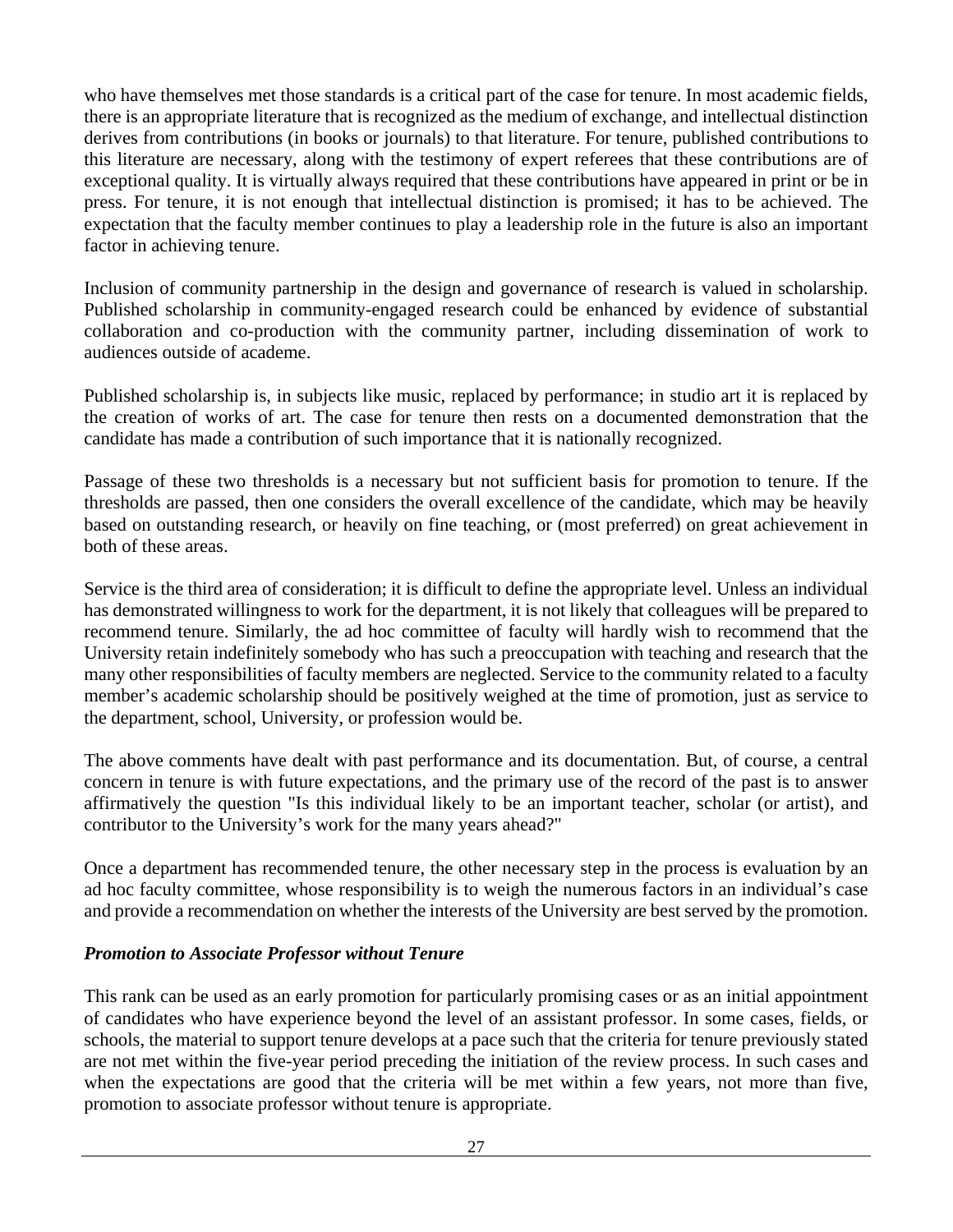#### *Promotion to Full Professor*

This promotion may be awarded when a tenured individual has continued to grow in intellectual leadership and in teaching excellence, and has in this way become a senior authority in the country, a valuable teacher, and an important contributor to the school or University or both.

#### **Documentation in Promotion**

The following does not apply to the School of Medicine and Dentistry and the School of Nursing. Please refer to the handbooks of those schools. Individual units of the University may require more detailed information. The guidelines provided by the dean or director should be followed.

A much-reduced version of the following information for a tenure case is appropriate for promotion to full professor; none is required for the promotion from instructor to assistant professor. A completed summary sheet of the contents must accompany each promotion package.

**In the following numbered items, the phrase "appropriate faculty members" refers to faculty members in the candidate's division, department, or school at rank and tenure equal to or greater than the proposed promotion. A school may adopt more restrictive definitions of "appropriate faculty members." In such cases, the school's definition should be followed.**

- 1. Initiation of the process leading to promotion rests with the chair of the department (or, in smaller schools, with the dean). If a faculty member believes that the department chair (or dean) has not put forward a recommendation for reappointment or promotion at an appropriate time or for the appropriate type of promotion, the faculty member may appeal to the dean (or provost, if the dean is the initial recommender).
- 2. There should be a statement from the candidate about their plans for the future and a current curriculum vita. The statement should cover all areas, including scholarship and teaching.
- 3. Before seeking outside letters, the chair (or, in smaller schools, the dean) will have discussed with the appropriate faculty members whether the chances for promotion are good. If the decision at that point is negative, there will usually be no outside letters requested. It is important that the chair communicate a negative decision quickly.
- 4. When promotion is sought, letters from outside reviewers should be obtained, and should be studied by appropriate faculty members. Usually, a dozen outside letters are ample; fewer letters may be acceptable in some fields. At least three of the letters should be from persons whom the chair affirms in a covering letter are not closely connected personally with the candidate, e.g., as a close colleague, co-author, personal friend, or Ph.D. supervisor.
- 5. The documentation should include a copy of the letter that the chair writes to the outside reviewers seeking an opinion.
- 6. Brief biographical material should be provided for each of the outside referents. A copy of the entry in the appropriate professional biographical book (e.g., *American Men and Women of Science*) is usually adequate. This material is helpful in judging the standing of the referent, and in indicating institutional affiliations that may overlap with the candidate.
- 7. The chair must seek referents in addition to those suggested by the candidate, and must provide in the covering letter a statement about which names the chair added. This requires that the chair not ask the candidate to give a total list of all available opinions. Instead, the candidate should be asked to provide the names of (for instance) five or six referents, so that these can readily be supplemented by the chair.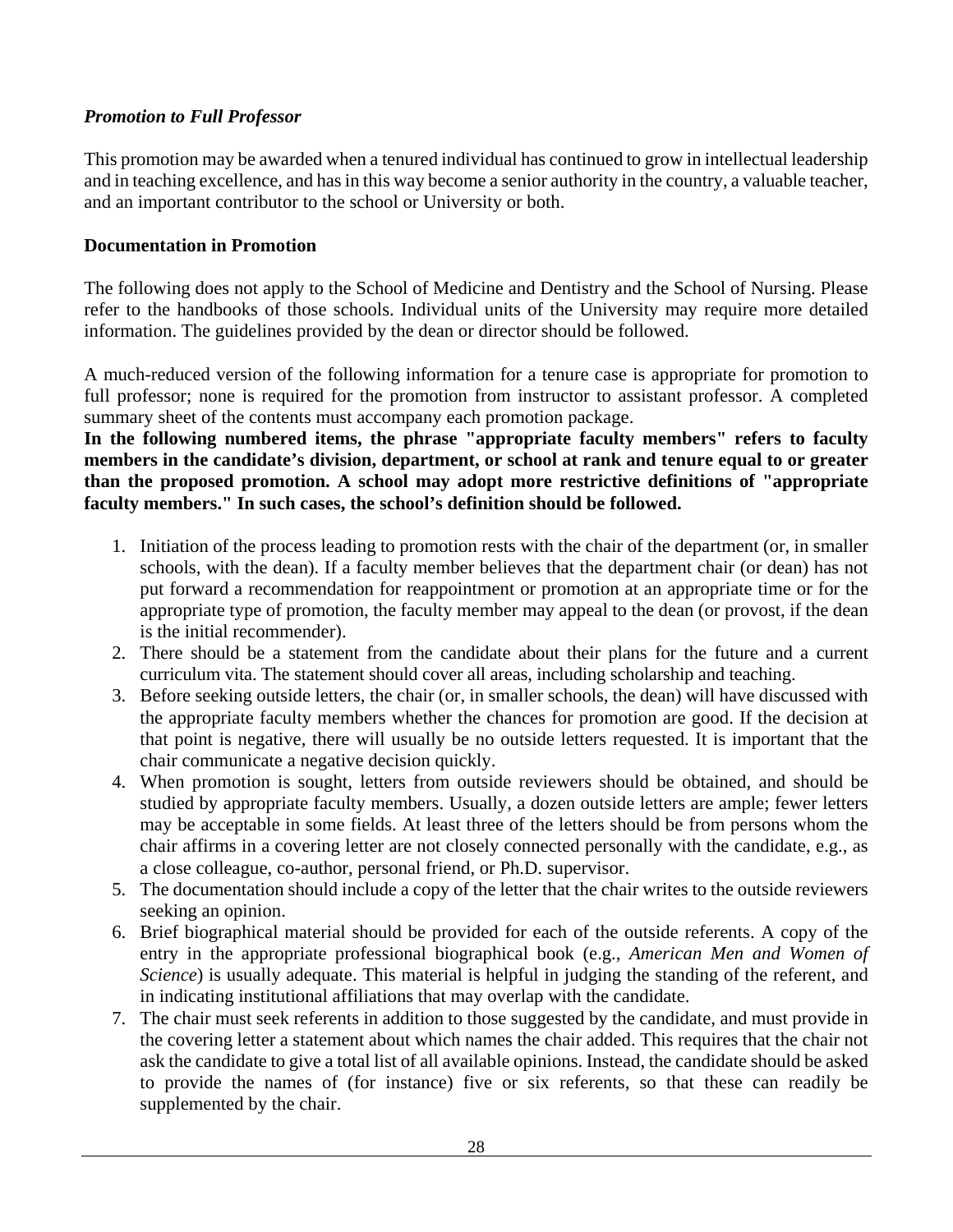- 8. All appropriate faculty members shall discuss and vote upon the promotion. In addition, a committee of appropriate faculty members may be formed to make recommendations regarding the promotion. This committee is representative of the appropriate faculty in the candidate's department, division, or school. The appropriate faculty members shall have access to all documentation solicited on the candidate's behalf, except letters written by the appropriate faculty to the chair, dean, or director. (See Item 9 below.)
- 9. Each appropriate faculty member is expected to give to the chair, division head, or dean their written opinions and judgments regarding the candidate's promotion. In the case of a representative promotions committee, a report signed by all committee members may substitute for a letter from each of those committee members. These notices become a part of the case for promotion to be used by the dean and the provost. At the end of the procedure, there will be only one set of originals retained in the central University files.
- 10. It is assumed that the case forwarded from the department reflects the opinions of the faculty appropriate to consider the promotion, that these opinions have been frankly shared in discussion, and that any range of views is reflected in a complete set of individual faculty letters that are forwarded with the case by the department.
- 11. Specific attention should be paid to the excellence of teaching as well as scholarly or performance excellence. For internal candidates, formal course evaluation information should be included. When the candidate comes from another setting, comparable information should be assembled as available.
- 12. The number of copies required differs by the type of promotion. Since promotion to associate professor without tenure relies on standing committees of up to seven members, seven sets of the readily reproducible material (curriculum vitae, letters, etc.) are needed and as many sets as possible, up to seven, of less easily reproducible material, such as books and recordings. For all promotions to tenure, four copies are needed. For promotion from tenured associate professor to professor, one complete set of material is necessary.
- 13. Ad hoc committees are very sensitive to the quality of the institutions of the individuals from whom opinions are sought. Sometimes there may be good reasons why few individuals from prestigious institutions are included, for instance if the subject at hand is not well studied at major institutions. If such is the case, the chair should comment explicitly upon this in the covering letter. In all cases, the chair should go to some length to assure that the roster of referents is an excellent one.
- 14. Chairs are urged to include in their letters of inquiry to referents a request that individual comparisons be made. This is a fairly common but not yet universal practice, and it is extremely helpful to compare the various letters to see whether they reflect a common view of the standing of the candidate. An appropriate example is: "It would be particularly helpful if you would compare X with other named individuals of comparable standing in the field."
- 15. When a faculty member who holds a joint appointment or affiliation in another department or unit of the University is being considered for reappointment, promotion, or tenure, the chair of the home department should officially solicit input from the head of the secondary unit. That input should be part of the case forwarded to the dean or director.
- 16. All promotion-related documentation, unless otherwise specified, is assumed to be obtained with the understanding that it is confidential.

#### <span id="page-29-0"></span>*Promotion to Associate Professor without Tenure*

The following applies to all except the School of Medicine and Dentistry and the School of Nursing; please refer to the handbooks of those schools. In schools having departments (or their equivalent) with chairs,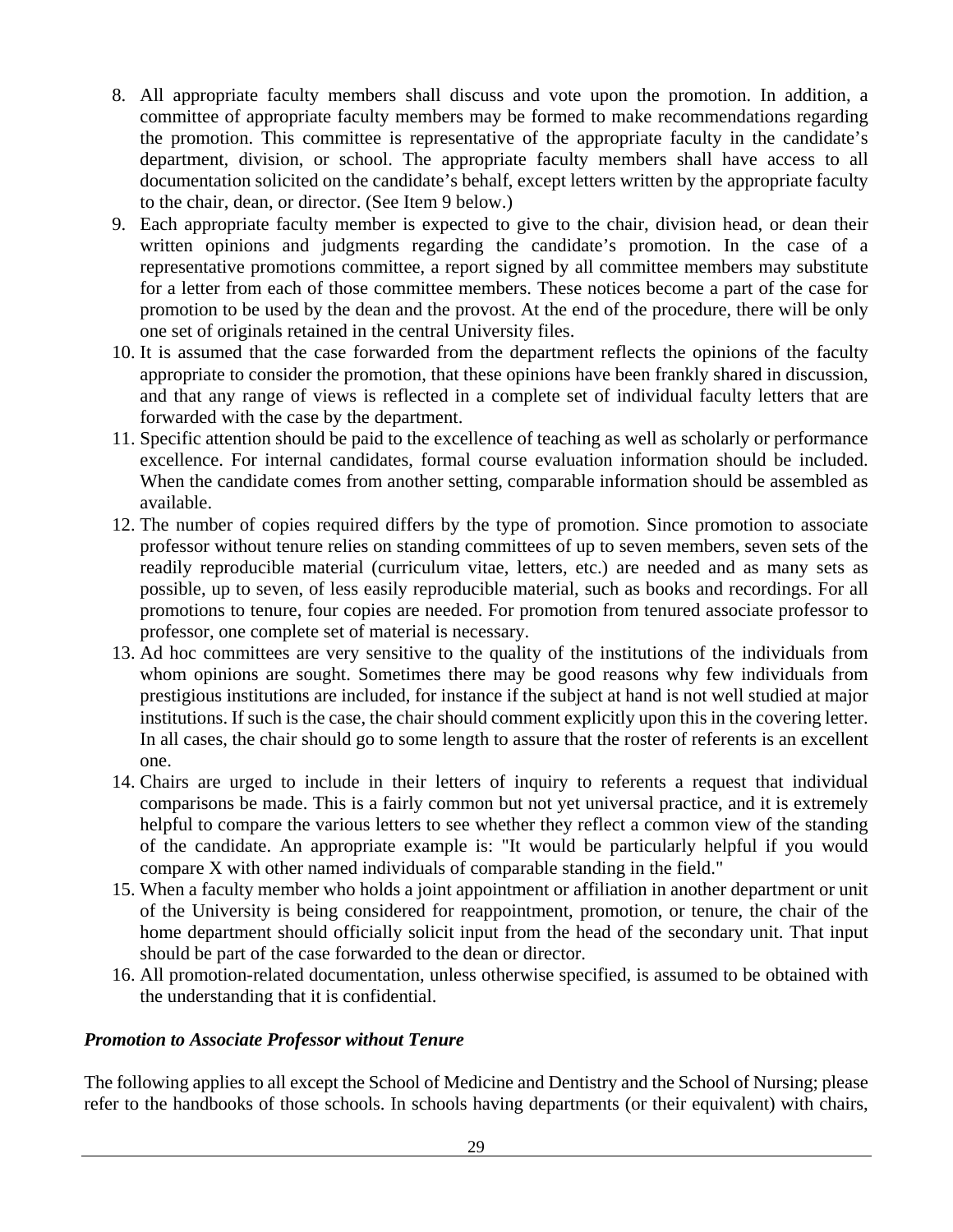the process is initiated by the chair, who gathers appropriate material for consideration by tenured members of the department. The material includes a detailed description of the research, teaching, and service activities of the candidate, and letters of evaluation from scholars outside the University and (where appropriate) from inside it. The chair reports to the dean the opinion of the faculty and makes their own recommendation. (In the Margaret Warner Graduate School of Education and Human Development and the William E. Simon Graduate School of Business Administration, the dean seeks the opinion of the tenured faculty directly, but in other ways the procedure is identical.) If the dean believes the promotion is warranted, they forward the material, with a covering letter, to the provost, who puts the matter before the appropriate promotions committee.

There are three such committees: arts and humanities, social sciences, and physical and biological sciences. Each is chaired by the provost and has up to six additional faculty members serving five-year staggered terms. Members are appointed by the provost in consultation with the president from a list of names recommended by the deans based upon recommendations made by department chairs. The composition of the committees is published annually in *Currents*.

The promotion committee makes its recommendations to the president and provost, who review the recommendation and subsequently make their own recommendation (when positive) to the Board of Trustees, whose decision is final.

#### <span id="page-30-0"></span>*Promotion to Associate Professor with Tenure*

The procedure is the same as is described in ["Promotion to Associate Professor without Tenure"](#page-29-0) up to the point at which the dean proposes to make a positive recommendation. The dean will suggest to the provost the names of individuals who might be asked to serve on an ad hoc committee to review the matter. None of the members is from the home department, and one is usually from a different unit of the University. The committee provides a written recommendation to the president and provost, who study this response and subsequently pass their own recommendation (when positive) to the Board of Trustees for final action.

#### *Promotion to Full Professor*

The procedure for promotion of internal candidates to full professor is the same as is described in ["Promotion to Associate Professor without Tenure"](#page-29-0) up to the point at which the dean proposes to make a positive recommendation. The recommendation is then reviewed by the president and provost and positive recommendations are passed to the Board of Trustees for final action.

For appointments with tenure from outside the University, the procedure is as described in ["Promotion to](#page-30-0)  [Associate Professor with Tenure.](#page-30-0)"

#### *Reappointment and Promotion for Faculty Members on Part-Time Appointment*

Documentation to substantiate a recommendation for reappointment or promotion of a person on a parttime appointment should be comparable to a person on a full-time appointment. The material should move from the department to the dean or director to the provost, who will decide if advice from a committee is necessary.

#### **Promotion of Faculty Under Investigation** [added May 2019]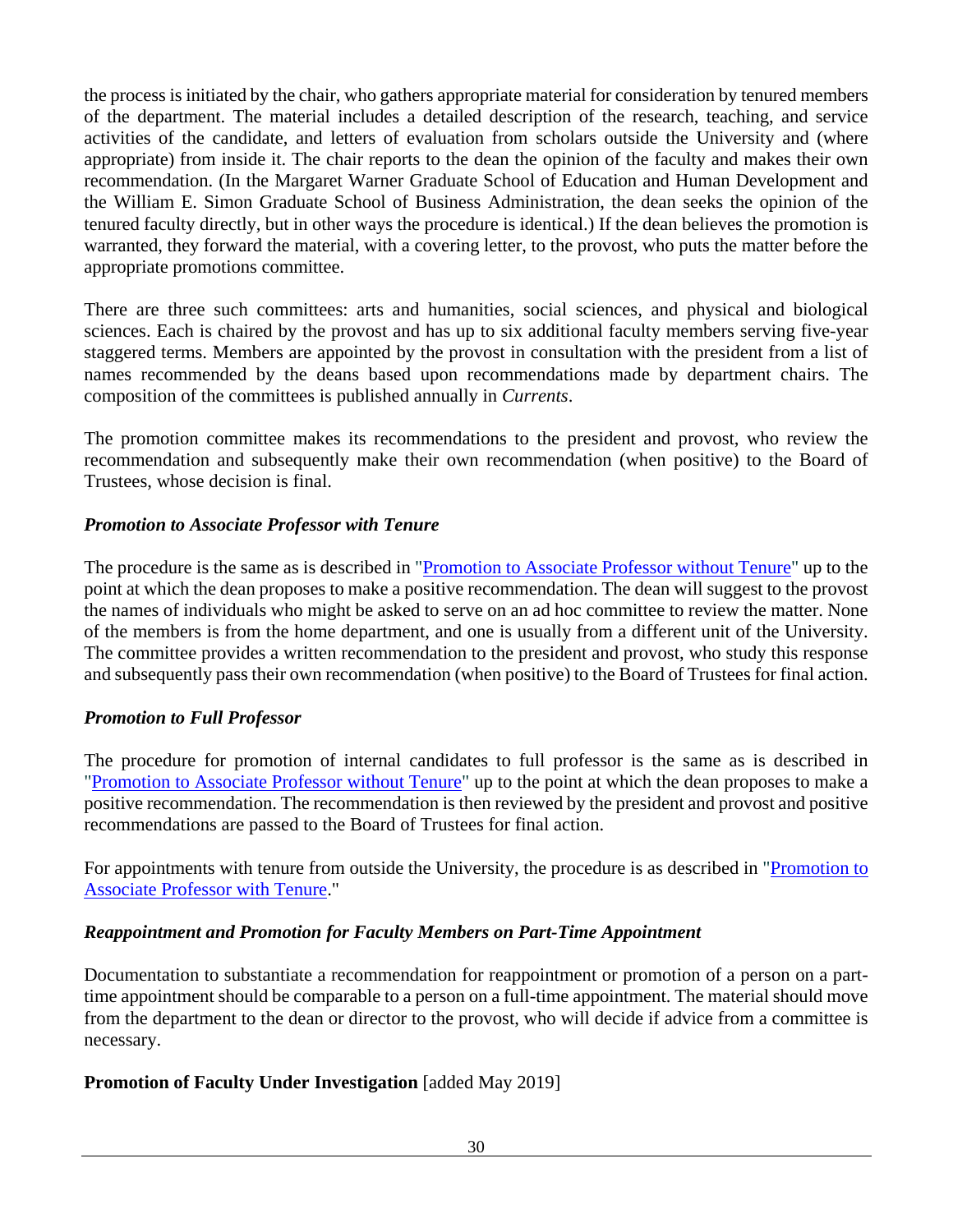A promotion case will not be sent to the Board of Trustees if the candidate is under investigation by the University for a serious violation of its policies or rules. "Serious violations" are those in which the most severe penalty for a first offense would involve significant reductions in responsibilities, compensation, or access to other University resources. Examples include, but are not limited to, violations of HR Policy 106 on harassment; research misconduct, such as fabrication of data or intentional plagiarism; academic misconduct, such as accepting something of value in return for an improved grade; financial misconduct, such as embezzlement of funds; or clinical misconduct, such as a deliberate failure to protect patient confidentiality. However, to afford the faculty member due process, if an investigation for a serious violation is concurrent with the process of a promotion case, the promotion case will continue to be evaluated, independent of the investigation or its results, until the moment when the Provost would normally recommend the promotion to the Board of Trustees.

When an investigation, including any appeal, has been concluded, the Provost will consider information that arose in the course of the investigation in determining whether to advance a tenure or promotion case if it is relevant to the evaluation of teaching, research or service. The Provost will then decide whether to forward the case to the Board. If the decision is negative, the Provost will explain that decision in writing to the promotion candidate and to the candidate's Chair and Dean. Whether the case may be forwarded at a later date or reinitiated, and, if so, under what conditions, will be decided by the Provost in consultation with the candidate, the Dean, and the candidate's primary department. If the candidate disagrees with the Provost's decision, they may grieve rejection of this promotion as a "procedural irregularity," under the process in the "Tenure and Appointment Grievances" section of this Handbook, to have assessed whether the Provost's decision is commensurate with the findings of the investigation(s). Adjustments to the candidate's contract and tenure clock will be made if necessary to allow this process to conclude.

The Provost will provide an annual report to the University Committee on Tenure and Privileges (UCTP) of all cases handled under this policy. These reports will be anonymized with only the dates of investigation(s), a list of the dates of Board meetings at which the promotion could have been approved but was instead held by the Provost, and a summary of the Provost's decision. The UCTP will review this information only for the purpose of evaluating the use of this policy and will use it only as a basis for discussion of any concerns about the frequency or outcomes of such cases with the Faculty Senate.

#### **Postponement of Promotion or Tenure Review [updated February 2021]**

A full-time tenure track faculty member who adds a new child to the family will automatically be given a one-year postponement of the promotion or tenure review next following the child's birth or adoption. In all cases, the faculty member must be employed as a full-time tenure track faculty member of the University of Rochester at the time of the birth or adoption, and living in the same household as the child.

If the tenure-track faculty member again adds a new child to the family while employed by the University of Rochester, they will automatically be given another one-year postponement for a maximum of two oneyear postponements (unless the department chair and dean agree to additional extensions). The faculty member's review will take place one year (or two years if the faculty member receives a second one-year postponement) after the time the review would have taken place in the absence of the postponement.

In all cases where the contract duration is intentionally synchronized with the tenure decision, then extending the tenure clock automatically extends the contract as well.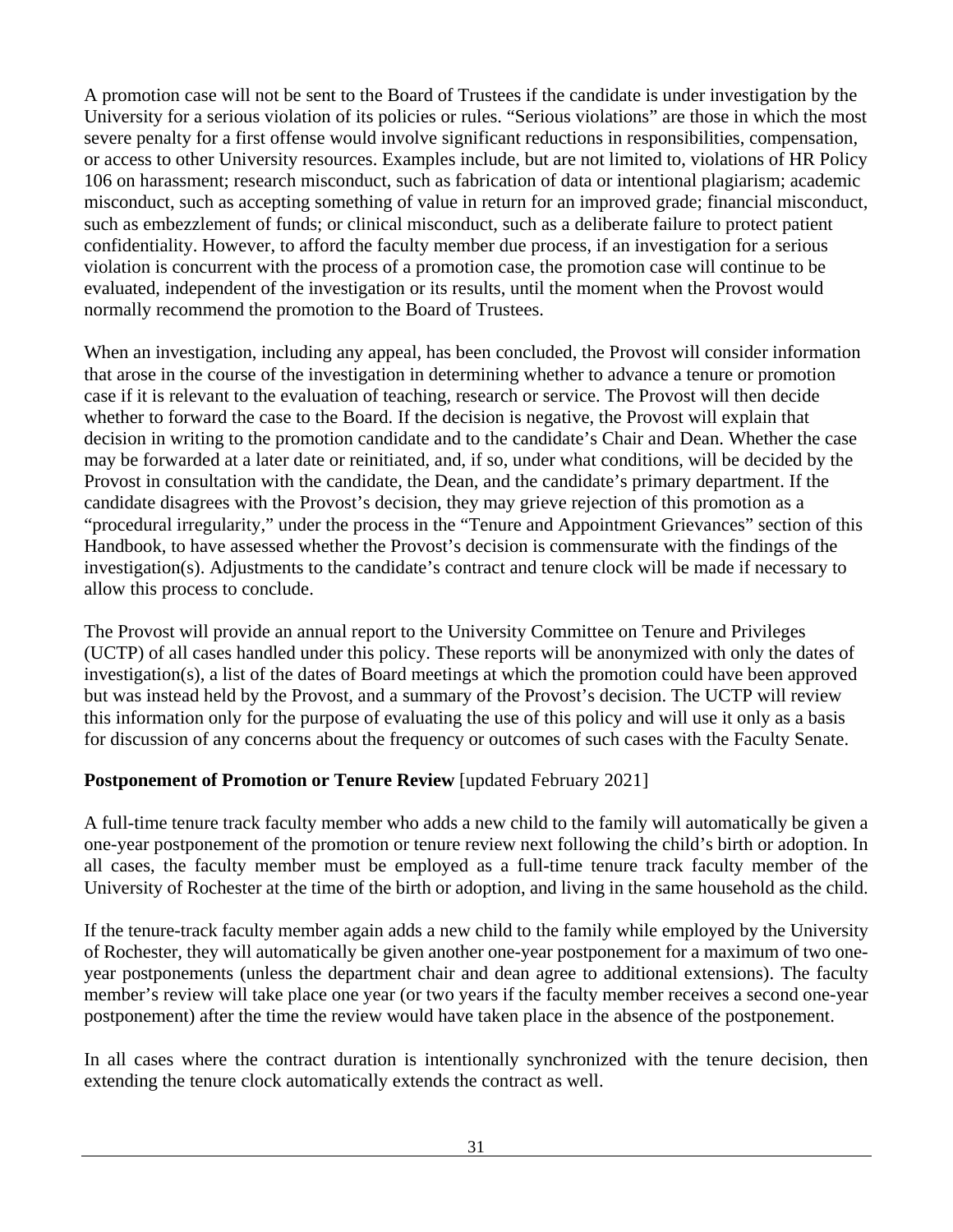This policy applies to reviews for promotion or tenure only. Extension for other reviews will be determined by the dean and department chair after a discussion with the faculty member.

In order to facilitate the automatic extension(s), the faculty member should notify the department chair or dean as soon as possible.

If a full-time tenure track faculty member does not wish the automatic postponement(s) under this policy, they should notify the department chair or dean of the intent to waive the postponement as far in advance as possible under the circumstances.

A faculty member may also request a postponement of promotion or tenure review by one year if health or personal problems impose severe burdens on their progress. Requests will be considered only within one year of the occurrence of the special circumstances. The request is made through the department chair to the dean and to the provost for decision. (In the School of Medicine and Dentistry and in the School of Nursing, the request is made through the department chair to the dean and to the Senior Vice President for Health Sciences and CEO of the Medical Center for decision.) Normally no more than one one-year postponement will be granted for health or personal problems.

#### **Reconsideration / Review of Promotion Decisions** [updated May 2018]

If the review committee did not have before it, through no fault of the candidate or their sponsors, some information of substantial importance at the time the committee was developing its recommendations, the provost or senior vice president for health sciences may ask for reconsideration of the case by the same committee, whether it be a standing committee or an ad hoc committee.

Generally, there is no appeal on substantive ground of the decision of the president, the provost or senior vice president for health sciences. If a faculty member believes that there were procedural irregularities, or that there was infringement upon the academic freedom of the individual in the consideration of their case, they may initiate an appeal. It is the responsibility of the complainant to demonstrate the way the adverse decision that is the subject of the complaint was taken in response to an action protected by the principle of academic freedom. The appeal will follow the same procedures as a ["Tenure and Appointment](#page-38-0)  [Grievance"](#page-38-0) under ["Faculty Grievance Procedures"](#page-37-2) in this Handbook. On the basis of the reports produced by the Faculty Grievance Committee (defined below) and the University Committee on Tenure and Privileges, the president and provost may elect to modify their prior decision.

#### <span id="page-32-0"></span>*4. Appointment Papers* [updated July 1999]

All newly hired faculty members are required to provide verification of authorization to work. Documents that verify eligibility include a U.S. passport, a certificate of U.S. citizenship, or a certificate of naturalization.

# <span id="page-32-1"></span>*5. Appointment of Foreign Nationals* [updated May 2014]

The International Services Office manages the immigration work for anyone holding an academic appointment with the University. The International Services Office must obtain work authorization from the Immigration and Naturalization Service for each foreign national *before* they can begin any appointment with the University. Typically, it takes three to four months to obtain work authorization.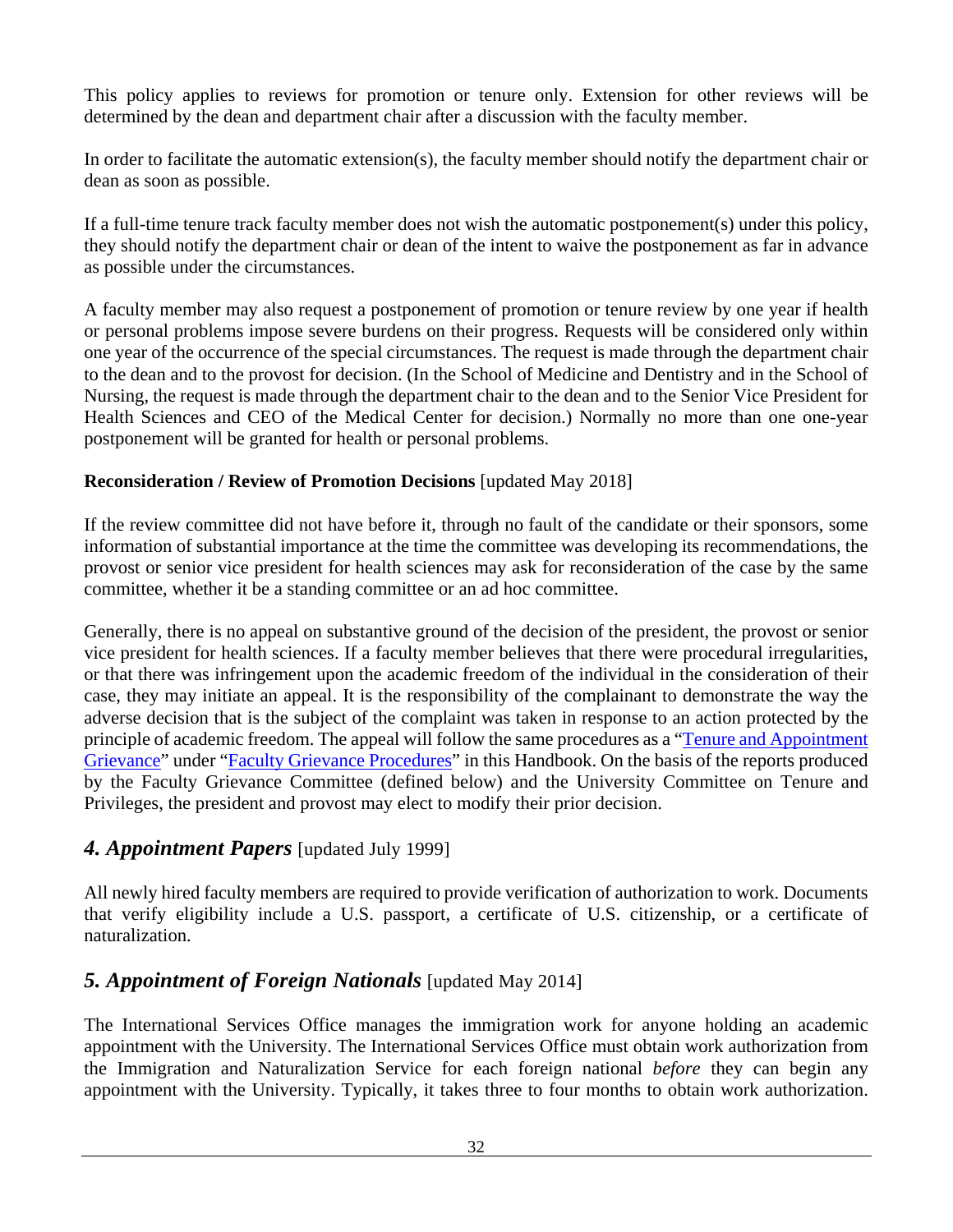Hiring departments must contact the Office of Immigration Services at 275-3314 *before an offer is made*  to a foreign national. The work-authorized, non-immigrant classifications most often used at the University are H-1B (non-immigrant, temporary visitor in a specialty occupation), J-1 (nonimmigrant and exchange worker), and TN (Canadian citizen with authorization to work for a specific employer).

#### <span id="page-33-0"></span>*6. Periods of Appointment* [updated July 1999]

The academic year is typically for nine months, or September 1 through May 31, or September 15 through June 15, except in the School of Medicine and Dentistry and the Laboratory for Laser Energetics, where appointments are made for 12 months. Appointments are normally effective on July l, and salaries are commonly paid in 12 equal monthly installments on the last day of each month. In any given year, a faculty member is therefore being paid an advance during the summer months for activities in the coming academic year.

Because a faculty member is paid only for work in the academic year, they are free to arrange with outside agencies to be paid for activities during the three summer months. Normally, when external funds are involved, a maximum of 2.5 months of support is funded at a rate of not more than 1/9 of the academicyear salary per month of summer support. The appropriate academic-year salary is that which starts in July of the summer that is worked. The rate should include the University's retirement contribution.

# <span id="page-33-1"></span>*7. Simultaneous Appointments at Other Institutions* [updated October 2021]

The main purpose of this policy is to ensure transparency around external appointments so that conflicts of interest or commitment can be identified and managed. Reporting of such conflicts of interest or commitment are required by federal agencies in certain situations, such as when a PI is receiving federal funds for research.

It is often appropriate that a faculty member of the University of Rochester hold simultaneously an appointment<sup>[1](#page-33-2)</sup> at another institution<sup>[2](#page-33-3)</sup> (herein, an "external appointment"). Examples would be during a summer period (for those on nine-month appointments) or an academic leave. It is quite common for faculty to visit other institutions at such times, and entirely fitting if (for instance) a "visiting professorship" or something like it is arranged to give the individual appropriate status and access to facilities at the institution that is being visited. When the individual is not being paid full time by the University of Rochester for such a period, they are free to negotiate such an appointment – with or without salary – with the other institution for whatever fraction of time is not paid by the University of Rochester.

<span id="page-33-2"></span> $<sup>1</sup>$  An "appointment" implies a formal association with another institution that typically involves a formal title and</sup> a defined duration of ongoing commitment. A couple of examples may illustrate the point. If a faculty member serves on an external advisory board for a department or school at another academic institution, this would not be considered an "appointment" because the involvement does not involve an academic appointment or an ongoing involvement. On the other hand, appointment as an adjunct or secondary faculty member would be considered an external appointment. Similarly, service as a consultant to a company would not fall under this policy, but taking on a role as Chief Science Officer would.

<span id="page-33-3"></span><sup>&</sup>lt;sup>2</sup> "Institution" is meant to be construed broadly in this context. While most external appointments will involve other academic institutions, appointments at companies, government agencies, research institutes or non-profits would also be subject to these policies.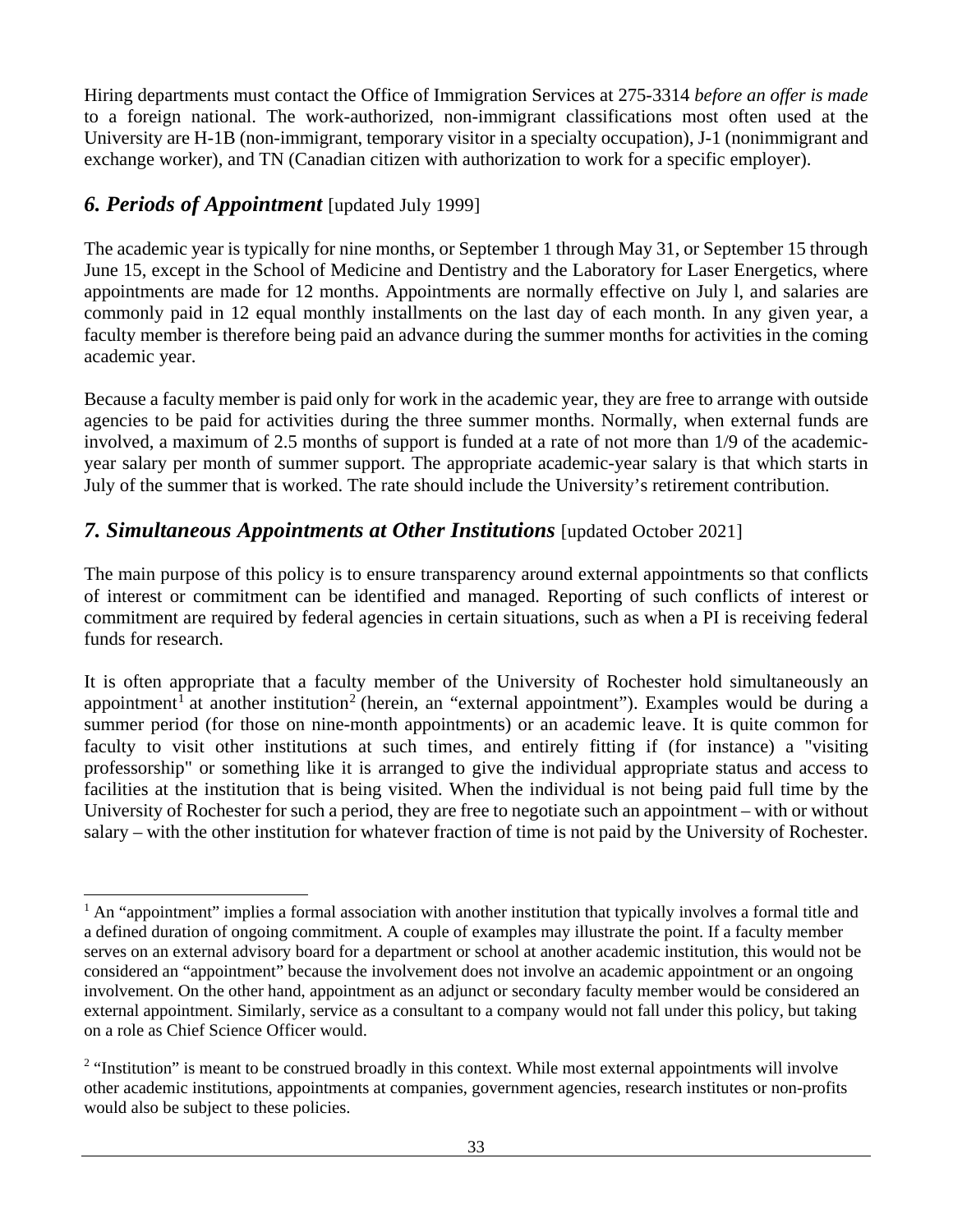By contrast, during periods in which an individual with a faculty classification is being paid full time by the University of Rochester and is not on leave, the simultaneous holding of an appointment, with or without salary, at another academic institution, or at any institution if remuneration is involved, must not be done without the concurrence of the chair/director/associate dean<sup>[3](#page-34-0)</sup> as evidenced by written approval. The nature of the proposed appointment must be disclosed in writing to the chair/director/associate dean who may call on others in an assessment of the impact on the department/Institute, School and University. All documents pertaining to the nature of the appointment, associated responsibilities, and related compensation from the external institution must be provided by the faculty member to the chair/director/dean for review. (The chair/director/dean will provide a response in a timely fashion, typically notifying the faculty member within two weeks of the decision or the timeline for one, and will inform the school dean and involve them in the review when appropriate.) For international appointments, the review should consider compliance with federal law regarding the sharing of data, materials or technology. An appointment that involves remuneration beyond expenses and honoraria should be examined to ensure that it does not represent a conflict of commitment<sup>[4](#page-34-1)</sup> 4. Adherence to a management plan, including, but not limited to, terms regarding allocation of institutional credit for publications and research developed while working within the external appointment, may be required. Faculty should be aware that external appointments must be reported in research grant applications and/or progress reports. If the external appointment involves a substantial time commitment (such that a conflict of commitment may exist) particularly involving activities normally associated with academic duties at the University of Rochester (e.g., teaching, conducting research, supervising students) a management plan may be required and could include commensurate adjustment in the scope of the University of Rochester appointment, or the faculty member may apply for a leave. Under any circumstances, a tenured or tenure track faculty member at UR may not accept a tenured appointment at another institution without approval of the provost or president.

There are two notable exceptions to this policy. First, in some instances, particularly in clinical settings, external adjunct appointments may be part of a programmatic relationship between a University department and the external institution, e.g., a training program that uses a University department as a training site. In such cases, this policy may be fulfilled by a written blanket approval from the chair and dean rather than requiring individual approvals for each individual faculty member participating in the program. Second, service appointments such as editorships or leadership roles in professional societies or multi-institutional research initiatives are encouraged, provided that the faculty member can continue to fulfill their obligations to the University. In the case that an accommodation of effort is needed, approval for such accommodation should be obtained from the chair/director/associate dean.

If a faculty member accepts an external appointment that is not approved as described in this policy or violates the terms of that approval, negative consequences justified by the circumstances may ensue, such as reimbursement of salary to the University, reductions in salary, loss of federal funding, or other appropriate measures.

<span id="page-34-0"></span><sup>&</sup>lt;sup>3</sup> Responsibility for recommending salary, making educational and service assignments, and setting expectations for research varies from school to school. The person who is responsible for this oversight should be consulted in evaluating external commitments.

<span id="page-34-1"></span><sup>4</sup> Conflict of commitment relates to an individual's distribution of effort between obligations to University employment and participation in other activities outside of University employment. A conflict of commitment exists when a faculty member has a relationship that requires a commitment of time or effort to outside activities such that the faculty member cannot meet expected obligations to the university.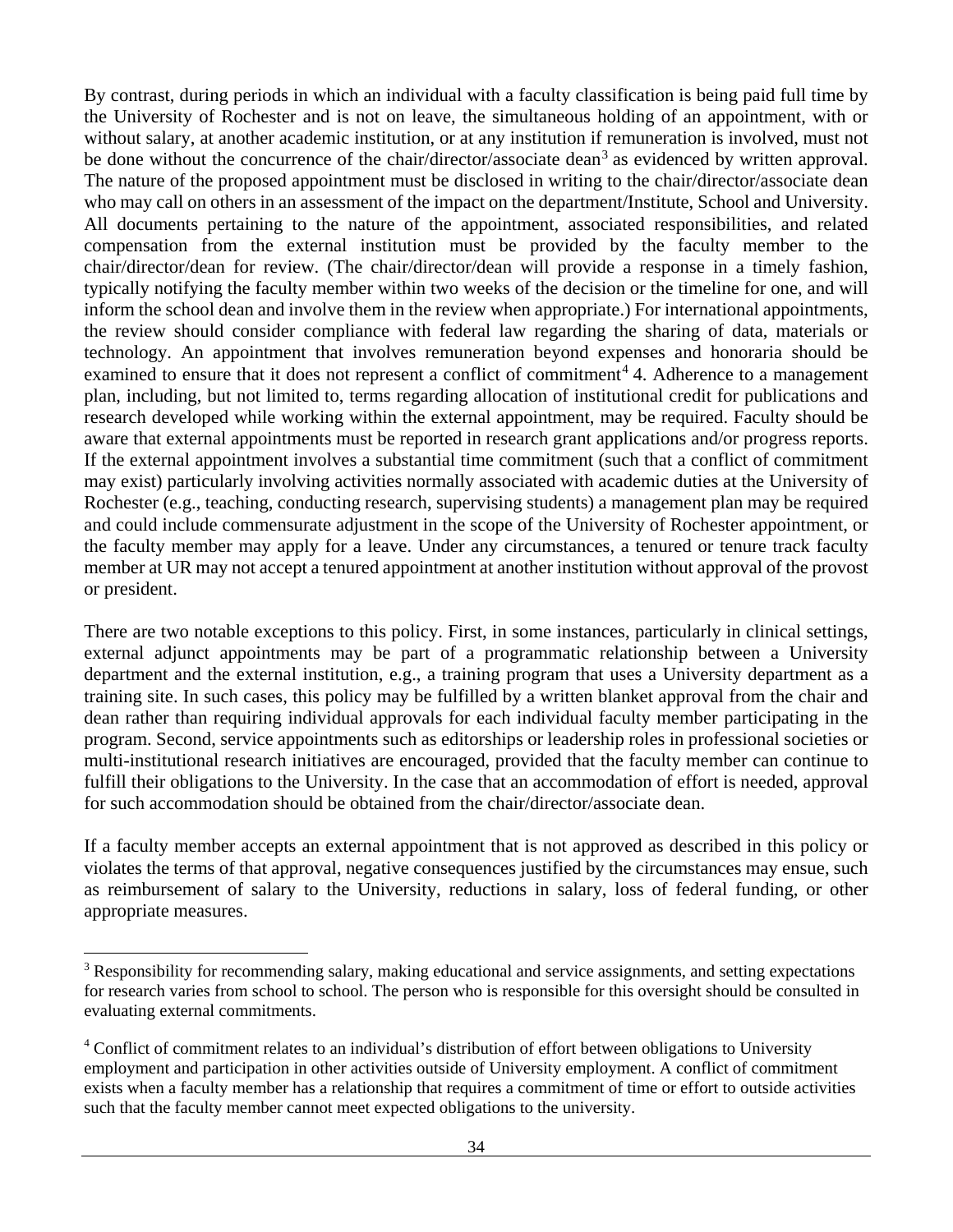If the faculty member disagrees with the judgement of the chair/director/associate dean or school dean, they may appeal to the Conflict of Interest Committee of the University or seek redress via faculty grievance procedures.

The above is the basic policy on simultaneous appointments at other institutions that holds throughout the University. Specific schools and units may have additional policies further restricting the ability of a faculty member to accept external appointments. Please consult the office of the appropriate dean or vice president for details.

#### <span id="page-35-0"></span>*8. Resignation* [updated July 1999]

It is customary to notify a department chair prior to May 1 of a resignation effective at the close of the academic year.

# <span id="page-35-1"></span>**B. Special Faculty Titles**

#### <span id="page-35-2"></span>*1. Visiting Faculty* [updated July 1999]

The term "visiting" appended to an academic title usually implies that the individual is a visitor from another institution who retains their status at that institution. It invariably implies a relatively transient appointment. A term of up to one year is usual. In very special cases, it could be extended for another year, and in truly extraordinary circumstances, for a third year. The title should not be used for individuals when prolonged appointments are anticipated.

The authority required for visiting appointments is precisely the same as for the related regular appointments. For instance, visiting assistant professors can be appointed on the authority of a dean (provided that the appointment is within the academic and financial plans previously agreed to by the dean and the provost), but visiting associate professors can be appointed only with the approval of the provost, senior vice president and vice provost for health affairs (Medical Center cases only), or president and the Executive Committee of the Board of Trustees.

# <span id="page-35-3"></span>*2. Part-Time Faculty* [updated July 1999]

All titles used for members of the instructional faculty may be used for persons appointed on a part-time basis, with the part-time designation following the title given (e.g., professor, PT). Part-time members of the faculty are normally compensated at an appropriate schedule in proportion to the amount of time given in service to the University. Appointments may be recommended by the department chair with appropriate faculty approval, with a review of the appointment made in the same manner as the other appointments. The duration of a part-time appointment will normally not exceed one year; in rare instances, arrangements for a longer period of time may be made when the intention is clear that the relationship with the University is a continuing one. Such appointments are renewable.

Certain University benefits apply in full to part-time faculty, such as travel and accident insurance, workers' compensation and medical insurance. Others, for example tuition benefits, are not applicable. The Office of Human Resources should be consulted about details of applicable benefits.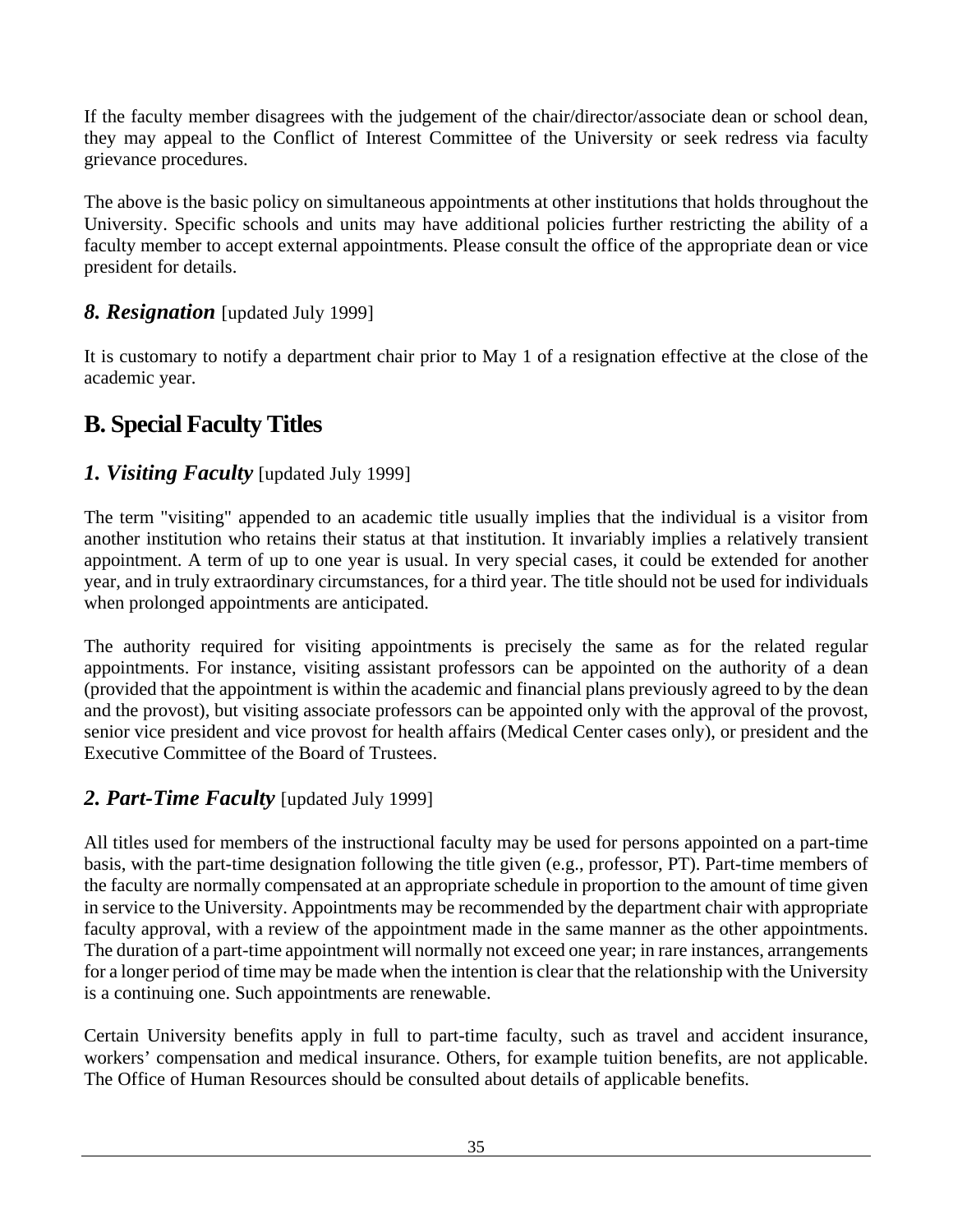Part-time positions are never tenured, nor are the customary rules for maximum time in rank applicable.

### *3. Adjunct Faculty* [updated November 2002]

The titles adjunct professor, adjunct associate professor, and adjunct assistant professor may be used to provide faculty status for professional persons whose primary place of appointment is outside the University or outside of the school in which the appointment is given. Appointments may be recommended by the departmental chair with appropriate faculty approval, with the review of the appointment made in the same manner as with other appointments. The duration of the appointment should be indicated at the time of appointment. In rare instances, a distinguished person might be given an indefinite appointment as adjunct professor.

Adjunct faculty will often be affiliated with an institution with which the University is cooperating in some way. The activities expected of adjunct faculty on behalf of the University will be a matter of record both in the University department and in the home institution, with an indication of approval for the activity.

Normally, there will be no compensation for adjunct faculty. Any agreement regarding compensation, however, will be a matter of record. University benefits will not normally be provided.

By department action, adjunct and part-time faculty members may be permitted to attend all faculty meetings and to have full vote on matters pertaining to ongoing research and instructional programs. Attendance at and participation in departmental meetings will be at the discretion of the department, although adjunct and part-time faculty members will not normally be involved in review of matters of promotion, appointment, or allocation of departmental resources with long-term implications. Their assignments may include, when appropriate, the advising of undergraduate and graduate students. Service on doctoral committees, with approval of the appropriate associate dean for graduate studies and the University Dean of Graduate Studies, is permissible under current rules of the Graduate Council; however, only adjunct professors whose appointments are expected to continue for a sufficient period will be eligible to serve in such a role. Adjunct faculty may not serve as the primary dissertation advisor.

### *4. Clinical and Other Special Faculty* [updated July 1999]

Some of the professional schools give titles to faculty members outside the tenure track who perform teaching or other functions. At the William E. Simon Graduate School of Business Administration, for example, the titles of lecturer, senior lecturer, and professorial lecturer are given to those in the teaching track. At the Schools of Medicine and Dentistry, and the School of Nursing, clinical faculty contribute to the teaching mission and the professional obligations of the schools.

Deans or, in the School of Medicine and Dentistry and the School of Nursing, the senior vice president and vice provost for health affairs, may propose special titles and the associated appointment schedules after appropriate consultation within the schools. The proposals are submitted to the University Committee on Tenure and Privileges for review and advice, and to the Board of Trustees, which must approve them.

#### *5. Retired Faculty with Honorary Title* [updated October 2018]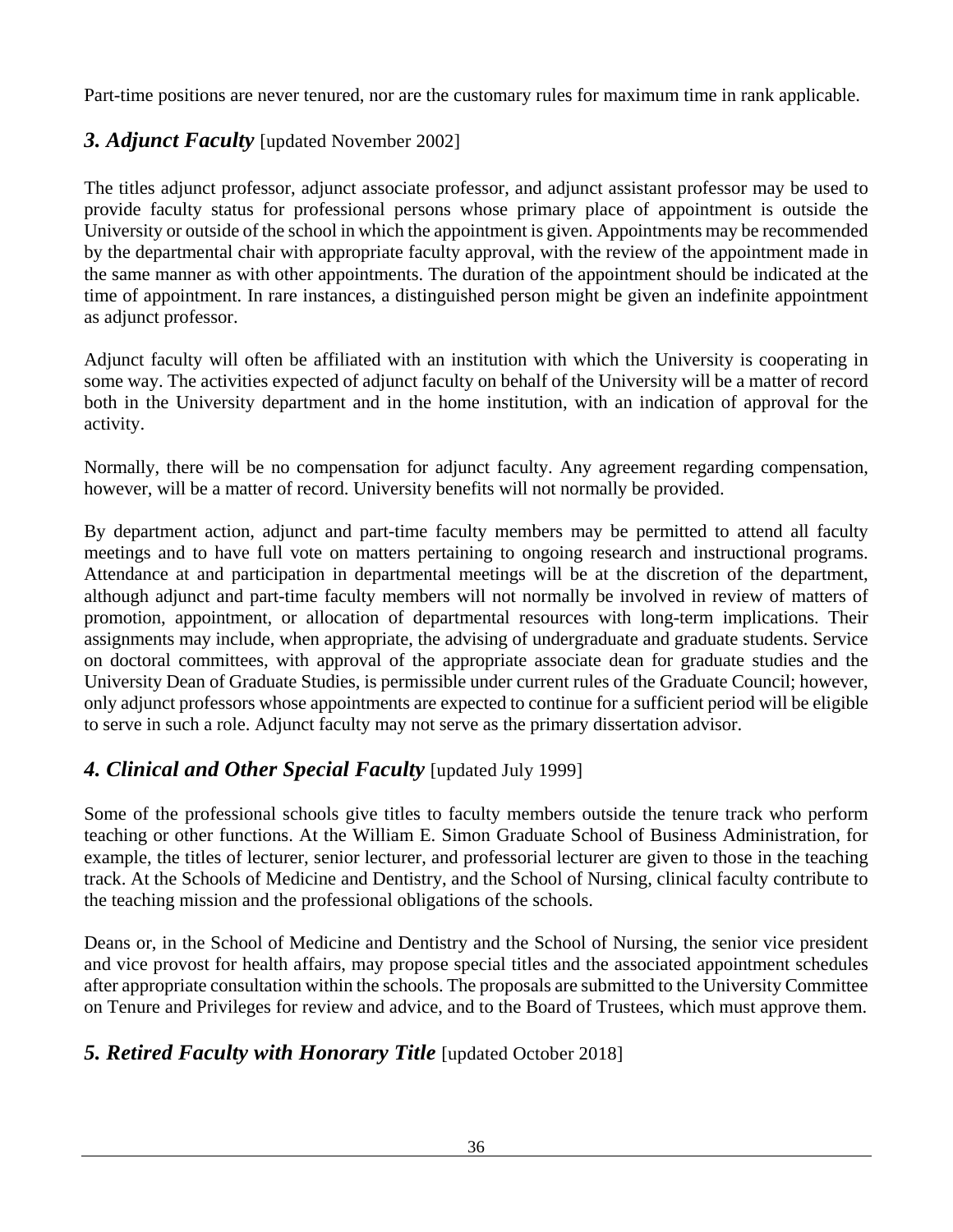When an individual holding the rank of assistant, associate, or full professor retires, they will be eligible for consideration for the title "emeritus professor," "emerita professor," "emeritum professor," or "emeritx professor."

The formal action for such a designation follows the usual channels for changes in title; it originates in the department and goes through the dean's office to the provost. Approval by the Executive Committee of the Board of Trustees is required. Conditional on this approval, the choice of a specific title is to be determined by the individual who will hold the title.

#### *6. Other Nontenure Faculty Titles* [updated July 1999]

#### **Full-Time**

Full-time faculty are normally appointed to positions with titles named in the section on ["Faculty](#page-22-0)  [Appointments,](#page-22-0)" with promotion and tenure procedures described in the pages following that description. For exceptional cases, special titles are available for appointments outside of the tenure track. Adoption of any of these special titles by any school, and the suggested rules for these appointments, is reviewed by the University Committee on Tenure and Privileges (as described in the section on ["Faculty Senate"](#page-7-0)). Titles allowed under this section include assistant professor (teaching), associate professor (teaching), and professor (teaching); assistant professor (research), associate professor (research), and professor (research); associate and senior associate; research associate and senior research associate; and scientist and senior scientist. In the School of Medicine and Dentistry, the following titles may also be used for appointments outside the tenure track: research assistant professor, research associate professor, and research professor.

#### **Part-Time**

Persons who teach part time and do not hold regular academic appointments at the University of Rochester may hold any of the following titles: assistant lecturer, associate lecturer, lecturer, and senior lecturer. The title is also used in some departments and schools where it denotes a part-time position; in the Eastman School of Music, it is used for non-tenured collegiate positions.

# **C. Faculty Grievance Procedures** [updated February 2021]

All faculty who are eligible to vote in Senate elections have available to them three different grievance procedures:

The first procedure is designed for grievances relating to faculty reappointments, promotions, and tenure, the second procedure is for general grievances, and the third procedure is for those relating to discrimination. The faculty member decides which of these procedures most closely fits their concern, since only one of these procedures may be utilized for any particular grievance. The details of each procedure are given below.

Grievances related to faculty reappointments, promotions and tenure follow the procedure described in ["Tenure and Appointment Grievances.](#page-38-0)"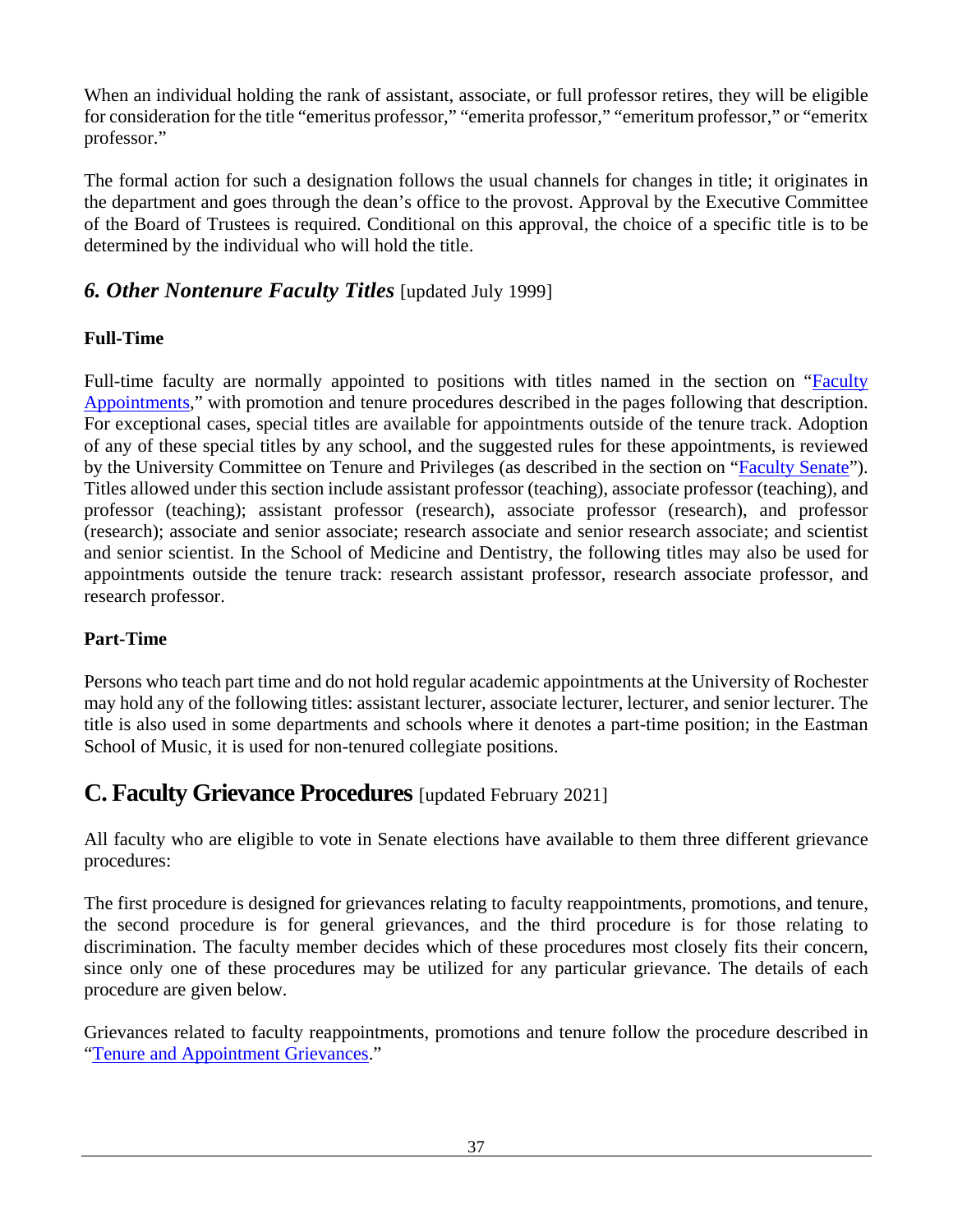<span id="page-38-0"></span>Grievances over faculty salaries, teaching loads, office space, real and potential conflicts of interest, and the like, follow the procedure described under ["General Grievances.](#page-41-0)"

Grievances in which a faculty member believes that they have suffered discrimination or harassment on the grounds of sex, race, age, national origin, disability, religion, sexual orientation, or gender identity are subject to the procedure outlined in the University of Rochester's Policy Against Discrimination and Harassment [\(Policy 106\)](https://www.rochester.edu/working/hr/policies/pdfpolicies/106.pdf). Any case in which a member of the University community alleges discrimination or harassment by a faculty member follows the same procedure.

These three procedures are appropriate for grievances relating to events occurring while an individual holds a faculty position. Each school makes its own determination of the ranks that confer faculty status, and the appropriate dean's office shall be consulted in cases of doubt.

References to academic freedom in this Handbook are taken from the *Statement of Principles on Academic Freedom and Tenure* adopted by the Association of American University Professors and the Association of American Colleges in 1940 as these were further interpreted by a joint committee of those associations in 1970.

- 1. Faculty members are entitled to full freedom in research and in the publication of results, subject to the performance of their other academic duties such as teaching, administrative service, clinical responsibilities and whatever other responsibilities are specified in their appointment agreement.
- 2. Faculty members are entitled to freedom in the classroom in discussing their subject, but they should be careful not to introduce into their teaching controversial matter which has no relation to their subject.
- 3. Faculty members are participants in civil society, members of a learned profession, and officers of an educational institution. When they speak or write as participants in civil society, they should be free from institutional censorship or discipline, but their special position in the community imposes special obligations. As scholars and educational officers, they should remember that the public may judge their profession and their institution by their utterances. Hence they should at all times be accurate, exercise appropriate restraint, show respect for the opinions of others, and make every effort to indicate that they are not speaking for the institution.
- 4. Both the protection of academic freedom and the requirements of academic responsibility apply to all faculty who exercise teaching responsibilities.

At any step in these procedures an administrator may wish to consult their customary advisory body. For instance, when the dean of the School of Medicine and Dentistry is involved, they may seek advice from the school's Executive Committee.

These procedures have no bearing upon hospital privileges at Strong Memorial Hospital or any other hospital affiliated with the University. Special procedures approved by the Joint Commission for the Accreditation of Health Care Organizations exist for this purpose.

### *1. Tenure and Appointment Grievances*

If an individual believes that they have grounds for a grievance based on a decision related to tenure, the granting of tenure, reappointments or promotions, they shall inform, in writing, the president, provost, and, in cases involving the School of Medicine and Dentistry, or the School of Nursing, the senior vice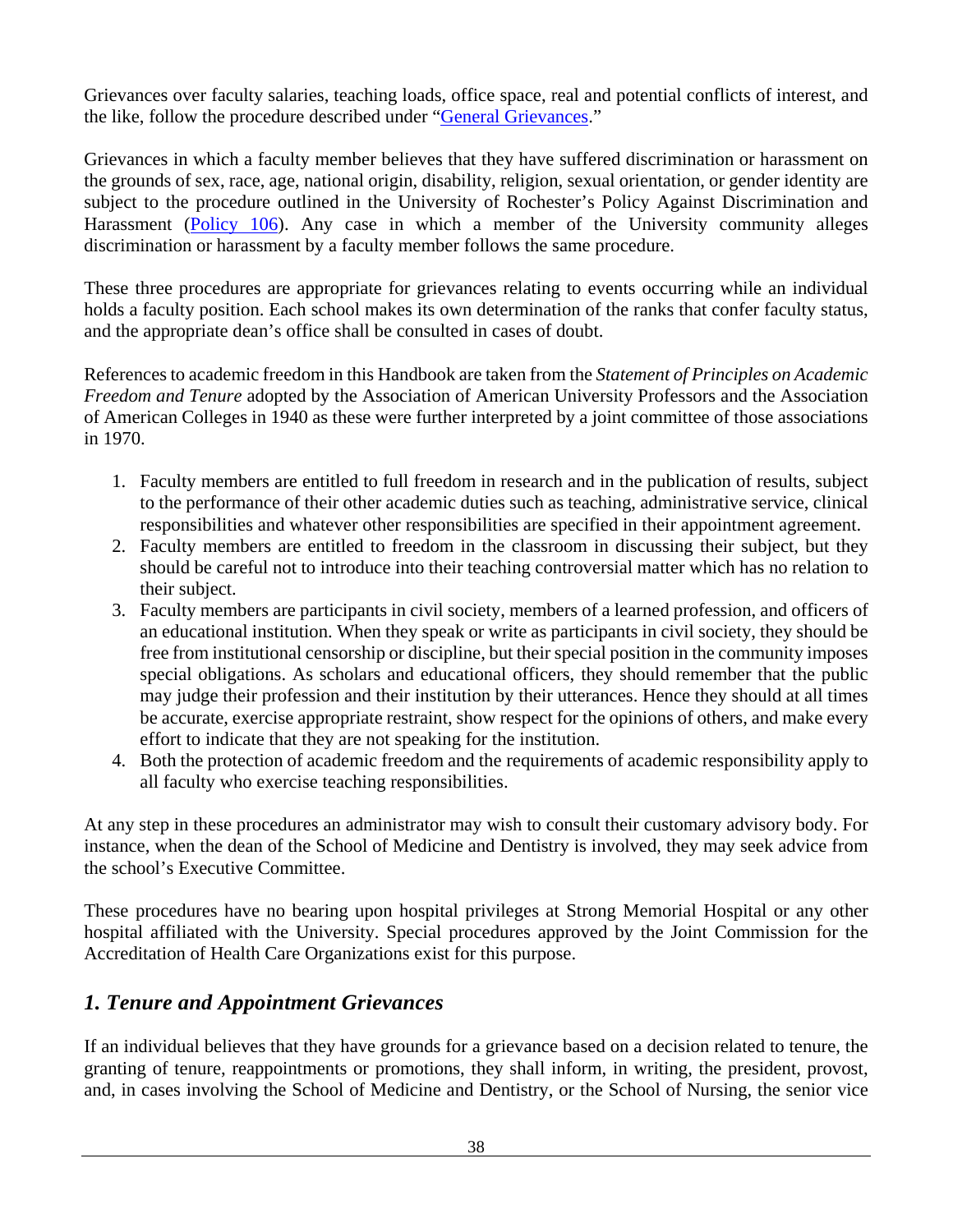president for health sciences. Grounds for such a grievance include both procedural irregularities in the way decisions were reached as well as violations of an individual's academic freedom. The president and provost will then refer the matter to the University Committee on Tenure and Privileges for review and recommendation.

If the person presenting the grievance is a member of the University Committee on Tenure and Privileges, they shall withdraw from the committee until the case is settled. Similarly, if any member of the committee is a member of the same department as that of grievant, they shall withdraw from this committee when it convenes for this purpose until the case is settled. Other members of the committee shall withdraw from the committee during any investigation if, in their own judgment, they are not able to participate impartially. If any member of the committee withdraws for any of these reasons, they should be temporarily replaced by a member of one of the faculties of the University who has tenure, the new and temporary member being chosen by the remaining members of the committee.

If the president, provost and the University Committee on Tenure and Privileges are unanimous that the grievance is without *prima facie* merit and should not be heard, the process may end with the University Committee on Tenure and Privileges submitting a letter to the president, provost and complainant to this effect.

If any of the president, provost or University Committee on Tenure and Privileges decides the case should be heard, the University Committee on Tenure and Privileges shall promptly appoint a Faculty Grievance Committee of five members of the faculty from a list, nominated by the president or provost (in consultation with the senior vice president for health sciences for cases involving the School of Medicine and Dentistry or the School of Nursing), of 15 members with tenure from the faculties of the University of Rochester. This list shall have appropriate representation from the same school as the faculty member presenting the grievance, and shall have a majority from that school unless the president finds it unreasonable. The University Committee on Tenure and Privileges shall apply the same principle in selecting the Faculty Grievance Committee. The Faculty Grievance Committee may, at its discretion, add to the committee not more than two members of the faculties of other institutions from a panel of six such persons nominated by the president or provost (in consultation with the senior vice president for health sciences for cases involving the School of Medicine and Dentistry, or the School of Nursing).

It is the duty of the Faculty Grievance Committee to investigate, conduct interviews, make recommendations, and report upon any case presented to it.

The Faculty Grievance Committee shall elect one member to chair its meetings and the interviews. The grievance process shall be as follows:

- 1. The Provost will designate an "academic lead" who defends the decision being grieved. The academic lead may be the individual who made the decision that is being grieved.
- 2. The grievance committee may receive and may request written materials from the President, the Provost, or the complainant, even such materials as would otherwise be confidential (except if such confidentiality cannot be breached by law, or except if the materials were generated by the University's Ombuds process and the person initiating the discussion with the Ombuds does not waive the expectation of confidentiality in the Ombuds process). In particular, this request can be made for any document in possession of the University, with the noted exceptions. The committee will inform the complainant and the academic lead that these documents have been introduced into the grievance process.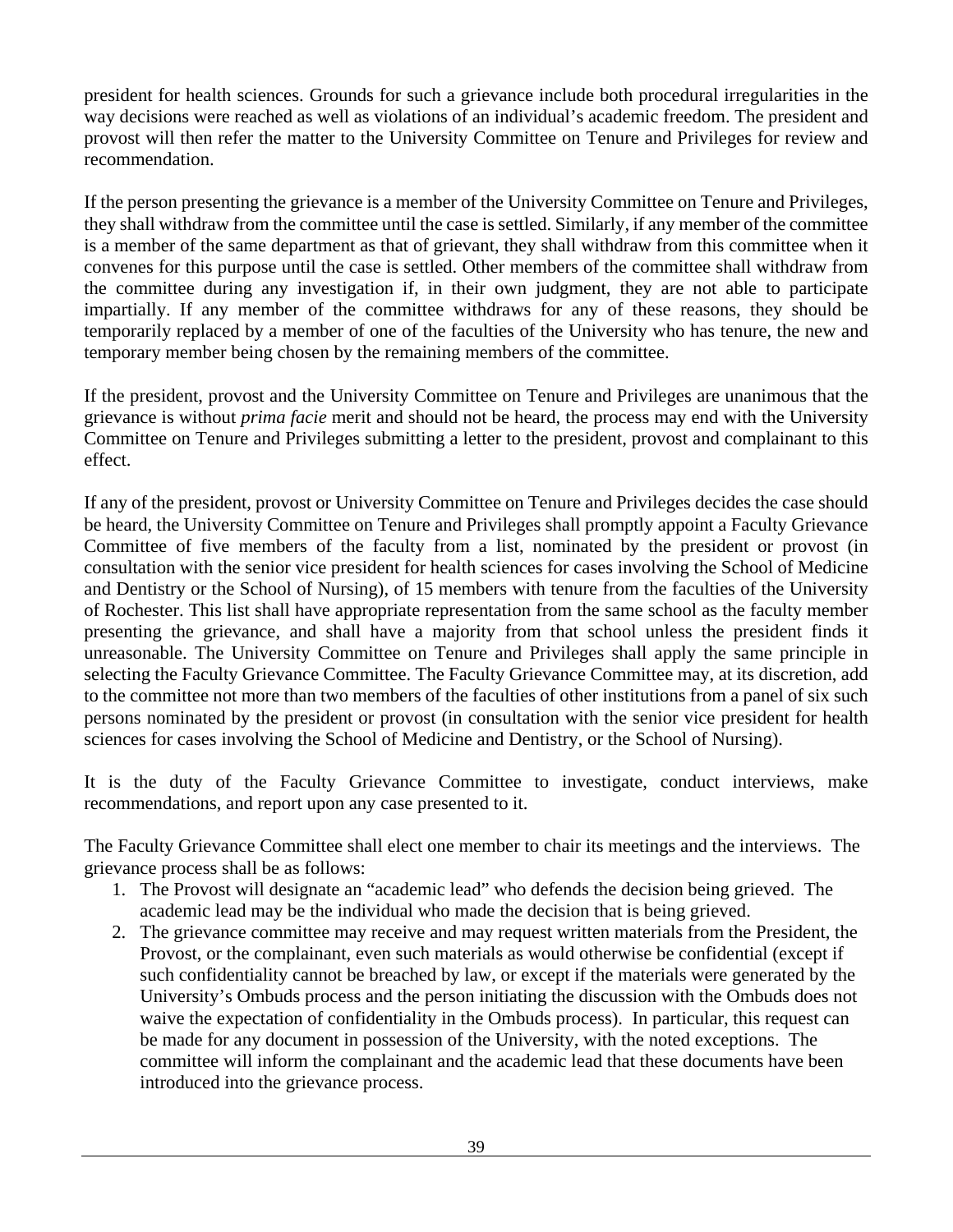- 3. The grievance committee will conduct interviews, including of the academic lead and the complainant bringing the grievance. Both the academic lead and the complainant may propose other interviewees to the grievance committee. If there are charges of incompetence, the interviewees may include teachers and scholars either from the University or other institutions. Interviews must be recorded in order to provide the verbatim record required at the end of the process, and in order to facilitate rebuttal of testimony in the interviews.
	- a. The grievance committee will decide who will be interviewed and in what order. As a guideline, the grievance committee should try to limit the total time of six hours for each side's interviewees.
	- b. Interviewees may be called more than once to allow for rebuttal and clarification of testimony. Special consideration should be given to the complainant and academic lead to allow them to be heard in rebutting or questioning testimony.
	- c. All interviewees may appear with an advisor or advisor(s) of their choosing before the committee. However, the grievance committee will direct its questions to the interviewee, and the advisor(s) will not address the grievance committee. If an advisor disrupts the interview by repeatedly addressing the grievance committee, the committee may decide to suspend the interview and not allow that advisor to attend again.
	- d. The grievance committee can decide if and by what means the complainant and academic lead can pose questions to be answered by each other and interviewees. These methods may include allowing the complainant or academic lead to attend an interview and pose questions, or allowing them to watch the interview remotely in real time and pose questions remotely. The grievance committee should rule on the relevance of all questions, with the guidelines that questions to be asked should be aimed at eliciting pertinent new testimony, or clarifying testimony, and should not be intended to intimidate an interviewee.
- 4. The chair of the grievance committee, empowered by vote of the committee where appropriate, shall make decisions about procedural issues that arise and are not addressed specifically in the policy, such as when to schedule or delay an interview, when to put the grievance committee into closed session. Similarly, the chair of the committee may rule on disagreements regarding the interpretation of this policy that arise while conducting an interview.
- 5. The grievance committee should endeavor to complete its interviews as quickly as is possible, to ensure a timely resolution to potentially time sensitive grievances.
- 6. The University may choose to provide counsel to the grievance committee for the purpose of advising the committee on the grievance process.
- 7. The Office of the Provost will be responsible for providing administrative assistance to the grievance committee for required aspects of the grievance process, including document handling and scheduling support.
- 8. No member of the University community may retaliate against participants for their role in a grievance process. Those so protected include interviewees, members of the grievance committee, members of the UCTP, the complainant, and the academic lead. It is the responsibility of the President, Provost, and Deans to take reasonable steps to protect participants against such retaliation by other members of the University community.

At the request of any committee member, any vote of the committee on a matter of substance will be conducted by secret ballot.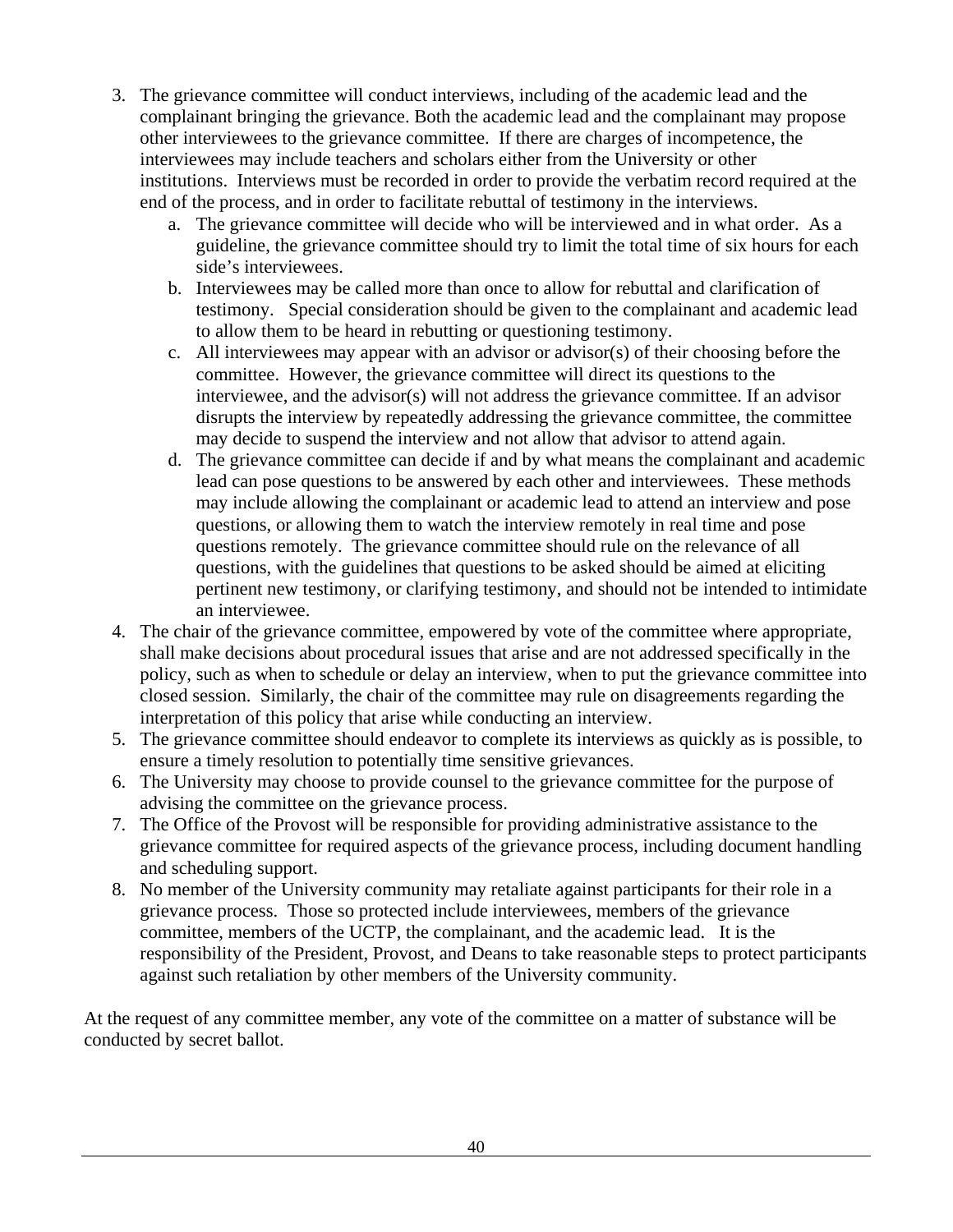The report of the Faculty Grievance Committee shall consist of a summary of its findings and recommendations for the disposition of the case. Their report and a full verbatim record of the interviews shall be presented to the University Committee on Tenure and Privileges.

After completion of their review, the University Committee on Tenure and Privileges will provide the complainant a full verbatim record of the Faculty Grievance Committee interviews, a copy of the Faculty Grievance Committee's report, and a copy of the comments and recommendations of the University Committee on Tenure and Privileges. In grievances involving promotion to tenure, confidential letters submitted by outside reviewers will not be shared with the complainant. The complainant will be expected to keep contents of the verbatim record confidential.

University Committee on Tenure and Privileges shall also submit the report to the dean or director of the appropriate school and to the president, provost, and, in cases involving the School of Medicine or the School of Nursing, the senior vice president for health sciences, with its comments and any recommendations it may have. The report of the Faculty Grievance Committee and the comments of the University Committee on Tenure and Privileges shall be major factors in the final decision of the administration, and, in cases involving tenure, the Board of Trustees.

The deliberations and recommendations of the University Committee on Tenure and Privileges and of the Faculty Grievance Committee shall be held confidential by their members. All relevant material resulting from these deliberations shall be placed at the disposal of the president and provost, the senior vice president for health sciences (for cases involving the School of Medicine and Dentistry or the School of Nursing), and the appropriate dean or director at their request by the chair of the University Committee on Tenure and Privileges. If, however, the person bringing the grievance shall request it, the University Committee on Tenure and Privileges shall report the recommendations of the Faculty Grievance Committee and of the University Committee to the faculty of the appropriate school, without comment beyond certifying the correctness of the procedure.

Once the final decision has been reached by the president, the provost and the senior vice president for health sciences (for cases involving the School of Medicine and Dentistry or the School of Nursing) and, in cases involving tenure, approved by the Board of Trustees, a letter stating the outcome and broadly explaining the rationale for the decision shall be prepared by the president and provided to the complainant and the University Committee on Tenure and Privileges.

#### <span id="page-41-0"></span>*2. General Grievance Procedure*

The procedures described below leave intact an important tenet of the University: the trustees and the central administration have delegated to the schools the responsibility for making academic decisions in their own areas of expertise. In such academic areas, which include the standing of a faculty member in their field as reflected in salary or related matters, the responsibility for the substance of decisions rests with the school itself, and with the dean as the primary representative of that school. Appeals from the decision of the dean to the level of the provost may be made only in cases where the appellant believes that improper procedures have been applied or that bias or prejudice have entered the procedures. It is not in the nature of the University for the provost or president to substitute their academic judgment for the academic judgment of a dean.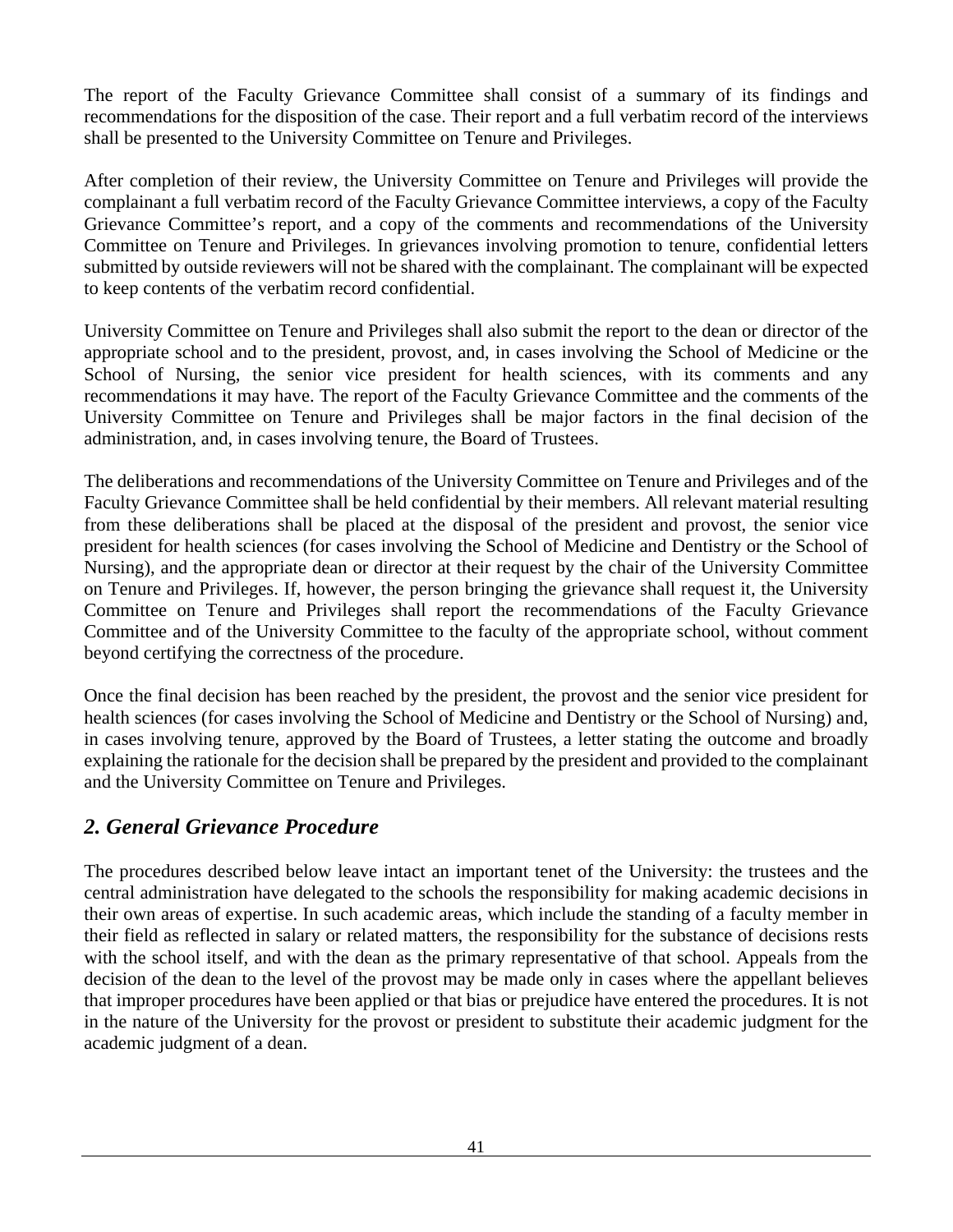General grievance procedures are intended for disputes involving salaries, teaching loads, office space, real and potential conflicts of interest, and the like. It shall not be used, however, for cases in which a faculty member seriously believes their tenure to be violated, for cases involving promotion or reappointments, or for cases in which discrimination is the source of the complaint.

Any member of the faculty who believes that they have a general grievance that does not involve the infringement of academic freedom is not only entitled but is encouraged to go to their department chair (or program director, when applicable and appropriate throughout this policy) and to have a formal interview of the grievance. They shall first make certain that the department chair has all the evidence that the faculty member wishes, including any written documents, testimonial, or relevant information whatsoever.

The chair may be able to respond at the end of the meeting. In the likely case that new information or arguments emerge at the meeting, the chair may take the grievance under advisement. There is no rule on how long the chair may take to study the whole matter, but the expectation is that it will be a matter of only a few days unless the interview opens up some major new area that requires much longer to investigate. At the end of this time, the chair shall report the decision to the faculty member in writing.

If this decision is not satisfactory to the faculty member, they have the right to appeal to the dean. The same procedure shall be followed there. If new information is to be introduced by the complainant, the department chair must have an opportunity to study that and may ask to repeat the original interview process. It is best if the department chair can accompany the faculty member in the interview by the dean, but that is not required.

The dean is expected to respond in writing to the complainant within a few days. However, the complexity of the complaint, a need to independently gather information from others, including the department chair if they have not been present during the interview may delay the decision.

In cases where the grievance crosses department or school boundaries, the complainant should consult the provost who will decide which chair(s) and/or dean(s) should be involved in these interview processes.

If the faculty member is still unsatisfied, they may inform the provost or the senior vice president for health sciences. The complainant may elect for an interview solely by the provost. The best interests of the faculty member are usually served in such an interview if the dean and the department chair can be present, but the faculty member has the right to have this interview alone if they wish. If new information has become available, the department chair and dean must have an opportunity to study it. If there is substantial new information, the interview with the chair shall be held again, effectively restarting the process.

After consultation with the provost, any member of the faculty who believes that they have a general grievance that does involve the infringement of academic freedom may request the involvement of a Faculty Grievance Committee. The provost will then refer the case to the University Committee on Tenure and Privileges unless, in consultation with the University Counsel, the provost determines that the grievance should be referred to one of the other two processes described in this document. If so, the provost will inform the complainant of this determination and the procedures for those types of grievance will be followed instead.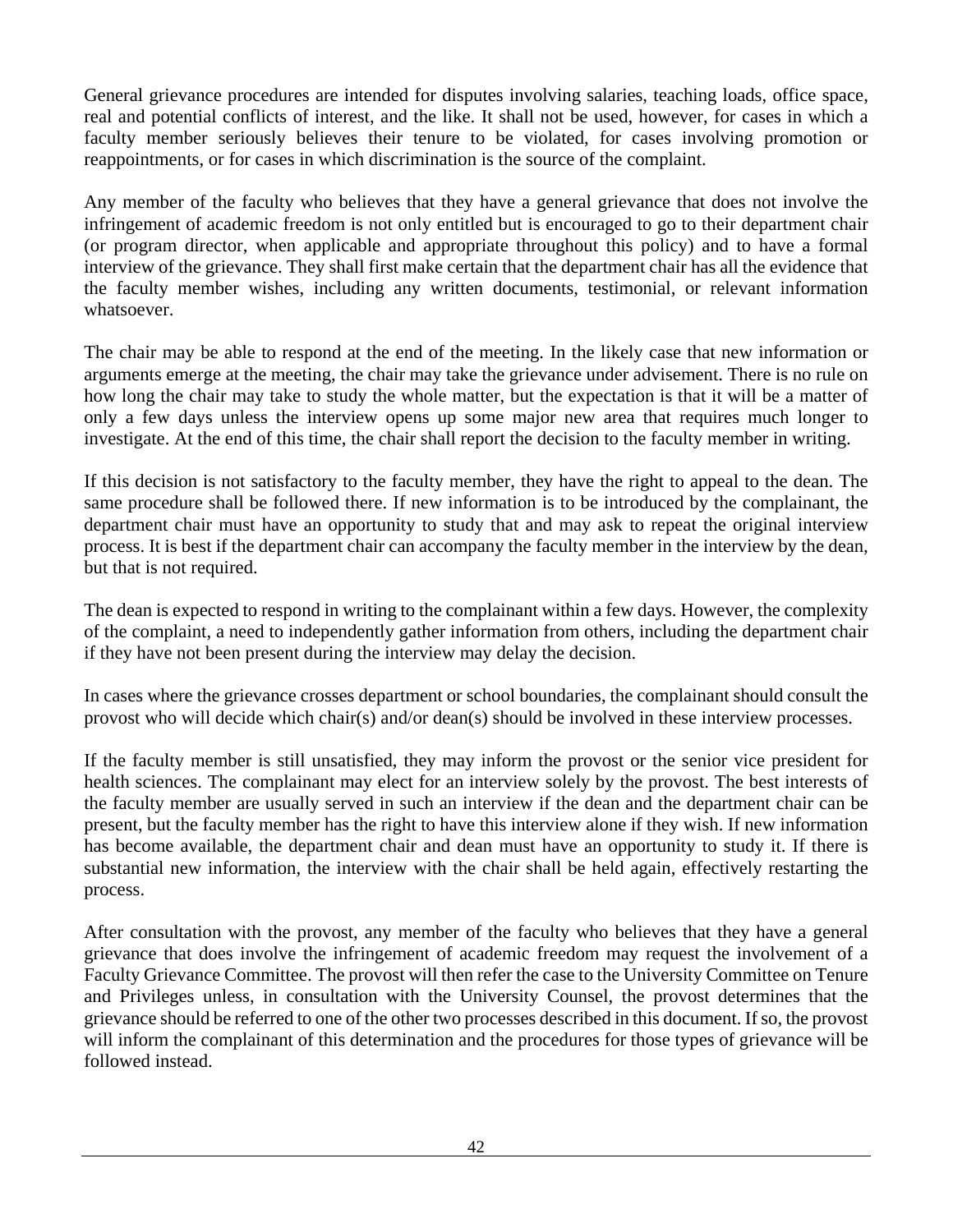If the person presenting the grievance is a member of the University Committee on Tenure and Privileges, they shall withdraw from the committee until the case is settled. Similarly, if any member of the committee is a member of the same department as that of the grievant, they shall withdraw from this committee when it convenes for this purpose until the case is settled. Other members of the committee shall withdraw from the committee during any investigation if, in their own judgment, they are not able to participate impartially. If any member of the committee withdraws for any of these reasons, they should be temporarily replaced by a member of one of the faculties of the University who has tenure, the new and temporary member being chosen by the remaining members of the committee.

If the provost and the University Committee on Tenure and Privileges are unanimous that the grievance is without *prima facie* merit or if the grievance does not relate to academic freedom and therefore should not be heard, the process may end with the University Committee on Tenure and Privileges submitting a letter to the provost and complainant to this effect.

For each grievance that either the University Committee on Tenure and Privileges or the provost determine involves questions of academic freedom, the University Committee on Tenure and Privileges shall promptly appoint a the Faculty Grievance Committee which consists of five members selected from a list of 15 tenured faculty members of the University of Rochester nominated by the president or provost (in consultation with the senior vice president health sciences for cases involving the School of Medicine and Dentistry or the School of Nursing). In cases involving non-tenure-track faculty members in the School of Medicine and Dentistry or the School of Nursing, the Faculty Grievance Committee will be appointed from a list that includes full- or part-time senior faculty members familiar with their work contexts. This list shall have appropriate representation from the same school as the faculty member presenting the grievance and shall have a majority from that school unless the president or provost finds it unreasonable. The University Committee on Tenure and Privileges shall apply the same principle in selecting the Faculty Grievance Committee. The Faculty Grievance Committee may, at its discretion, add not more than two faculty members from other institutions, selected from a list of six such persons nominated by the president or provost (in consultation with the senior vice president for health sciences for cases involving the School of Medicine and Dentistry, or the School of Nursing).

It is the duty of the Faculty Grievance Committee to investigate, conduct interviews, make recommendations, and report upon any case presented to it. It is the responsibility of the complainant to demonstrate the way the adverse decision that is the subject of the complaint was taken in response to an action protected by the principle of academic freedom.

The Faculty Grievance Committee shall elect one member to chair its meetings and the interviews. The grievance process shall be as follows:

- 1. The Provost will designate an "academic lead" who defends the decision being grieved. The academic lead may be the individual who made the decision that is being grieved.
- 2. The grievance committee may receive and may request written materials from the President, the Provost, or the complainant, even such materials as would otherwise be confidential (except if such confidentiality cannot be breached by law, or except if the materials were generated by the University's Ombuds process and the person initiating the discussion with the Ombuds does not waive the expectation of confidentiality in the Ombuds process). The committee will inform the complainant and the academic lead that these documents have been introduced into the grievance process.
- 3. The grievance committee will conduct interviews, including of the academic lead and the complainant bringing the grievance. The involved department chair(s) and deans(s) will also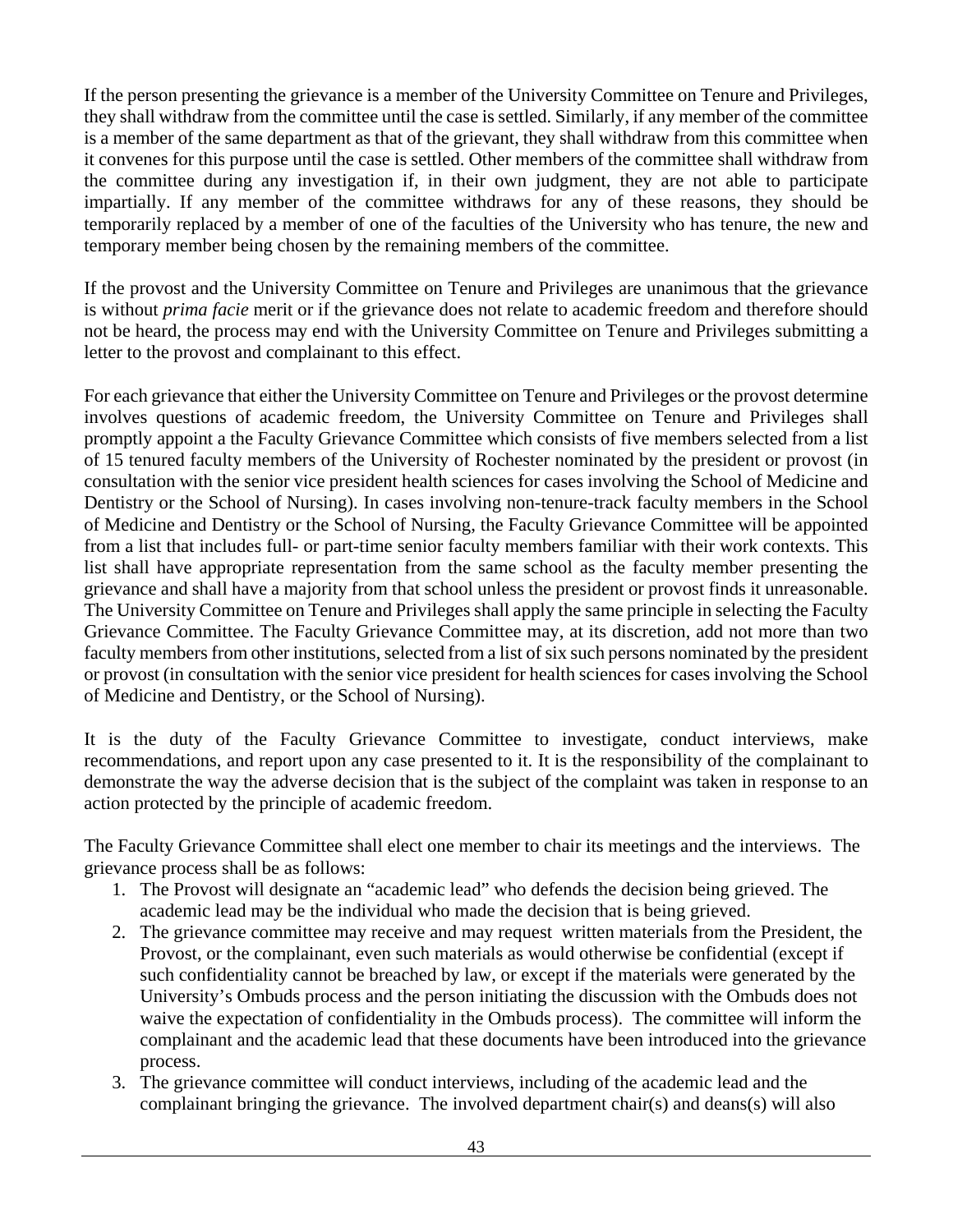have an opportunity to be interviewed by the Faculty Grievance Committee. Both the academic lead and the complainant may propose other interviewees to the grievance committee. Interviews must be recorded in order to provide the verbatim record required at the end of the process, and in order to facilitate rebuttal of testimony in the interviews.

- a. The grievance committee will decide who will be interviewed and in what order. As a guideline, the grievance committee should try to limit the total time of four hours for each side's interviewees.
- b. Interviewees may be called more than once to allow for rebuttal and clarification of testimony. Special consideration should be given to the complainant and academic lead to allow them to be heard in rebutting or questioning testimony.
- c. All interviewees may appear with an advisor or advisor(s) of their choosing before the committee. However, the grievance committee will direct its questions to the interviewee, and the advisor(s) will not address the grievance committee. If an advisor disrupts the interview by repeatedly addressing the grievance committee, the committee may decide to suspend the interview and not allow that advisor to attend again.
- d. The grievance committee can decide if and by what means the complainant and academic lead can pose questions to be answered by each other and interviewees. These methods may include allowing the complainant or academic lead to attend an interview and pose questions, or allowing them to watch the interview remotely in real time and pose questions remotely. The grievance committee should rule on the relevance of all questions, with the guidelines that questions to be asked should be aimed at eliciting pertinent new testimony, or clarifying testimony, and should not be intended to intimidate an interviewee.
- 4. The chair of the grievance committee, empowered by vote of the committee where appropriate, shall make decisions about procedural issues that arise and are not addressed specifically in the policy, such as when to schedule or delay an interview, when to put the grievance committee into closed session. Similarly, the chair of the committee may rule on disagreements regarding the interpretation of this policy that arise while conducting an interview.
- 5. The grievance committee should endeavor to complete its interviews as quickly as is possible, to ensure a timely resolution to potentially time sensitive grievances.
- 6. The University may choose to provide counsel to the grievance committee for the purpose of advising the committee on the grievance process.
- 7. The Office of the Provost will be responsible for providing administrative assistance to the grievance committee for required aspects of the grievance process, including document handling and scheduling support.
- 8. No member of the University community may retaliate against participants for their role in a grievance process. Those so protected include interviewees, members of the grievance committee, members of the UCTP, the complainant, and the academic lead. It is the responsibility of the President, Provost, and Deans to take reasonable steps to protect participants against such retaliation by other members of the University community.

A verbatim record of the interviews shall be made available to the complainant and the involved department chair(s) and dean(s).

At the request of any committee member, any vote of the committee on a matter of substance will be conducted by secret ballot.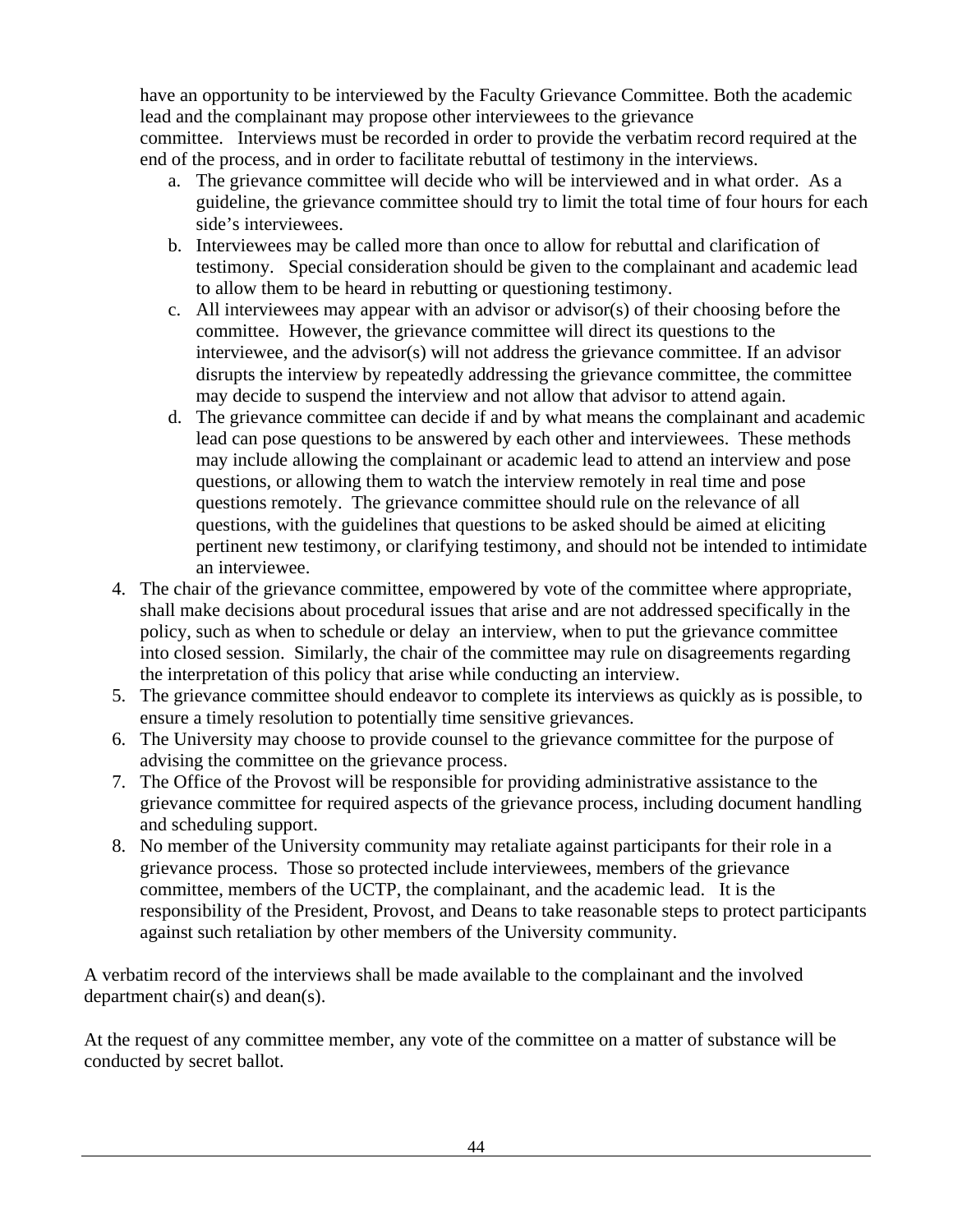The Faculty Grievance Committee's report shall consist of a summary of findings, comments on the case, and the Faculty Grievance Committee's recommendations for the disposition of the case. The deliberations and recommendations of the Faculty Grievance Committee shall be held confidential by its members. The report shall be presented to the University Committee on Tenure and Privileges which in turn shall submit the report to the provost, and, in cases involving the School of Medicine or the School of Nursing, to the senior vice president for health sciences. The complainant and involved department chair(s) and dean(s) shall also be entitled to receive a copy of the Committee's report and comments of the University Committee on Tenure and Privileges. All relevant material resulting from these deliberations shall be placed at the disposal of the provost or senior vice president for health sciences (for cases involving the School of Medicine and Dentistry or the School of Nursing) by the chair of the University Committee on Tenure and Privileges. The report of the Faculty Grievance Committee and comments of the University Committee on Tenure and Privileges shall be major factors in the final decision of the provost and/or the senior vice president for health sciences.

## **D. Procedures for Revocation of Tenure** [updated October 2021]

- 1. Tenure may be revoked and term contracts may be abrogated by the Board of Trustees only for cause, academic cause, or bona fide financial exigency of the University. The same procedures shall be used for addressing representations concerning a faculty member with tenure possibly leading to their removal for cause or academic cause and representations made concerning a faculty member without tenure possibly leading to their removal for cause or academic cause prior to the end of the period for which they are appointed.
- 2. Cause shall be restricted to physical or mental incompetence or moral conduct unbefitting the position. Academic cause shall be defined as the failure by a member of the faculty to discharge responsibly their fundamental obligations as a teacher, colleague, or member of the wider community of scholars.
- 3. Representations made concerning a person with tenure possibly leading to their removal for cause or academic cause, and representations made concerning a person without tenure possibly leading to their removal for cause prior to the end of the period for which they are appointed, must be presented to the University Committee on Tenure and Privileges. Such representations may be initiated by the president, the provost, the senior vice president and vice provost for health affairs, the dean or director of the appropriate school, or the appropriate department chair or division head. The committee may itself make such representations on the grounds of cause or academic cause concerning persons with or without tenure.
- 4. In any case in which the person whose qualifications as a faculty member are in question is a member of the University Committee on Tenure and Privileges, they shall withdraw from the committee until the case is concluded. Similarly, if any member of the committee is a member of the same department as that of the person under question, they shall withdraw from this committee when it convenes for this purpose until the case is concluded. Other members of the committee shall withdraw from the committee during any investigation if, in their own judgment, they are not able to participate impartially. If any member of the committee withdraws for any of the reasons, they shall be temporarily replaced by a member of one of the faculties of the University who has unlimited tenure, the new and temporary member being chosen by the remaining members of the committee. Similarly, if other individuals named in this process, in their own judgment, are not able to participate impartially, they may name a substitute to carry out their role.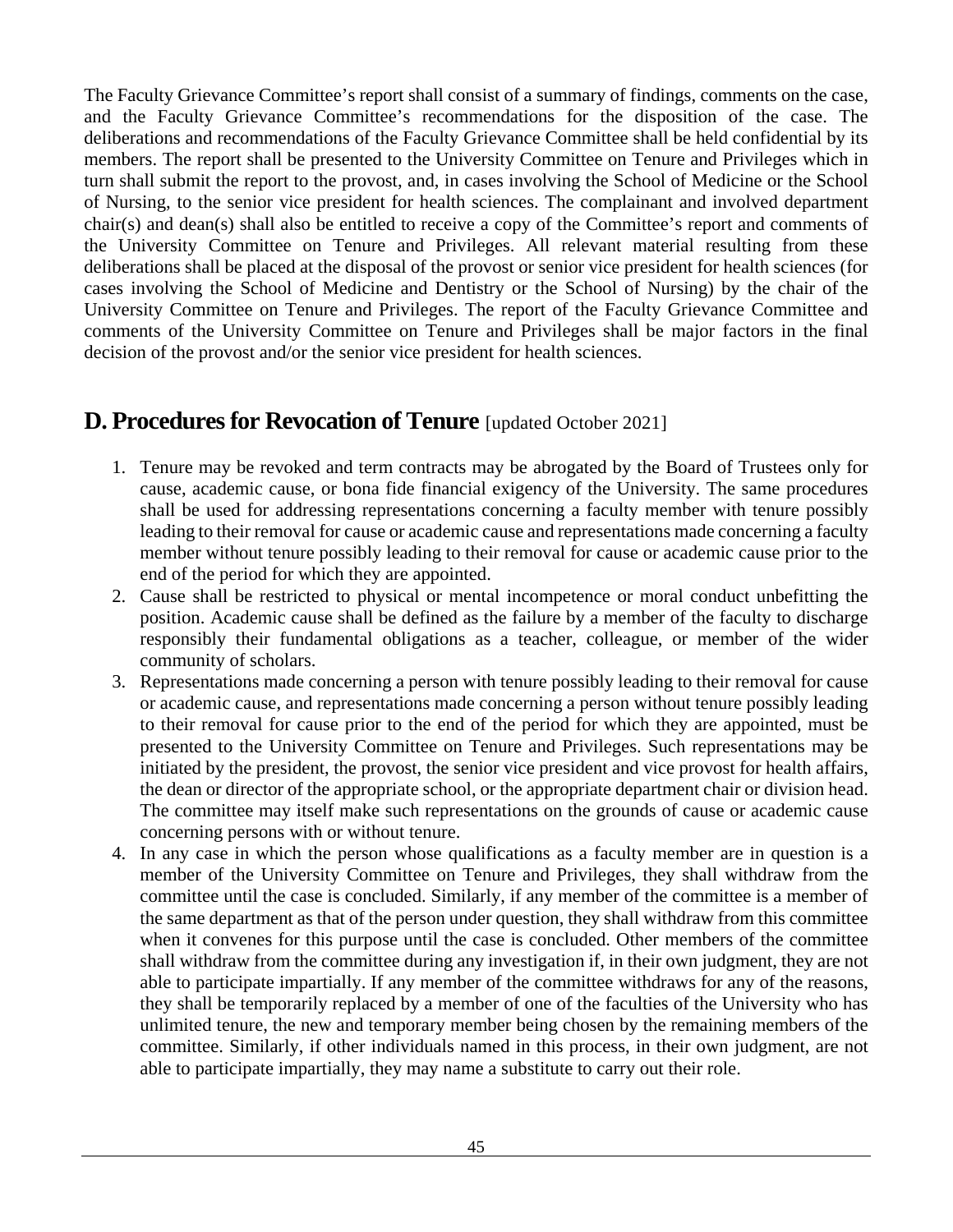- 5. If the respondent to these representations waives their right to a hearing in writing, then the involvement of the University Committee on Tenure and Privileges will end in this case. Otherwise, for each case concerning revocation of tenure, the University Committee on Tenure and Privileges shall appoint a hearing committee of five members of the faculty from a list, nominated by the president or the provost (in consultation with the senior vice president and vice provost for health affairs in cases involving the School of Medicine and Dentistry or the School of Nursing) of 15 members with unlimited tenure from the faculties of the University of Rochester. This list shall have representation from the same school as the faculty member against whom charges have been preferred, and shall have a majority from that school unless the president finds it unreasonable. The University Committee on Tenure and Privileges shall apply the same principle in selecting the hearing committee. The committee may, at its discretion, add to this hearing committee not more than two members of the faculties of other institutions from a panel of six such persons nominated by the president or the provost (in consultation with the senior vice president and vice provost for health affairs in cases involving the School of Medicine and Dentistry or the School of Nursing). The appointment of the hearing committee will be completed within two weeks of the tenure revocation case being referred to the University Committee on Tenure and Privileges.
- 6. It is the duty of this hearing committee to hold hearings, make recommendations, and report upon any case presented to it. In cases of violations of the University's Title IX policy, or violations of the Policy Against Discrimination and Harassment (Policy 106), or cases of research misconduct, the hearing committee will accept the results of University investigations including but not limited to the related hearing determination and appeal opportunity, if any completed under those policies as the factual basis concerning the alleged policy violations. For other violations, the hearing committee may need to gather and/or evaluate evidence, either from testimony or documents. In either case, the hearing committee may consult with an expert at the University, through testimony in the hearing, to assist with the investigation or to help interpret the evidence. In particular this The hearing committee and the University Committee on Tenure and Privileges will also have access to all documents in the case that are in the possession of the University, except those to which access is prohibited by law or subject to attorney-client privilege. The hearing committee shall elect one member to chair its meetings and the hearings. At the request of any committee member, any vote of the committee on a matter of substance will be conducted by secret ballot. The respondent shall be fully informed, in writing, before the hearing of the charges against them. The hearing process shall be as follows:
	- a. The President will designate an "academic lead" to present the representations described in item #3.
	- b. The hearing committee will receive documents from previous investigations related to the case, if any exist, and will inform the academic lead and respondent that these documents have been introduced into the hearing process.
	- c. During the hearing, the hearing committee will conduct interviews, including of the responding faculty member under investigation and the academic lead. Both the academic lead and the respondent may propose other interviewees to the hearing committee. If there are charges of incompetence, the interviewees may include teachers and scholars from the University and from other institutions.
		- i. The hearing committee will decide who will be interviewed and in what order, except that the respondent will be interviewed both first and last, and that one interview of the academic lead will be second-to-last. As a guideline, the hearing committee should consider a time limit for interviewees proposed by the academic lead and by the respondent of no more than six hours each.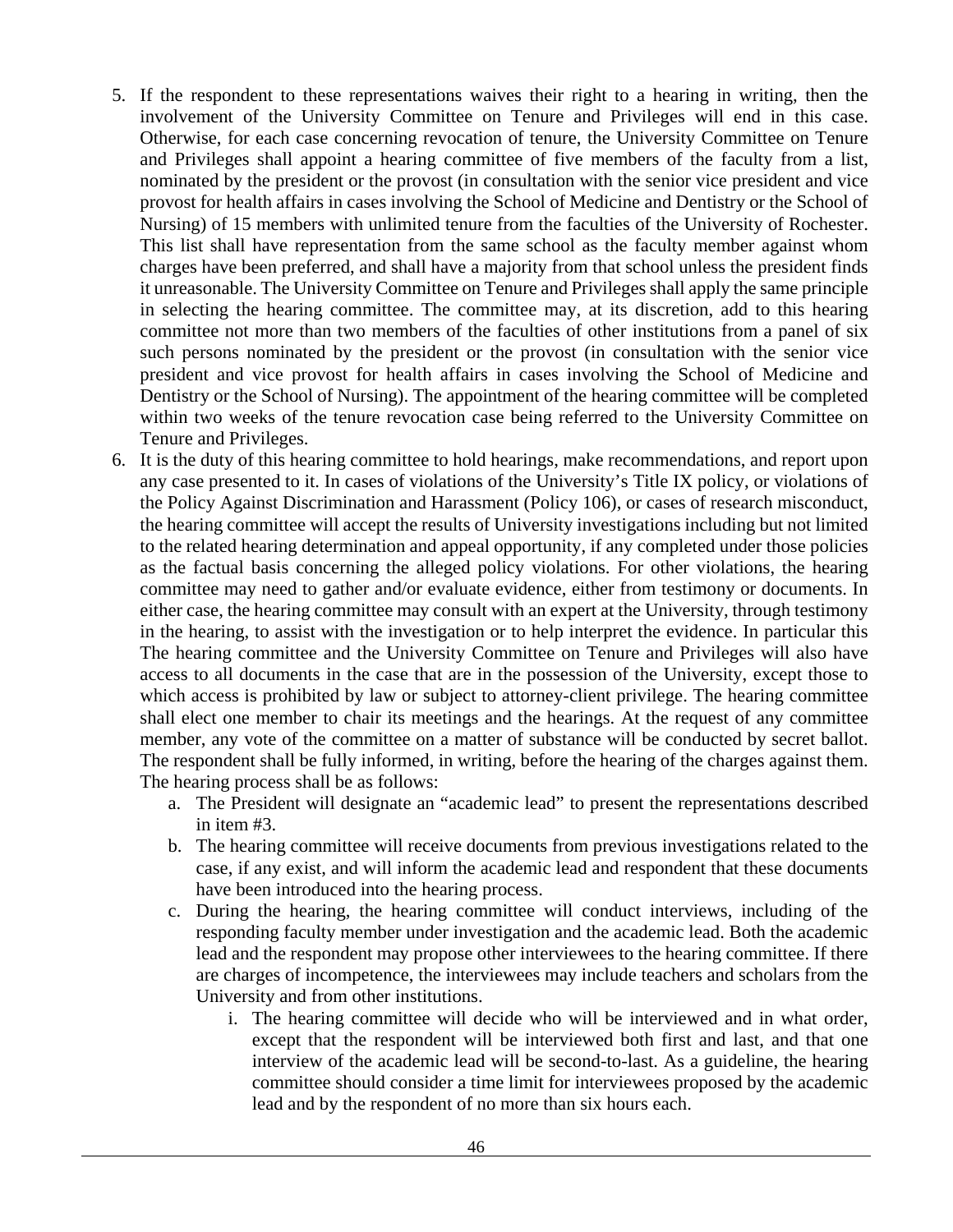- ii. Interviewees may be called more than once to allow for rebuttal and clarification of testimony.
- iii. All interviewees may appear with an advisor or advisor(s) of their choosing before the committee. However, the hearing committee will direct its questions to the interviewee, and the advisor(s) will not address the hearing committee.
- iv. Each time the respondent or academic lead testifies before the hearing committee, they may make an opening statement.
- v. The academic lead and the respondent will be allowed to remotely view and hear the testimony in real time of each interviewee. In response to the testimony, the academic lead and respondent can submit written questions, intended for the interviewee, to the hearing committee. The hearing committee will decide which questions should be posed to the interviewee. Questions that are asked should be aimed at eliciting pertinent new testimony, or clarifying testimony, and should not be intended to intimidate the interviewee.
- d. The chair of the hearing committee, empowered by vote of the committee where appropriate, shall make decisions about procedural issues that arise and are not addressed specifically in the policy, such as when to extend a deadline, schedule or delay a hearing, or when to put the hearing committee into closed session. Similarly, the chair of the committee may rule on disagreements regarding the interpretation of this policy that arise while conducting the hearing.
- e. Verbatim records of all interviews will be made available to the academic lead and the respondent. In particular, the academic lead and respondent will receive verbatim records of all previous interviews before each of their appearances before the hearing committee.
- f. The hearings will begin within two weeks of the formation of the hearing committee.
- g. The University may make available counsel to the hearing committee for the purpose of advising the committee on the hearing process.
- h. The Office of the Provost will be responsible for providing administrative assistance to the hearing committee for required aspects of the hearing process, including document handling and scheduling support.
- 7. The report of the hearing committee shall consist of a summary of its findings and recommendations for the disposition of the case. In keeping with the recommendations of the American Association of University Professors in cases of faculty discipline, the determinations of facts in the case will employ a "clear and convincing" standard, a demonstration that the accuracy of the allegations leading to cause or academic cause for termination is highly probable. However, in cases of alleged violation of the University's Title IX policy, or violation of the Policy Against Discrimination and Harassment (Policy 106), or cases of research misconduct, the hearing committee will accept the results of the University investigations, including but not limited to the related hearing determination and appeal opportunity, if any, completed under those policies as determinative of the factual basis concerning the alleged policy violation.
	- a. Within four weeks of the conclusion of the hearing or receipt of a verbatim record of the hearing proceedings, whichever is later, the report shall be presented to the University Committee on Tenure and Privileges. The respondent and academic lead will receive a copy of the hearing committee's report at this time.
	- b. The UCTP will then prepare comments on the case, which may include recommendations concerning the conditions under which the tenure of the faculty member is to be terminated.
	- c. The report of the hearing committee and the comments of the University Committee on Tenure and Privileges shall be major factors in the final decision of the administration and the Board of Trustees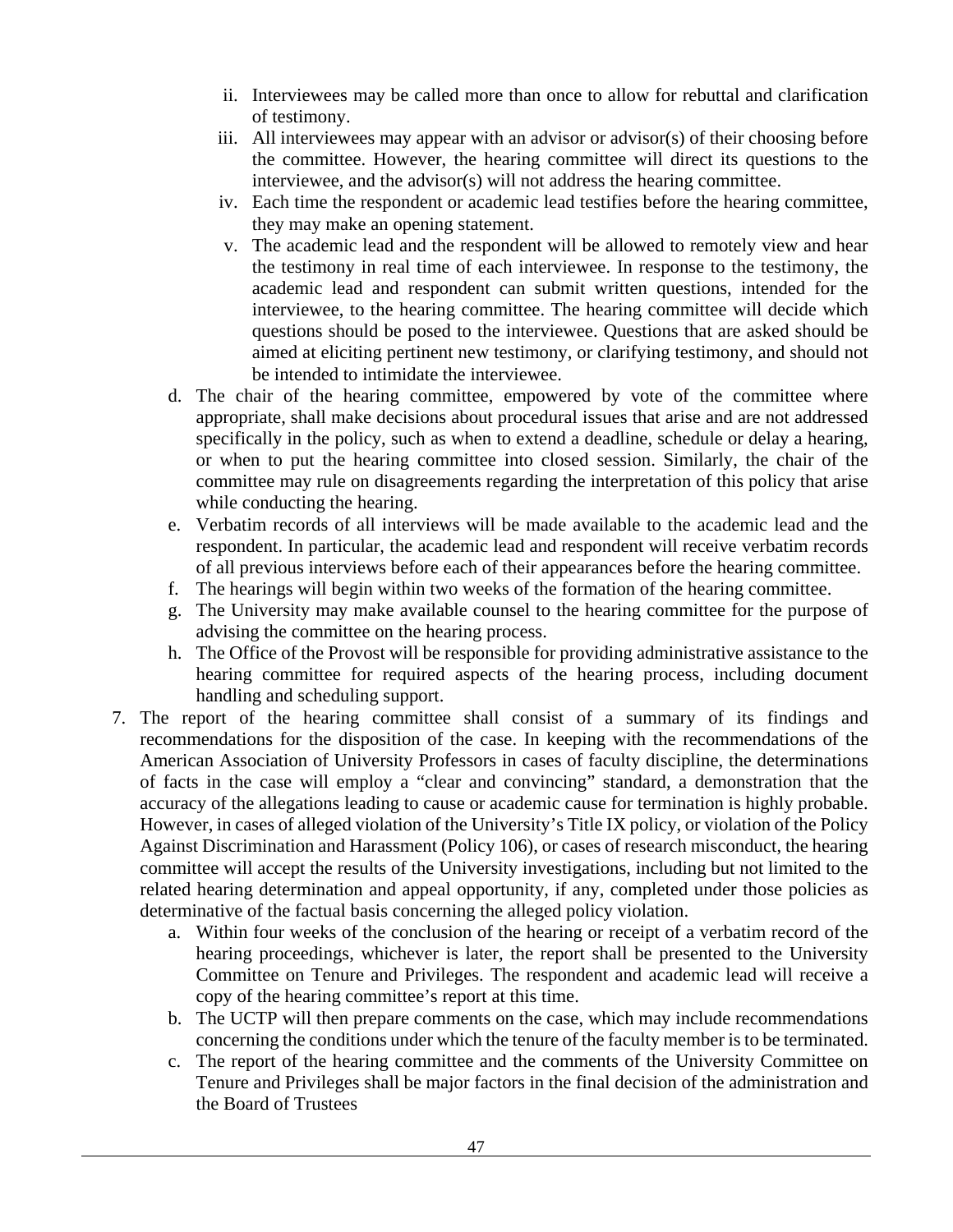- 8. The deliberations and recommendations of the University Committee on Tenure and Privileges and of the hearing committee shall be held confidential by their members. All relevant material resulting from these deliberations shall be placed at the disposal of the president, provost, the senior vice president and vice provost for health affairs (for cases in the School of Medicine and Dentistry and the School of Nursing only), and the appropriate dean or director at their request by the chair of the University Committee on Tenure and Privileges. If, however, the person whose fitness has been investigated shall request it, the University Committee on Tenure and Privileges shall report the recommendations of its hearing committee and of the University Committee to the faculty of the appropriate school, without comment beyond certifying the correctness of procedure.
- 9. In the event of a bona fide financial exigency of the University, the release, by reason of this exigency, of any person with or without tenure prior to the normal expiration of their appointment shall not be carried out by the Board of Trustees prior to consultation with the University Committee on Tenure and Privileges.
- 10. The hearing committee, UCTP and others involved in the revocation process will adhere to the time frames described above; however, limited exceptions may be made for good cause shown.
- 11. Suspension of the respondent during the tenure revocation process is justified if, in the opinion of the President, harm to the respondent or to others at the University is likely if the respondent continues their duties without suspension. Any such suspension shall be with pay, until the time of the decision of the Board of Trustees. In exceptional circumstances, suspensions without pay or with reduced pay during the revocation process may be approved by concurrence of the President and the UCTP; however, in such cases the withheld pay will be restored to the faculty member in the event that the decision of the Board does not include that reduction in pay as a sanction for the conduct.
- 12. No member of the University community may retaliate against participants for their role in the tenure revocation process. Those so protected include interviewees, members of the hearing committee, members of the UCTP, the respondent, and the academic lead. It is the responsibility of the President, Provost, and Deans to take reasonable steps to protect participants against such retaliation by other members of the University community.
- 13. Discussion of further amendment of these regulations may be initiated at any time by members of the faculties of the University, deans and directors of the schools, the senior vice president and vice provost for health affairs (for cases in the School of Medicine and Dentistry and the School of Nursing only), the president, the provost, or the Board of Trustees. Any specific written agreement concerning tenure between the Board of Trustees and the individual member of the faculties of the University that is in existence at the date of the adoption of these regulations shall remain in force until the stated time of expiration of such agreement. In the case of all new appointments or reappointments after the date of adoption, these regulations shall apply.

## <span id="page-48-0"></span>**E. Leaves**

#### *1. Principles Applicable to All Leaves* [updated July 1999]

Any absence of a faculty member from the campus that involves any interference with their normal instructional, advising, or other duties requires a discussion between the faculty member and the departmental chair about arrangements for such absence. In concert with the dean, the individual requesting the leave has the responsibility for assuring that classes are taught, that students are advised, and that other academic responsibilities are properly managed. (Where the individual is also a department chair, please read "dean" where "chair" appears below. In all cases in the School of Medicine and Dentistry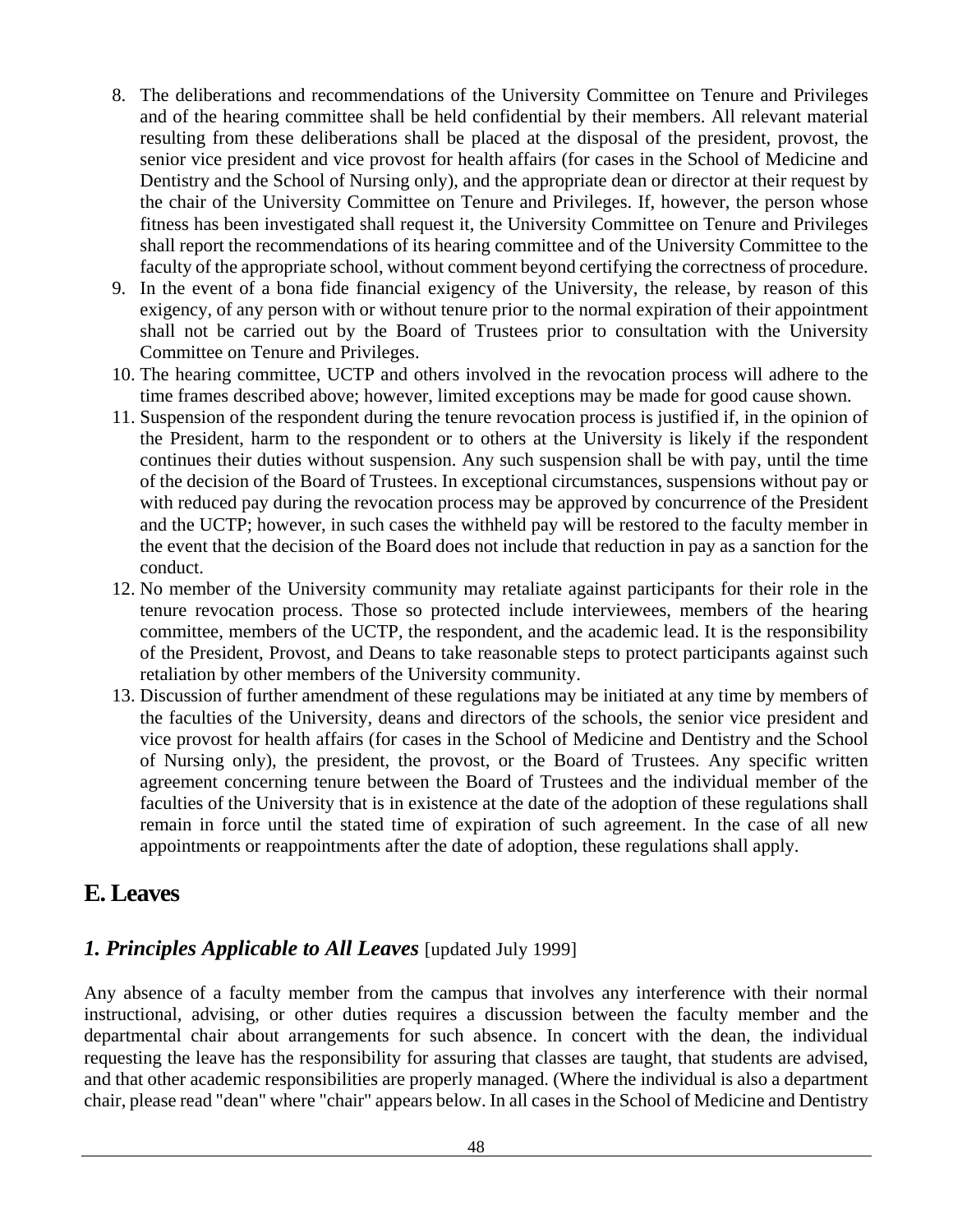and School of Nursing, please read "senior vice president and vice provost for health affairs" where "dean" appears.)

The faculty member should be sure that the chair knows where they will be, and if possible how they can be reached by telephone or electronic mail, primarily for consultation about the University's work. If any remuneration (beyond that allowed in the usual consulting policy) is provided, the faculty member should tell the chair and dean the details.

In any review by the department chair, dean, or provost of these arrangements, the primary factors considered will be the purpose of the leave and the likelihood that it will strengthen the individual, the department, the school, and the University.

Faculty with nine-month appointments are expected (in the absence of a written variance from their chair or dean) to work throughout the academic year, defined for this purpose as September 1 through May 31 or, in the case of the Simon School, September 15 through June 15. One implication is that periods such as spring break, the break between semesters, or from commencement to the end of May are not vacations. Arrangements to leave during those times have to be made as described under ["Leaves.](#page-48-0)" Faculty who are not employed by the University during the summer are free to arrange remuneration and appointments elsewhere at this time, but they may be called on for such matters as graduate examinations.

#### *2. Leaves of One Week or Less* [updated July 1999]

When the absence from the campus is for one week or less, arrangements should be made by agreement between the faculty member and the department chair. The department office should have a statement of the arrangements made. No arrangements with the dean and no leave forms are required.

#### *3. Leaves of More Than One Week but Less Than One Month* [updated July 1999]

To the extent that it affects teaching or similar obligations, any absence longer than one week requires that the department chair submit the purpose of the leave and the arrangements to the dean for approval well in advance of the beginning of the absence. A letter about the arrangements should be placed on file in the college office, but no leave form is required.

#### *4. Leaves of More Than One Month* [updated July 1999]

These leaves are frequently described as "academic leaves," although it is not implied that briefer leaves are nonacademic. The University's program of academic leave is designed to enhance the scholarship of the faculty member and their value to the University. Leaves are granted on the basis of a well-thoughtout plan of research or other scholarly activities that promise to contribute to the development of the faculty member and to make them a more valuable teacher and scholar. The University does not follow a formula plan of sabbatical leaves, but it attempts to provide at least as much freedom for faculty to enlarge and enhance their scholarly excellence by leaves.

An academic leave allows for a concentrated and sustained scholarly effort, which is necessary for the successful pursuit of some types of new knowledge. A leave also enables the faculty member to spend time with a group of scholars different from their usual colleagues, thereby providing the stimulus for new ideas. Academic leaves also permit members of the faculty to serve for short terms in important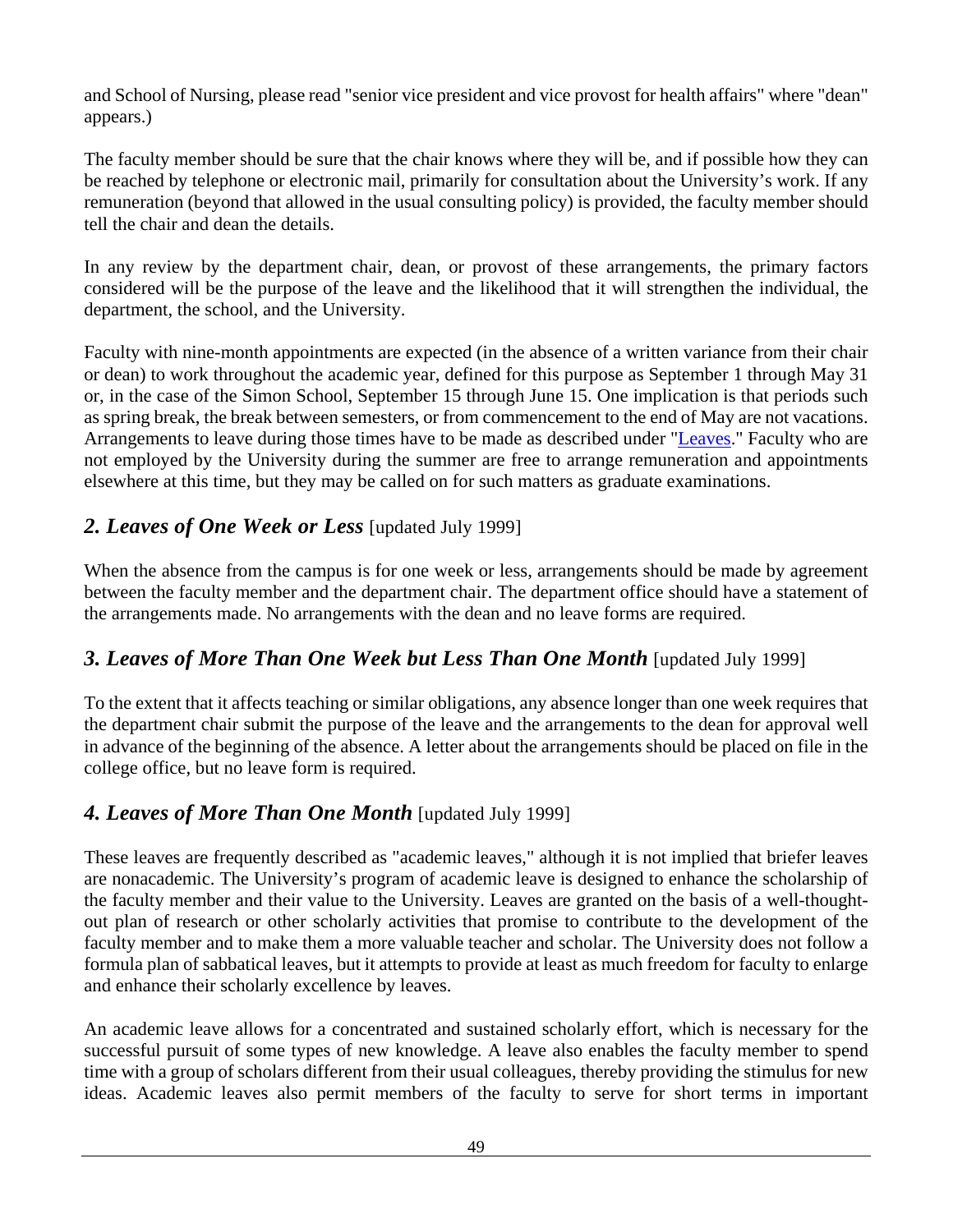governmental roles. These positions also provide insights into new avenues of research for the faculty member. Academic leaves are available for tenure-track faculty members only.

A statement of University leave policy, approved by the trustees, set forth the following guidelines for individual leave requests.

- 1. Each application for leave must be accompanied by a written proposal describing the research and study activities to be followed during the absence. The department chair (dean in schools without departments) will review the proposal and, if they approve, forward it to the dean together with a letter giving their reasons for support. The dean will add their own analysis and recommendation and submit them to the provost in a timely fashion, preferably very early in the semester preceding the semester during which the leave is to begin.
- 2. The purpose of academic leave is to encourage and support the scholarly development of faculty, thereby improving the educational programs of the University. Consequently, academic leaves accompanied by any University support will be awarded only to associate and full professors, except in certain circumstances. (See ["Junior Faculty Leaves.](#page-51-0)")
- 3. The absence of individual faculty members from campus interferes with the educational program of students and deprives colleagues of important intellectual stimulation. Consequently, priority will be given to those requests where past leaves are least recent or where disruption of instruction is minimal.
- 4. The purpose of University support of a leave is to increase the value of the individual to the University. Leaves of absence with pay constitute a significant investment on the part of the University in the future career of the individual faculty member. Such leaves are granted on the understanding that the faculty member has an obligation to return to their position at the University for a period of time at least equivalent to the length of the leave. This obligation will be made explicit in the notification that leave is approved. If an individual accepts appointment at another institution after a leave is granted, the University's financial contribution (including benefits) to the leave will be terminated. An individual who does not return to the University after a paid leave must reimburse the University for the cost incurred to finance the leave.
- 5. One of the purposes of a leave of absence is to provide the stimulation of a different intellectual environment; another is to permit the individual to become disentangled from committee and other obligations. Consequently, leaves ordinarily should be taken in absentia. In the (rare) cases where part of leave is taken in residence, the individual should remove themselves from all administrative and advisory responsibilities.
- 6. The faculty member returning from leave has the responsibility of reporting on the work accomplished during their leave and the final financial support arrangements. In addition, any publications resulting from the leave should be reported by the individual to the chair and the dean.
- 7. With rare exceptions, University funds may be used to support leaves with pay at no more than full salary for one semester or half salary for the academic year. The University's contribution will be reduced whenever salary is provided from other sources, to limit the total salary for the year to no more than a normal year's salary.
- 8. If the salary of a faculty member on leave without pay from the University is paid by a third party, the cost of benefits as well as salary should be borne by the sponsoring agency. When that is not possible, the University may continue its contribution for health benefits and life insurance. The University makes a retirement contribution for only that portion of salary actually paid by the University during the leave.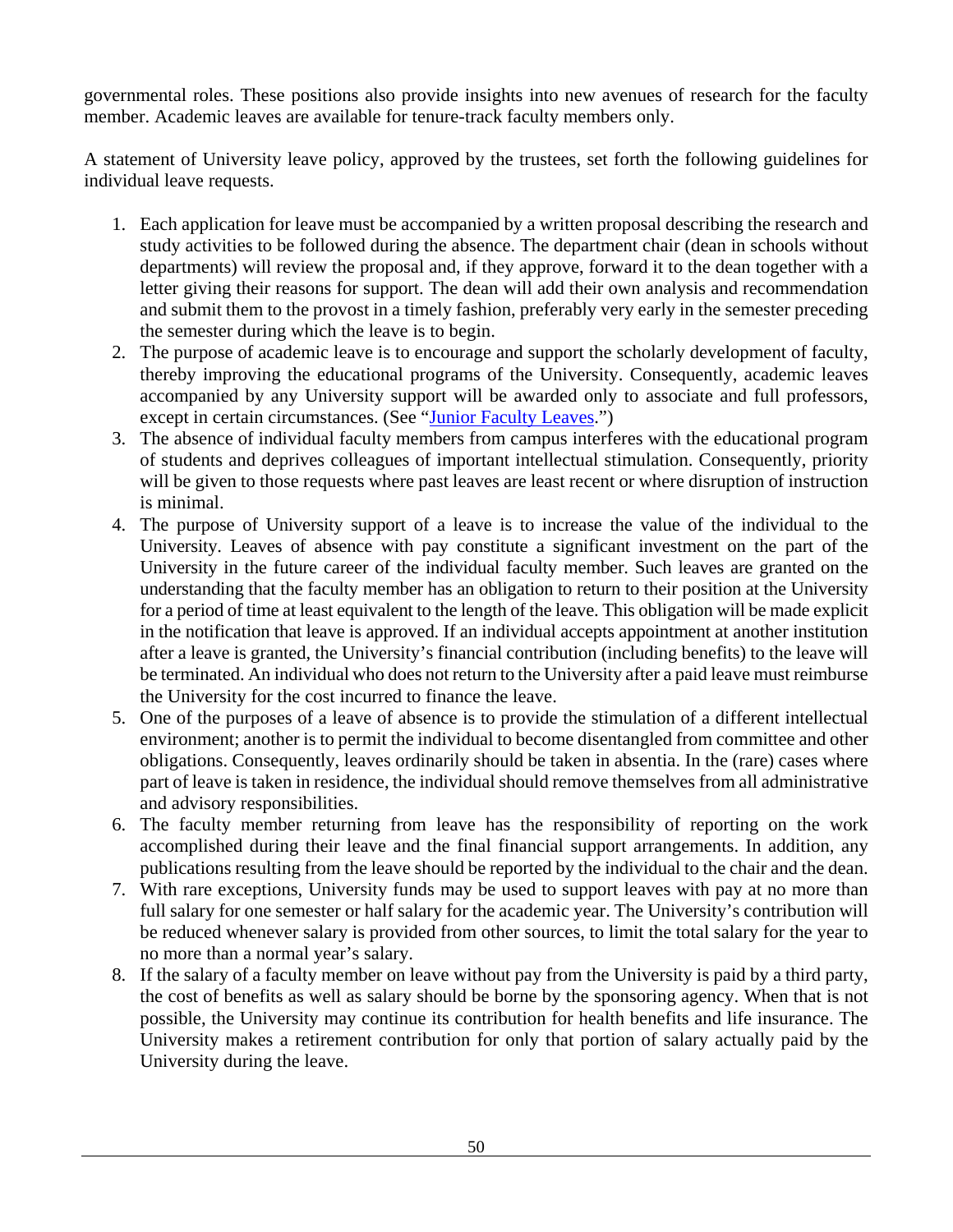Not all academic leaves involve support from the University, and faculty members applying for leave are expected to seek outside support as necessary. Scholarly societies, government agencies, and private foundations are also sources of funds for leaves. In some instances, leaves may be granted for service at another institution or with a government agency. Fall semester leaves are granted for the period July 1 to January 15; spring semester leaves are granted for the period January 16 to June 30. The compensation for a one-semester leave is the same whether the leave is taken in the fall or spring. Academic year leaves are granted for the period July 1 to June 30. Leaves, even those without pay from the University, are normally granted for a maximum of one year. In rare cases, a second consecutive year of leave without pay may be granted. No faculty position can be guaranteed if a person chooses to extend a leave beyond two years.

Replacements are not hired for all persons on leave. The courses normally offered by the faculty member on leave may not be offered while they are away, or the course may be taught by another faculty member, either as an extra load or as a substitute for a course with smaller enrollment.

#### <span id="page-51-0"></span>*5. Junior Faculty Leaves* [updated July 1999]

Untenured faculty members are eligible to apply through their department chairs or comparable officer for Junior Leaves. The principles outlined above are applicable. Awards are made at the discretion of the dean or director, subject to approval by the provost.

Leaves may be granted either between the first and second appointments as assistant professor or between the second appointment as assistant professor and promotion to untenured associate professor. In all cases, the leaves provide salary support. If outside funding is available, it should be used. A Junior Leave, alone or in combination with another academic leave, does not delay the time for a promotion and tenure decision. As with all academic leaves, Junior Leaves are available for tenure-track faculty only.

#### *6. Personal Leaves* [updated May 2014]

Faculty also may be granted personal leaves for such matters as family illness or other urgent matters that would preclude the performance of the person's responsibilities at the University. The procedure for recommending personal leaves is the same as for academic leaves. In determining whether or not leaves should be granted, consideration will be given to the needs of the department or school as well as to the reason for requesting the leave. Personal leaves may fall within the terms of the Family and Medical Leave Act of 1993. See<http://www.rochester.edu/working/hr/policies> for the University's policies regarding absences with and without pay.

If requested by the faculty member, a personal leave that lasts a semester or more stops the tenure and promotion clock for a faculty member without tenure. This request must be made within one year of the time of the leave, or sooner if a tenure decision would normally be made within that period. For leaves relating to childbirth, adoption and childcare, see ["Parental Leave.](#page-66-0)"

#### <span id="page-51-1"></span>*7. Part-Time Leaves* [updated July 2002]

Individual schools may decide to grant part-time leaves to individual faculty members. Part-time leaves may extend for longer periods of time than traditional leaves only in unusual circumstances. In all parttime leaves, care must be taken to avoid conflicts of interest (as described in ["Conflict of Interest.](#page-52-0)") For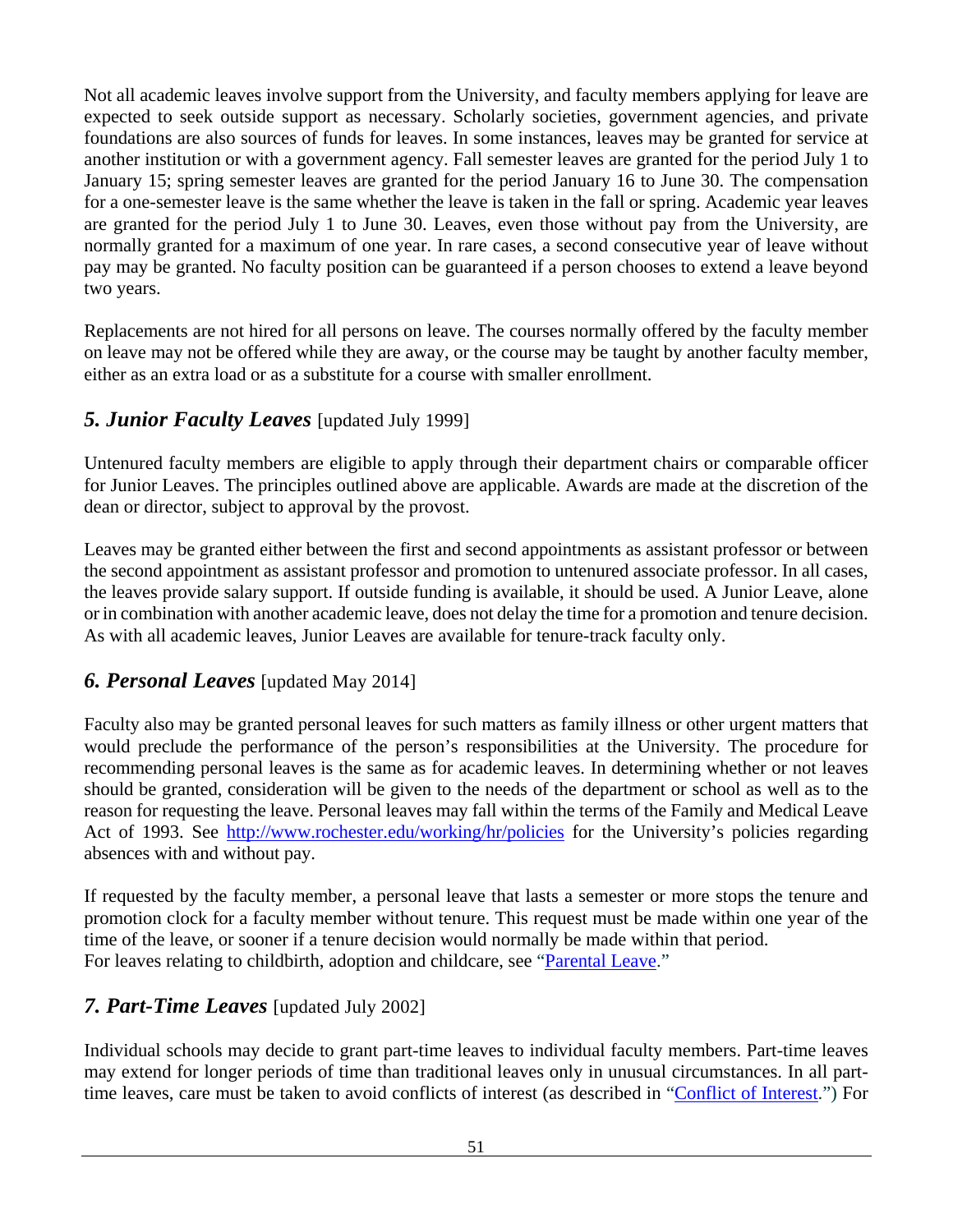faculty on leave at less than full salary, the University's contribution toward retirement will be based only on that portion of salary paid by the University.

As with any paid leave, the dean will approve only those part-time leaves that will benefit the individual, the department, the school, and the University. Further, the faculty member must indicate in writing the duration of the leave and the date of return to full-time employment. Any patentable intellectual property created during the part-time leave is subject to the same terms of intellectual property ownership that apply to full-time faculty members, and to those on academic leave, unless some alternative agreement is reached in advance with the dean and documented in writing.

For non-tenured faculty on personal (not academic) part-time leave, an adjustment will be made to the promotion and tenure clock in an amount that is proportional to the reduction in effort. For example, a one-year half-time personal leave increases the time remaining on the promotion and tenure clock by onehalf year. The effect on the tenure clock must be specified in a written leave agreement.

#### *8. Bridging Fellowships* [updated July 1999]

Bridging Fellowships are arrangements whereby a faculty member spends a period, usually a semester, in a department other than their own. The other department is often in another school, but is always in the University of Rochester. The distinctive feature of Bridging Fellowships is that they are for study in an area that is peripheral to the fellow's central professional concern, and they permit the acquisition of knowledge and methods in a different field. These fellowships are thus distinct from academic leaves, and holding a Bridging Fellowship does not affect subsequent consideration for such leaves.

The dean's or director's office of each school generally solicits applications once a year. Completed applications require the approval of the applicant's chair before being submitted to the dean for final approval. For an untenured faculty member, a Bridging Fellowship does not delay a tenure decision even when combined with a one-semester leave.

# <span id="page-52-0"></span>**F. Policies on External Activities Relating to Research and Scholarship (Consulting and Conflict of Interest) and Other Conflicts of Interest**

[updated May 2016]

Consulting and other external activities by the University faculty help fulfill the University's obligation to serve the greater community and help to keep the members of the faculty in touch with practical applications of their scholarly work. Relationships developed through those activities are encouraged. At times, however, it can become difficult to separate an individual's responsibilities to the University from those pursued for personal financial gain. As a result, situations of real or perceived conflict of interest or commitment can develop. It is crucial that faculty members avoid situations that convert the University's resources to private gain.

The rules concerning conflict of interest rely on disclosure and subsequent resolution of real or perceived conflicts. In all cases in the School of Medicine and Dentistry and the School of Nursing, please read "senior vice president for health sciences" where "dean" appears. Specific conflict situations that may arise related to research and scholarly activity are discussed in more detail below.

#### **Consulting**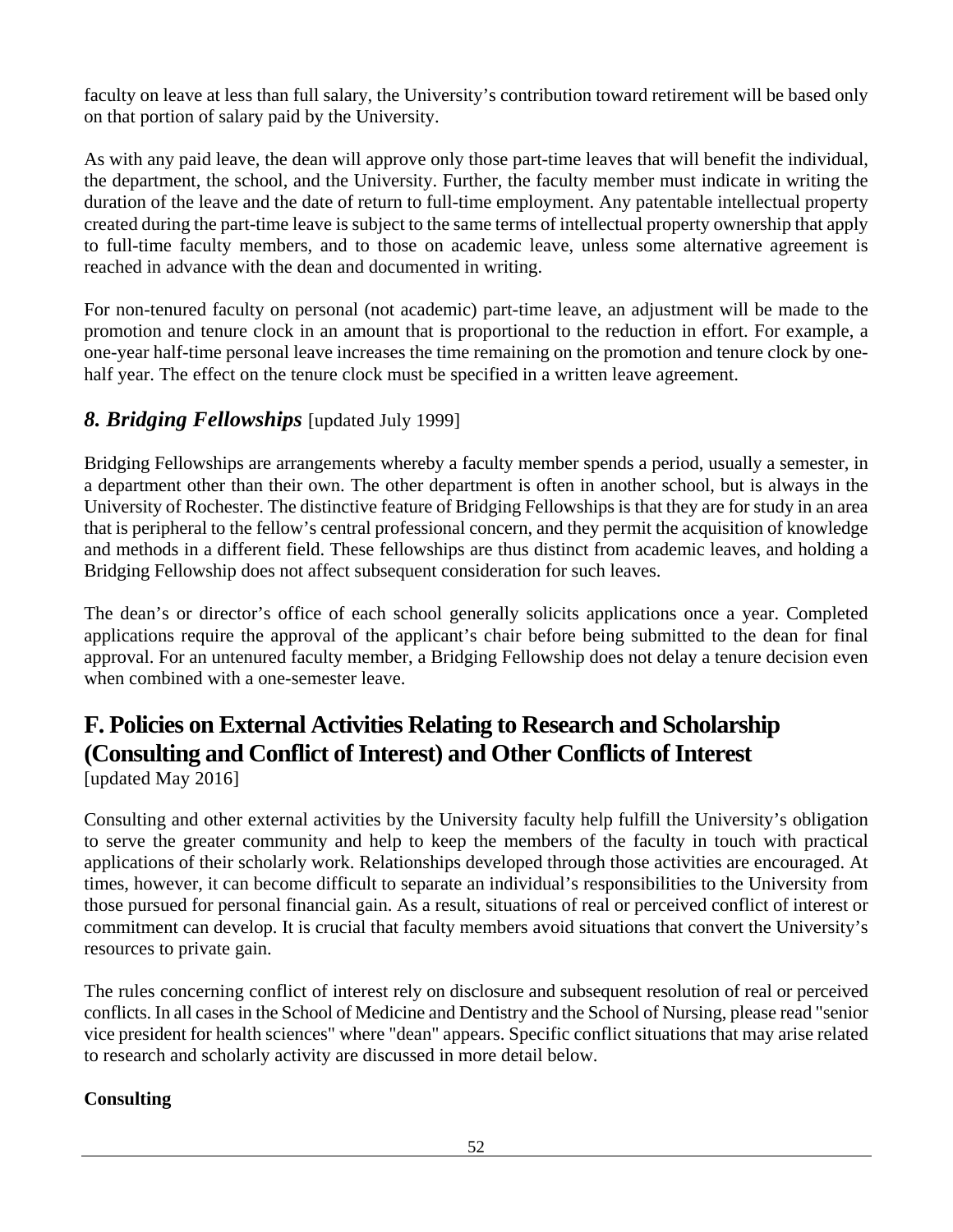When faculty enter into consulting agreements, their activities are considered to be a private relationship between the faculty member and the outside entity. The nature and terms of the arrangement are made directly between the faculty member and the organization concerned. Because the individual's primary responsibility is to the University, however, the University places certain limitations on consulting activities.

Because individual school practices may be more restrictive, individuals are urged to consult with their department head, director, or dean for policies specific to their area. In addition, faculty of the School of Medicine and Dentistry are subject to the policies of the current Medical School Faculty Compensation Plan and should consult those requirements in addition to this policy.

#### **Limitations on Consulting**

Regardless of whether the consulting opportunity is with the public or private sector, the basic tenet of the University's policy on consulting is that consulting must enhance, not reduce, the individual's service to the University. **External consulting activity by the faculty member should not exceed one day per week on average during the faculty member's primary annual appointment period.**

Faculty may not use the University's scientific and office equipment, supplies, or space for their consulting activities; the sole exception to this prohibition is incidental use of office space or equipment, so long as it does not constitute significant use of University resources.

The University encourages faculty to participate and provide consultant services to not-for-profit organizations. However, the rules for involvement with these organizations are the same as those for forprofit organizations. An individual's contribution of time should generally not come at the expense of the University unless the person is participating as an official representative of the University.

When presented with the opportunity to consult, a faculty member should discuss with their department chair the effect of the opportunity on their teaching, research, and administrative responsibilities. The faculty member should apprise the chair of the expected effects on their teaching, research, patient care (if applicable), and administrative schedule; availability for students and departmental activities; and the expected gains to the department and to the individual. Chairs may contact their dean if they are uncertain about comparable treatment of faculty in different departments.

The individual should report their consulting activities, including the number of days (away from the University) during academic semesters, as part of the annual report of activities to their chair.

A faculty member who wants to consult in conjunction with a University-supported leave must explain to their department chair, in writing, the non-financial details of the proposed activity and how those activities will enhance their University role and University-supported leave. Any consulting activity undertaken shall not exceed the time limitations set forth above, except as agreed to by the department chair and Provost in connection with an academic leave partially supported by an external source. (Please see the discussion of ["Part-Time Leaves.](#page-51-1)")

Activities of a faculty member in a business organization in which the person holds substantial equity holdings or line management responsibilities that are not directly reimbursed are also subject to the time limitations set forth above.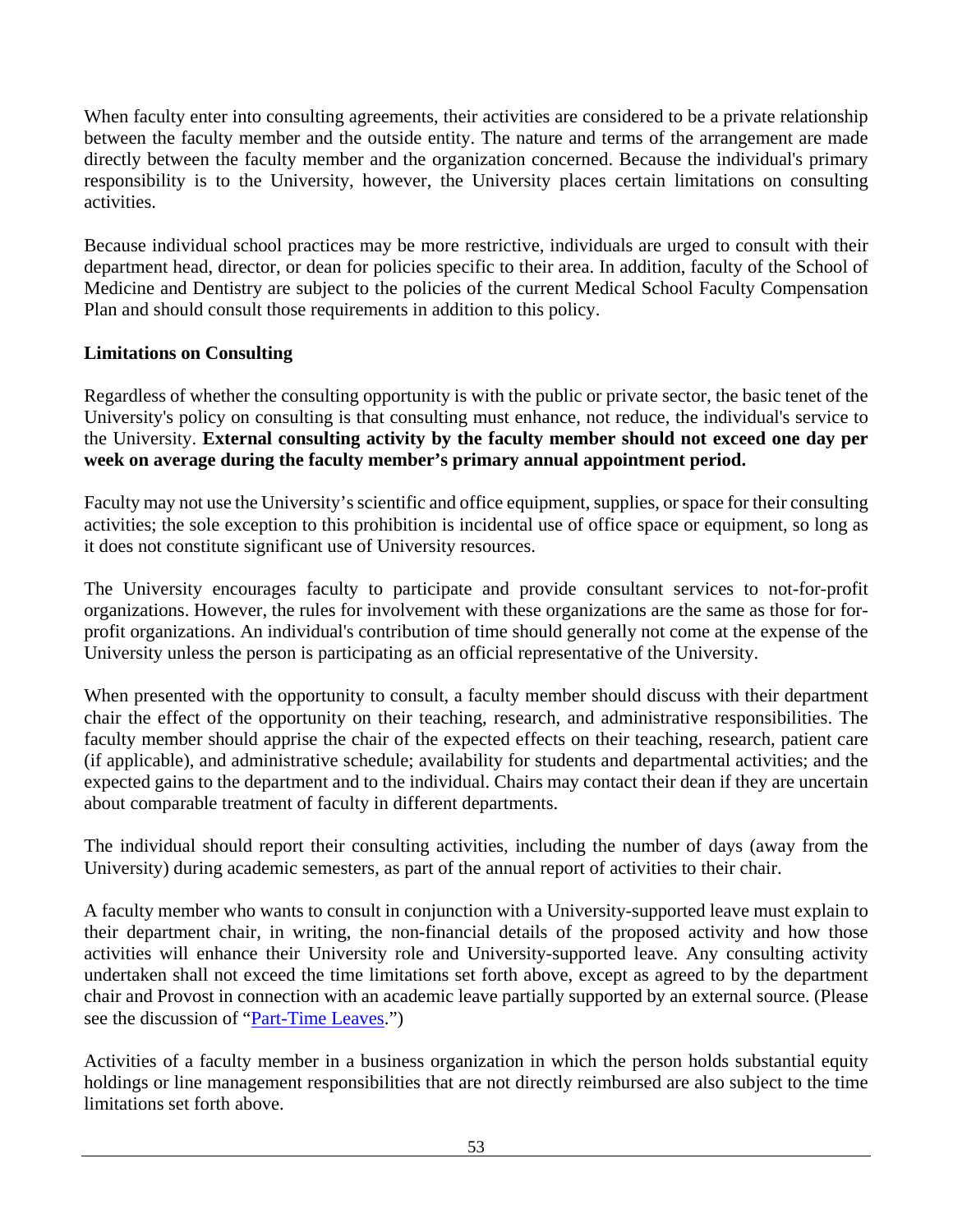Further, faculty are prohibited from entering into consulting arrangements or other agreements with outside entities that are inconsistent with the University Policy on Intellectual Property and Technology Transfer. For example, faculty may not assign ownership of inventions created with significant use of University resources to third parties. Agreements that contain provisions pertaining to ownership of intellectual property, confidentiality, publication rights, that prohibit or restrict engaging in competing or related activities, and/or that require indemnification by or other imposition of liability on the faculty member are of particular concern.

The Office of Counsel is available to review agreements with outside entities for faculty, and to advise them about any changes that would be necessary to ensure the agreements are not inconsistent with University policies; faculty are strongly encouraged to submit proposed agreements with outside entities to the Office of Counsel for such review. In those limited situations where a company imposes strict confidentiality requirements on the terms of the agreement, faculty are encouraged to consult the Office of Counsel to determine whether potentially inconsistent portions can be shared without compromising such confidentiality.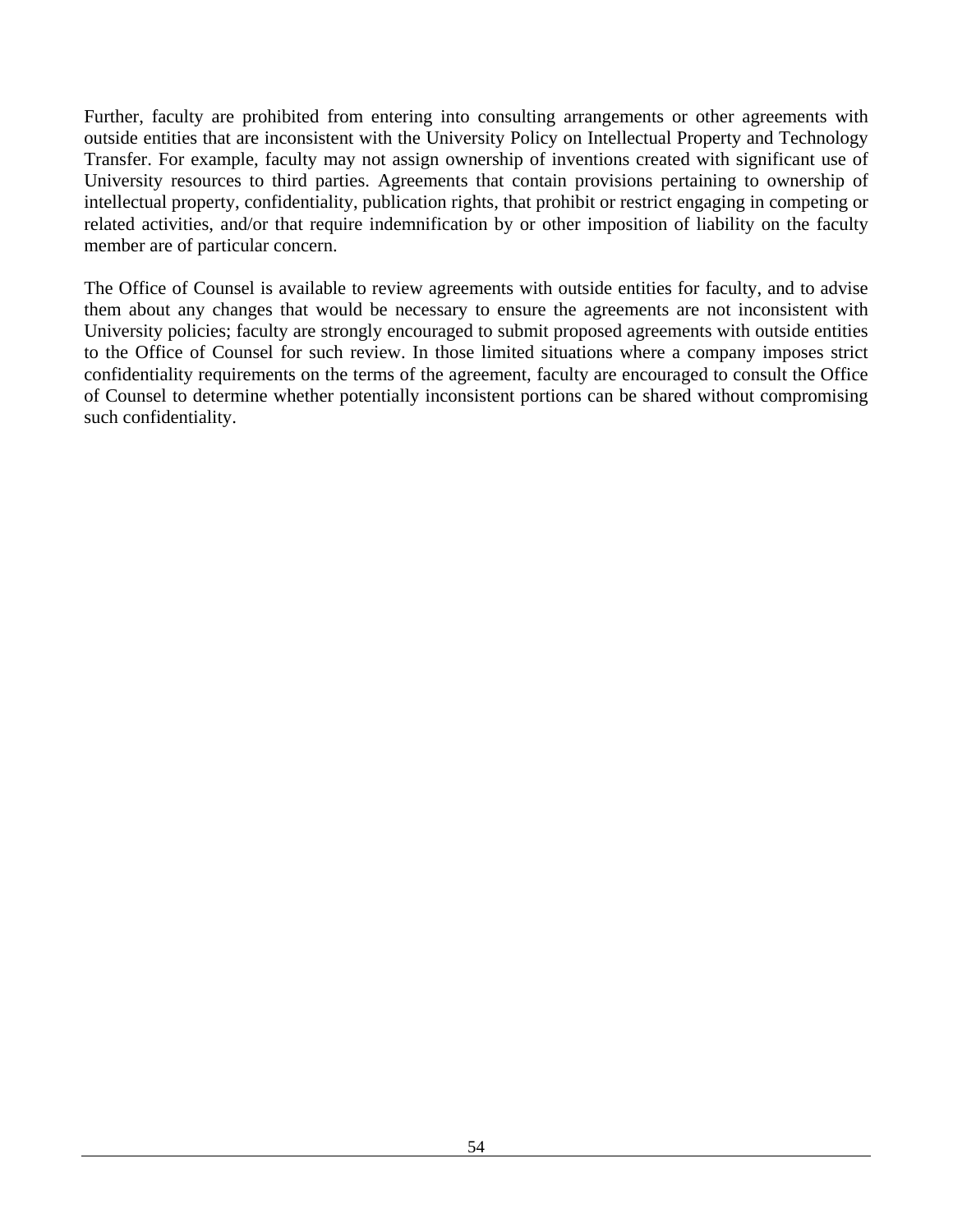#### **Faculty Conflicts of Interest**

The Faculty Policy on Conflict of Commitment and Interest in Research and related policies require the University to avoid or manage situations where the financial relationship of a faculty or staff member with an external organization may call into question the credibility and objectivity of research and findings of the affected individual. The Policy also restricts the use of University resources in personal consulting situations. While the University recognizes the importance of collaborative efforts with industry, financial interests can result in situations where an independent observer might reasonably question whether the individual's professional objectivity is affected by considerations of individual financial gain. Implementation of these policies also fulfills federal grant requirements for reporting and management of financial interests related to research.

*Link to Faculty Policy on Conflict of Commitment and Interest*: [https://www.rochester.edu/orpa/\\_assets/pdf/compl\\_COIPolicyFaculty.pdf](https://www.rochester.edu/orpa/_assets/pdf/compl_COIPolicyFaculty.pdf)

*Link to URMC Guidelines for Managing Faculty Financial COIs in Clinical Trials:* [https://www.rochester.edu/orpa/\\_assets/pdf/compl\\_FinCOIClinlTrials.pdf](https://www.rochester.edu/orpa/_assets/pdf/compl_FinCOIClinlTrials.pdf)

*Link to URMC Reporting of Outside Financial Interests* <https://coi.urmc-sh.rochester.edu/public/home.aspx>

*Link to AS&E Reporting of Outside Financial Interests* <https://www.rochester.edu/asei/>

*Link to ESM Reporting of Outside Financial Interests* <https://www.rochester.edu/esmi/>

*Link to Reporting Form for COIs Related to Research Activities (non-URMC, AS&E, ESM):* [https://www.rochester.edu/orpa/\\_assets/pdf/compl\\_COI\\_Rptg\\_Form.pdf](https://www.rochester.edu/orpa/_assets/pdf/compl_COI_Rptg_Form.pdf)

The Guidelines on Research Integrity and Conflict of Interest: Graduate Students and Postdoctoral Fellows summarizes policies concerning relationships of graduate students and post-doctoral fellows with industry and other entities external to the University, to assure the primary commitment of the graduate students and fellows to their educational priorities and protect the interests of the University. It covers conflicts of interests, conflicts of commitment, ownership of intellectual property, use of externally-owned data and data sets, openness and publication of student research, and student rights to be free from conflicts of interest involving faculty advisors, program directors or thesis committee members.

*Link to Guidelines on Research Integrity and Conflict of Interest: Graduate Students and Postdoctoral Fellows:* [http://www.rochester.edu/orpa/\\_assets/pdf/compl\\_COI\\_Guidelines\\_GradStudentsPostdocs.pdf](http://www.rochester.edu/orpa/_assets/pdf/compl_COI_Guidelines_GradStudentsPostdocs.pdf)

The URMC Compliance Program Policy Manual, which also applies to the health care affiliates, sets forth the code of conduct and ethical behavior expected from all employees of URMC and its health care affiliates, to assist in assuring that all services are provided in compliance with all applicable state and federal laws, and consistent with the highest standards of business and professional ethics. To this end, personnel should avoid all potential conflicts of interest to ensure that they act with total objectivity in carrying out their duties for the institution for which they work.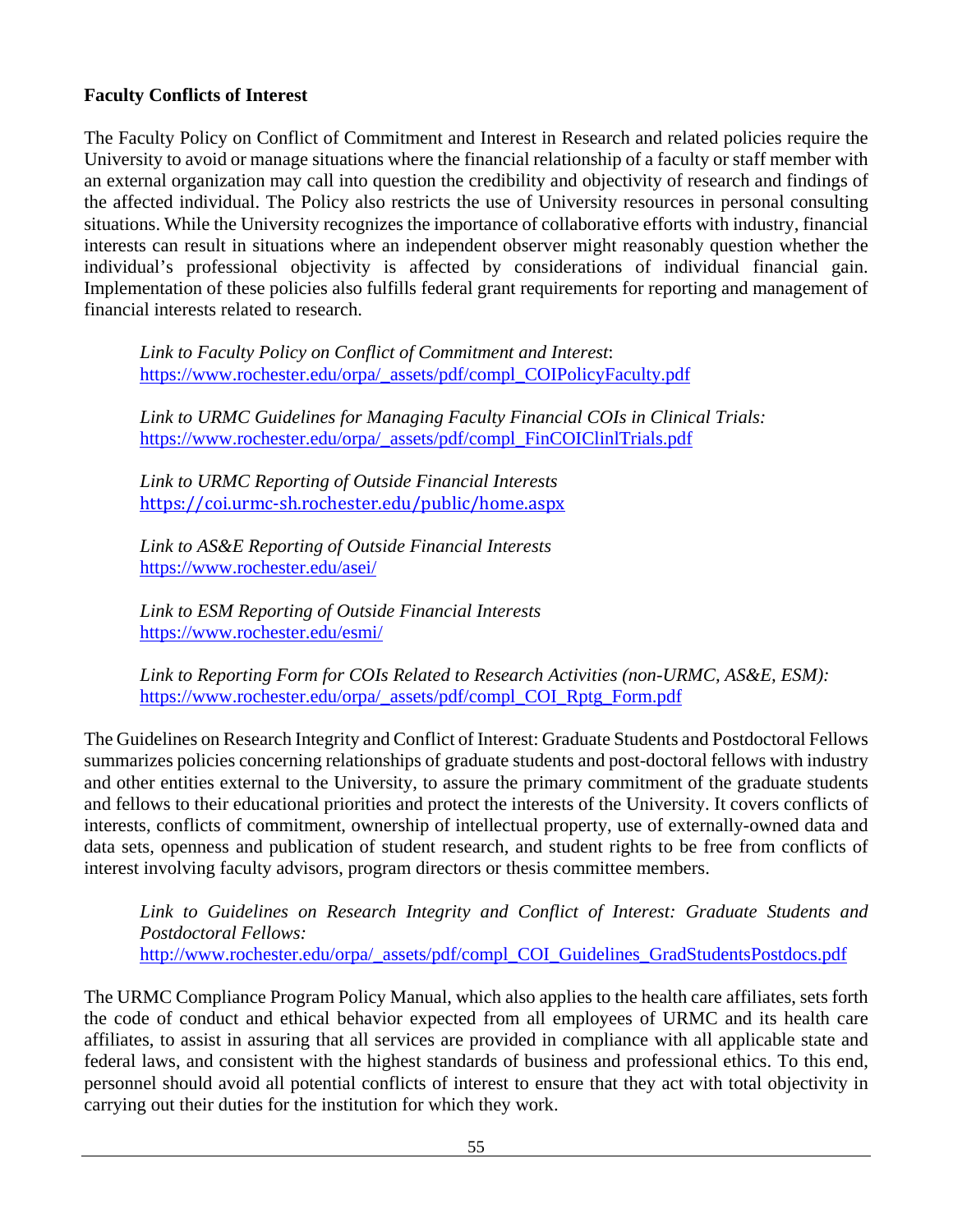*Link to URMC Compliance Program Policy Manual re: Conflicts of Interest:* [https://www.urmc.rochester.edu/MediaLibraries/URMCMedia/compliance-office/plans](https://www.urmc.rochester.edu/MediaLibraries/URMCMedia/compliance-office/plans-policies/compliance-program/documents/mcPolicyManual.pdf)[policies/compliance-program/documents/mcPolicyManual.pdf](https://www.urmc.rochester.edu/MediaLibraries/URMCMedia/compliance-office/plans-policies/compliance-program/documents/mcPolicyManual.pdf)

The URMC Policy and Guidelines on Interactions between URMC and the Pharmaceutical, Biotech, Medical Device, and Hospital Equipment and Supplies Industries requires that all URMC faculty, staff, post-graduate trainees, and students consciously and actively divorce clinical care decisions from any perceived or actual benefits expected from any company. It is unacceptable for patient care decisions to be influenced by the possibility of personal financial gain. Any conflicts that do arise must be addressed appropriately. This policy also applies to the University's health care affiliates. <http://intranet.urmc-sh.rochester.edu/policy/industryinteractions/>

The University-wide Conflict of Interest Committee advises the deans and Provost on Conflict of Interest matters. The Provost serves as convener and chair of the Committee, which consists of, among others:

- at least five full-time faculty members;
- the deans of research of the School of Medicine & Dentistry and Arts, Sciences, & Engineering; the Director of the Office of Research and Project Administration (ORPA);
- the Director of University Ventures;
- the Director of the Office of Human Subjects Protection;
- the Chair of the URMC Conflict of Interest Advisory Group;
- attorneys from the Office of University Counsel and General Counsel (Medical Center).

This is a high profile committee, asked to deliberate policies, practices, and conflict management plans that promote the University's professionalism and reputation while supporting the interests of faculty and their mission.

#### **Confidentiality**

To the extent permitted by law, all disclosure forms, conflict management plans, and related information will be confidential. However, such information will be made available to an agency funding research of the faculty member upon written request if permitted or otherwise required by law.

#### **Other Conflicts of Interest**

The University's Code of Conduct for Business Activities sets standards of ethical conduct expected of all faculty and staff members. Included within the Code of Conduct are guidelines and procedures for ensuring that faculty and staff members are not involved in University transactions if the individual or their immediate family member is an officer, director, employee, or owner of the organization (non-profit or for-profit) with which the University will do business or could personally profit from the transaction, or where the other entity is in competition with the University and the University position may give the individual access to proprietary information that could benefit the other organization. The Code of Conduct also prohibits use of University resources for other than University activities and businesses, except in a purely incidental way. <http://www.rochester.edu/working/codeofconduct/>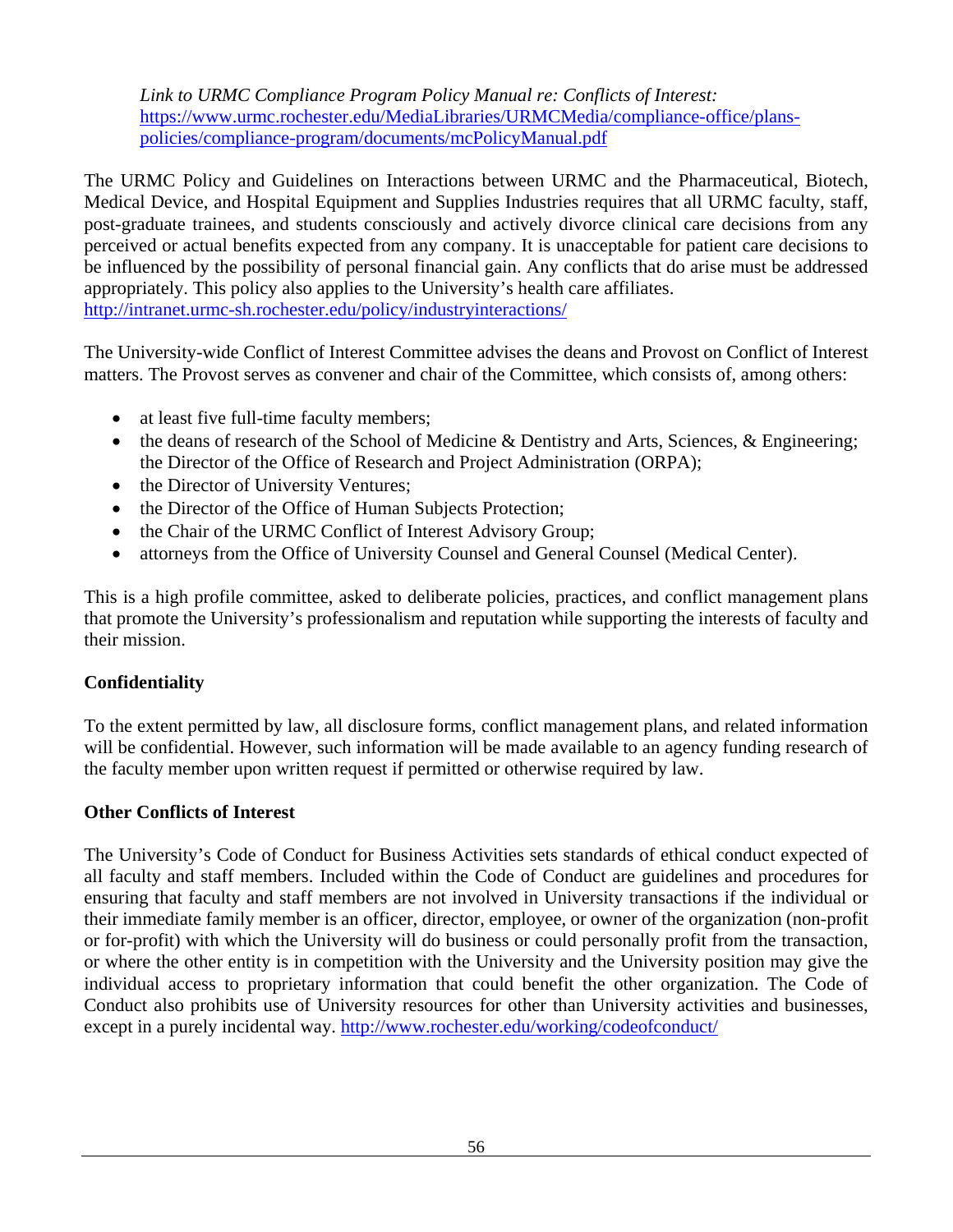In addition, University Personnel [Policy 113](http://www.rochester.edu/working/hr/policies/pdfpolicies/113.pdf) discusses general conflict situations applicable to University faculty and staff. Policies of the University relating to purchasing of goods and services and helpful hints and guidelines can be found on the website of the University Purchasing Services Office: [https://www.urmc.rochester.edu/purchasing/index.cfm.](https://www.urmc.rochester.edu/purchasing/index.cfm)

The Strong Memorial Hospital Code of Business Ethics requires that faculty members disclose any ownership, employment, equity interest, stock options, or consulting relationships that they or members of their immediate families have with companies that are involved with products they use for patient care, research, or publication. Further, patients have the right to full disclosure about the existence of business relationships that may influence the patient's care and treatment plan. All clinical decisions should be made based on the patient's needs and not on financial interests of the hospital, its practitioners, or its staff. <http://intranet.urmc-sh.rochester.edu/policy/smhpolicies/SECTION01/1-7.PDF>

# **G.Intellectual Property and Technology Transfer** [updated May 2014]

The University seeks to encourage intellectual creativity and invention and to facilitate the transfer of the useful products of those efforts to their industrial and commercial applications. The University's URVentures Office (URV) is charged with administering agreements to achieve these goals. All University employees should be in touch with URV about inventions, discoveries, creations, or authored works that may be protected legally. URV will assist inventors in assessing the commercialization of their products. Ownership of a discovery will vest in the University if it results from the significant use of University resources or arises from an externally sponsored research project. See the University's Policy on Intellectual Property and Technology Transfer at [http://www.rochester.edu/ventures/for-ur](http://www.rochester.edu/ventures/for-ur-innovators/for-inventors-university-policy-on-intellectual-property-and-technology-transfer)[innovators/for-inventors-university-policy-on-intellectual-property-and-technology-transfer.](http://www.rochester.edu/ventures/for-ur-innovators/for-inventors-university-policy-on-intellectual-property-and-technology-transfer)

# **H. Policy on Misconduct in Scholarship and Research** [updated July 1999]

The academic system demands that those engaged in research, whether faculty, staff, or student, be dedicated to the highest ethical standards. Misconduct in scholarship and research by any member of the University community threatens the University as well as the individual.

This policy outlines the steps to be taken in response to an allegation of misconduct in scholarship and research. It describes a process for an objective examination of the facts, protection of individual rights, and integration with other relevant review procedures, all under the general supervision of the provost as the senior academic administrator.

The procedures outlined are guidelines only and may be adjusted as needed to accommodate special circumstances (e.g., allegations that originate outside of the University) and to comply with the reporting and other requirements of external sponsors, particularly as they relate to the timing of reporting possible misconduct. When externally sponsored research is involved, the director of the Office of Research and Project Administration (ORPA) shall be consulted regarding compliance with the requirements of the external sponsor(s).

For the purposes of this policy, "misconduct" is defined as a known, intentional misrepresentation of data, of research procedures, or of data analysis; and plagiarism and other serious improprieties in proposing, conducting, or reporting the results of research. Federal regulations have also included within the definition of misconduct material failure to comply with federal requirements for protection of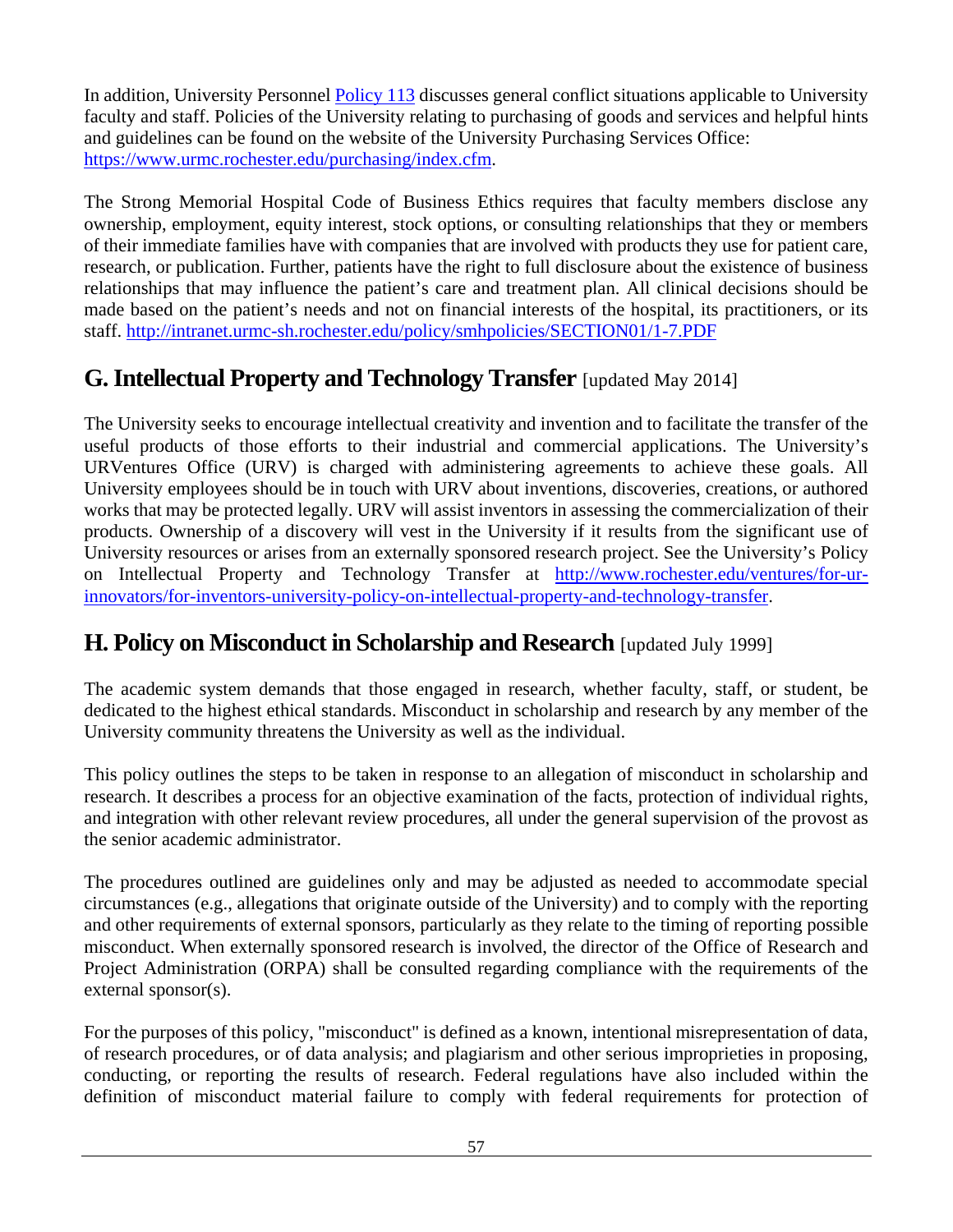researchers, human subjects, or the public; failure to ensure the welfare of laboratory animals; or failure to meet other material legal requirements governing research. All of the above definitions are covered by this policy.

## *1. Initial Reporting and Inquiry*

- 1. Allegations of misconduct should be made in writing to the immediate supervisor of the person whose actions are questioned. These allegations shall then be provided to the department chair or other appropriate academic administrator (such as the director of the laboratory or project director), and that person shall notify the appropriate dean.
- 2. The dean, in turn, will inform the provost (and senior vice president and vice provost for health affairs for cases involving the School of Medicine and Dentistry or the School of Nursing), who will determine whether the allegations merit further scrutiny. If so, the provost will request that the dean complete an initial inquiry within 60 days, unless the provost grants an extension on evidence that circumstances warrant a longer period. The dean may designate an individual or an ad hoc committee to conduct the inquiry.
- 3. During this period, the identities of all parties involved will be kept confidential to the maximum extent consistent with an effective inquiry. The person whose conduct is being questioned will be given the opportunity to comment on all of the allegations that have been made. The dean will determine from the initial inquiry whether the allegations warrant a formal investigation.

#### *2. Investigation*

- 1. If the dean, with the concurrence of the provost (and senior vice president and vice provost for health affairs in cases involving the School of Medicine and Dentistry and School of Nursing), determines that a formal investigation is warranted, it will begin within 30 days after the initial inquiry is concluded. The dean will notify the person being investigated and the director of ORPA that a formal investigation is being initiated. If the research is externally supported, the director of ORPA will inform the sponsoring agency about the investigation and the review process to be applied. This is done to assure the sponsor that an objective investigation is being conducted by appropriate members of the University community.
- 2. The dean will appoint a fact-finding committee, of not less than three members of the faculty, who are unaffected by the inquiry, including one member of the Research Policy Committee. The committee will be given a specific charge, access to relevant documents, a right to interview principals, and a target date by which to deliver a report to the dean. Generally, an investigation should be completed within 120 days after its initiation.
- 3. The person(s) whose conduct is being investigated will be given notice in writing of all allegations and a meaningful opportunity to respond to them in writing and in person before the committee. This shall include access to the relevant documents (and other evidence) and a reasonable period of time to prepare an appropriate response. An individual being investigated may appear before the committee with the assistance of a representative from the University community.
- 4. Upon conclusion of its investigation, the committee will file a report with the dean stating whether or not it has found, based on clear preponderance of the evidence, that misconduct was committed and the basis for this finding. The dean, in consultation with the provost, will determine further action to be taken.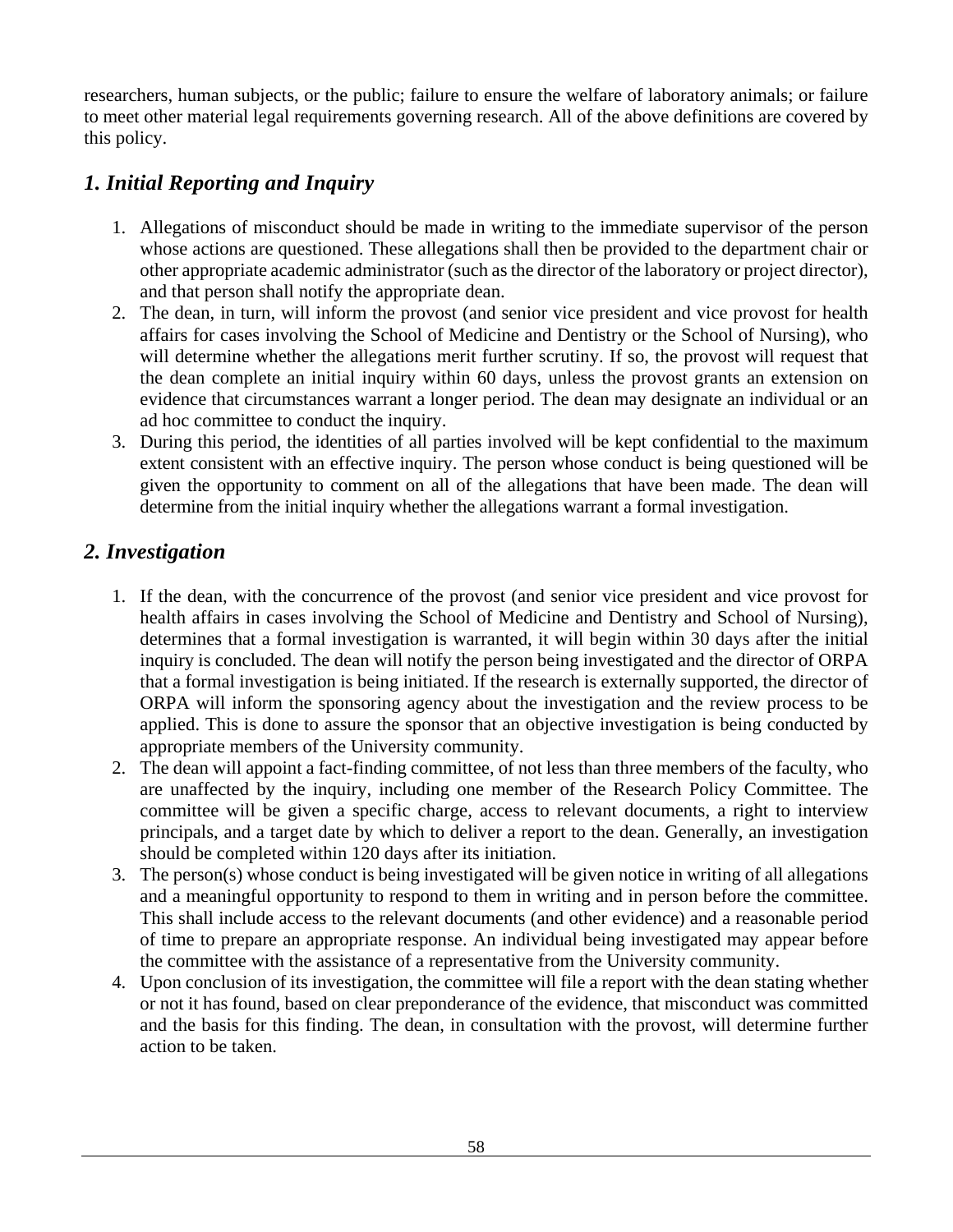## *3. Further Action*

- 1. A copy of the committee's report and supporting documents will be provided to the individuals whose conduct was examined.
- 2. If an external sponsor has been notified that an investigation was pending, the director of ORPA will inform the sponsor of the results, describing the policies and procedures under which the investigation was conducted, and include a summary of the views of the individuals, if any, found to have engaged in misconduct.
- 3. If the committee finds that there was misconduct, the dean will:
	- a. Direct the department chair or laboratory director to notify the editors of publications to which abstracts and papers relevant to the misconduct have been submitted and request that the work be withdrawn prior to publication, or, if the work has already been published, that an appropriate retraction or correction be published. The persons engaged in the misconduct will generally be responsible for preparing and presenting the appropriate retractions or corrections.
	- b. After consultation with the provost (and senior vice president and vice provost for health affairs in cases involving the School of Medicine and Dentistry and the School of Nursing), recommend appropriate disciplinary action, which may include termination. If termination is recommended, established procedures (e.g., tenure revocation procedures described above for tenured faculty, privileges revocation procedures in the bylaws of the Medical Staff for medical staff) will be followed.
- 4. If the process described in this policy produces no finding of research misconduct, the parties who conducted the initial inquiry or formal investigation will undertake reasonable efforts to restore the academic reputation of the individuals whose conduct was questioned. Reasonable efforts will also be taken to protect the standing of the individuals who raised the questions regarding possible misconduct, unless the inquiry or investigation reveals that those individuals acted in bad faith, in which case appropriate disciplinary actions may be instituted against them.
- 5. Complete records of all relevant documentation on cases treated under the provisions of this policy shall be preserved in the office of the provost.

# **I. Confidentiality of Faculty Records** [updated July 1999]

"Personnel records" are defined as the files relating to an individual faculty member that may be maintained in the department, the school, and by the central administration.

Faculty members may review their own personnel records in the presence of an appropriate officer, i.e., the chair in the case of departmental files, the dean in the case of school files, and the provost in the case of the central files. Such a review must be requested in writing, along with a statement about the reason for the request; the written statement will become a part of the file.

Material that has been obtained with the understanding that it is confidential will be removed from the file for the purpose of the inspection. When a University official receives a request for review of material, they should examine the file carefully to determine the material that is confidential according to this criterion. When confidential material is removed, an index should be placed in the file that will specify its character, e.g., "Five letters of recommendation from outside reviewers, six letters of recommendation from tenured colleagues, and an evaluation by the dean."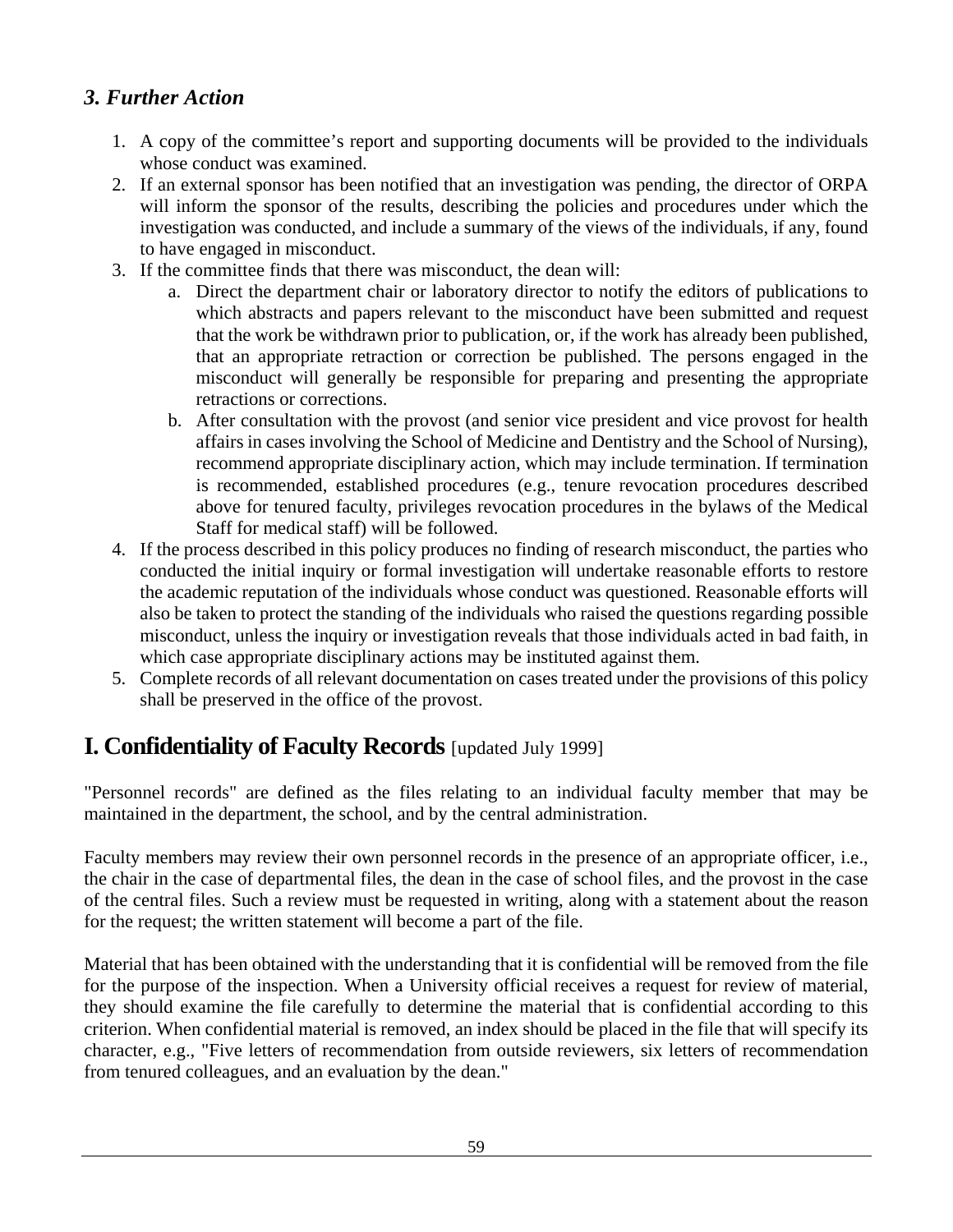Review of the personnel records may be extended to former faculty members, providing the request is made within one year of the effective date of termination. The review is subject to the same provisions affecting current faculty members.

For information sought by those outside the University, the University considers personal information provided by the individual faculty member to have been entrusted on a confidential basis, and it is respected as such. Normally, the University's telephone directory provides home addresses and telephone numbers unless requested otherwise by the individual. The following constitute official information and will be made available to any inquirer: an individual's name, department, title, office location, telephone extension, and dates of appointment to, and (if appropriate) retirement or resignation from, the University. The same is true of awards, honors, and other distinctions that have been publicly announced. On rare occasions, inquiries for additional information about areas of special knowledge and particular publications are requested confidentially (for instance, by those who are considering nominating the individual for national awards). Appropriate information may be released in such unusual circumstances, but only by the dean of the individual's school, the senior vice president and vice provost for health affairs (School of Medicine and Dentistry and School of Nursing cases only), the provost, or the president, who will take responsibility for confirming the credentials of the inquirer.

The Office of Public Relations solicits whatever information the faculty elects to make available to general inquiry. Such information, which may go beyond that referred to in the preceding, is available to appropriate inquirers in addition to the items described above.

Within the University, the personnel files of a faculty member may be inspected by their chair and dean and by the president, provost, and senior vice president and vice provost for health affairs or their immediate designates. Such inspections will be solely for the purpose of determining appropriate administrative actions, such as salary increases and promotions. In addition, selected material may be inspected by appropriately designated groups, e.g., the tenured faculty of the department, and an ad hoc committee may examine letters of recommendation and other material germane to their evaluation of a candidate for promotion to tenure.

The provost's office attempts to keep, at a minimum, reasonably updated *curricula vitae* for all faculty. The policy is for the provost's office to request updated *vitae* every three years, and faculty are urged to comply. Voluntary annual updates are appreciated.

## **J. Research** [updated July 1999]

The University has defined the policies, governing all sponsored research and training projects, that are to be reflected in all proposals for grants and contracts whether they are sponsored by government agencies, foundations, or industry. These policies cover such matters as the use of animals and human subjects, control of equipment, disposal of hazardous wastes, control of funds, intellectual property rights, proposal review and endorsement procedures, accounting procedures, publication of results, technology transfer, and facilities and administrative resources allocated to research programs. Details on these policies and procedures can be found in the *Manual for Research and Sponsored Activities*. The Office for Research and Project Administration (ORPA) is charged with the oversight, coordination, and interpretation of these policies and procedures, and is the office that assists faculty in obtaining and administering sponsored research and training funds. ORPA is designated the authorized institutional office for reviewing,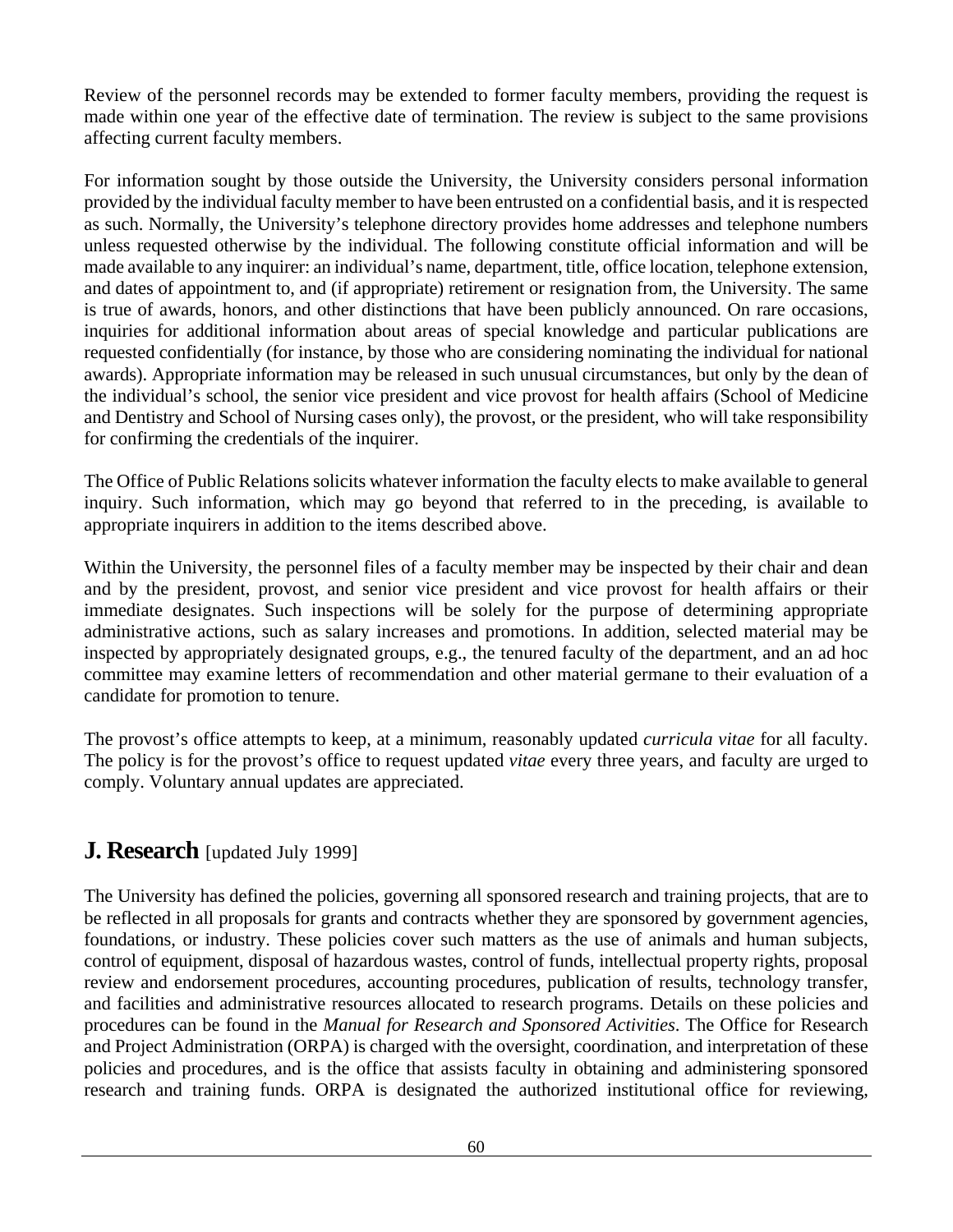approving, and executing all proposals and agreements for extramurally- supported activities by governmental, foundation, and commercial sponsors. Additional information about research administration and the services offered by ORPA may be found at their web site at [http://www.rochester.edu/orpa/.](http://www.rochester.edu/orpa/) Fiscal records, ledgers, and expenditure reports are processed and maintained by the Sponsored Programs Accounting office of the University's Finance Office. Sponsored Programs Accounting provides each principal investigator or program director with a monthly ledger of the financial status of their sponsored program.

## **K. Retirement** [updated July 1999]

For faculty appointed prior to  $1/1/96$ , retirement may occur as early as age 55 for those with 10 or more years of service. The 10-year service requirement may be met by cumulative employment at the University or another higher educational institution.

For faculty appointed 1/1/96 and thereafter, retirement may occur as early as age 60 for those with 10 or more years of service. The ten-year service requirement may be met by cumulative employment at the University or another higher educational institution. (For faculty appointed 1/1/96 and thereafter, the 10 year service requirement must include continuous employment at the University for the immediate five years prior to retirement.)

When faculty members retire, their former department or school at the University will often try to accommodate, as far as resources will permit, their needs as retirees. With the department's support, every effort will be made to accommodate requests from retired faculty members for continued office or laboratory space.

In addition, retired faculty are eligible for a University identification card, which is needed for library privileges, banking services, and discounted parking privileges. The services of the University Health Services are available on a fee-for-service basis. American Express Corporate Cards, available to current employees only, must be surrendered at retirement. Faculty contemplating retirement should contact the Benefits Office of Human Resources regarding their eligibility for continuation of benefits during retirement.

# **L. Early Retirement and the Faculty Senior Associates Program**

[updated May 2014]

The Faculty Senior Associates Program enables an individual to leave the full-time faculty in advance of the normal retirement age. The program is based on the termination of the tenure contract rather than on retirement itself; therefore, the program is available only to full-time, tenured faculty members. A description of the program may be obtained from the office of the senior vice president for financial affairs and planning and is available on the Internet by linking to: <http://www.rochester.edu/adminfinance> and clicking on the Faculty Senior Associates Program heading.

## *1. Eligibility*

Full-time, tenured faculty members with at least ten years of service and who have attained age 62 are eligible to apply for participation in the program. Participation must be approved by the provost upon the recommendation of the dean or director of the individual's college or school.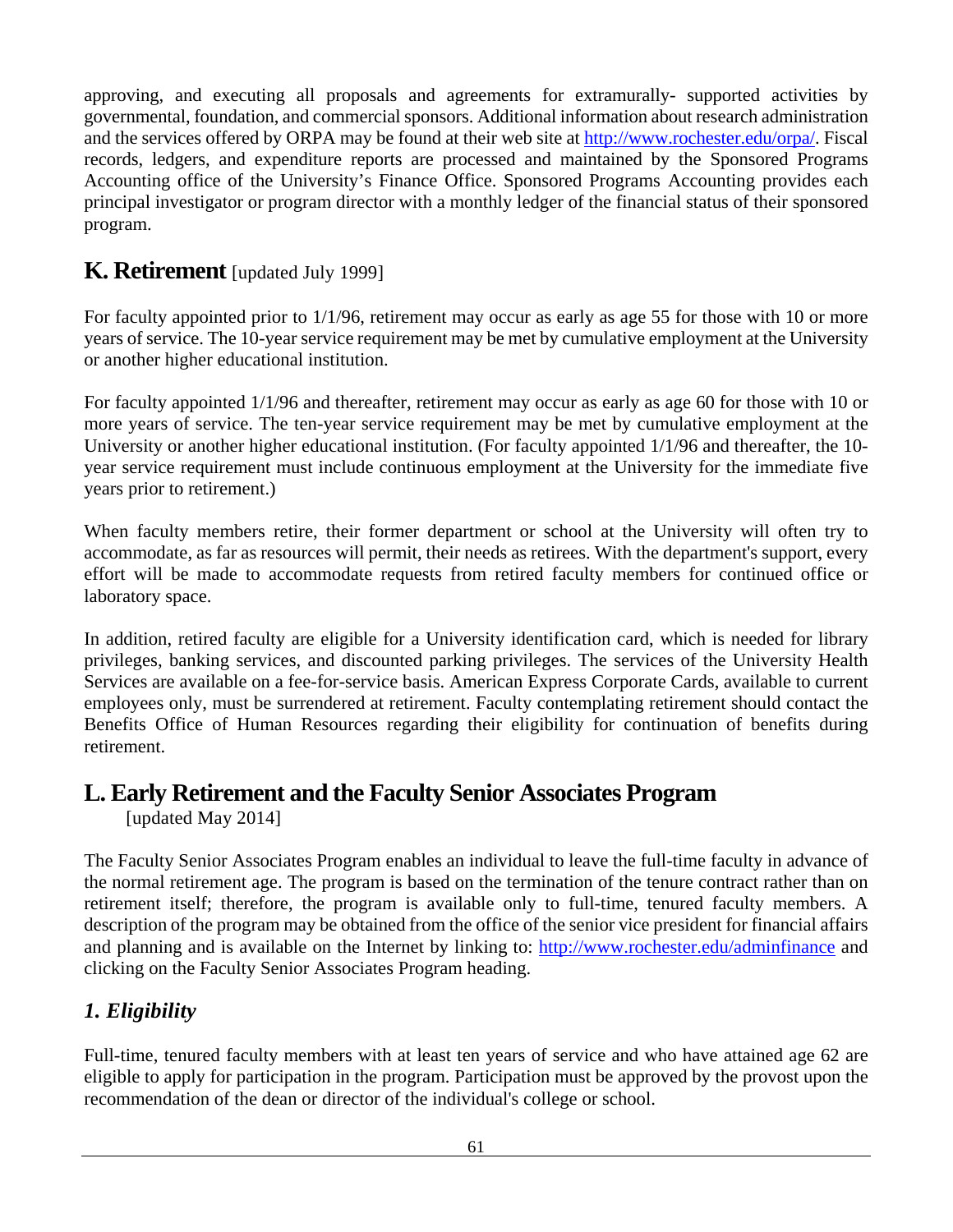### *2. Initial Payment*

The initial payment under the Faculty Senior Associates Program is dependent on several factors: final salary immediately before entering the program, median salary of the relevant faculty cohort group, age, length of service, and primary Social Security benefit. The initial payment is calculated using the formula provided in the document describing the program.

#### *3. Annual Changes in Payment*

Beyond the initial year, the Faculty Senior Associates payment is adjusted each fiscal year by the increase, if any, in the median salary of continuing faculty in the rank of the participant's college or school and discipline group where applicable. The adjustment is made to the total payment, and any deductions for Social Security are subtracted from the adjusted total payment.

### *4. Social Security Benefit*

The Faculty Senior Associates payment is reduced at age 65 by the amount of the full primary Social Security benefit the participant is entitled to receive at age 65 and is not adjusted for subsequent cost-ofliving increases instituted by the Social Security Administration. The reduction begins the first day of the month following the month in which the individual turns 65.

If an individual draws Social Security early (before age 65), the full primary Social Security benefit that would have been received at age 65 is still the amount used in the calculation of the reduction. Similarly, if an individual earns more than the maximum permitted by Social Security without adjustment, the unadjusted primary Social Security benefit will be used in the calculation of the reduction.

#### *5. Payment Process and Taxability of Payment*

Checks are processed through the University payroll system and may be automatically deposited in the same manner as University payroll checks. Payments received under the Faculty Senior Associates Program are subject to federal and state withholding requirements. FICA tax is applicable due to the amendment in 1984 of the Social Security Act, and is deducted from the payment.

#### *6. Termination*

Payments cease at the end of the month in which the participant reaches age 70. If a participant dies before the age of 70, the payments cease upon death.

### *7. Benefits*

Benefits coverage for participants between the age of 62 and 70 is the same as for active, full-time faculty members except for income maintenance programs such as long-term disability, sick pay benefits, and retirement contributions, which do not pertain. Questions about benefits coverage should be directed to the human resources benefits office. As with the benefits provided to all active faculty, staff, and retirees, benefits provided to participants are subject to the right of the University to amend or terminate its benefits plan.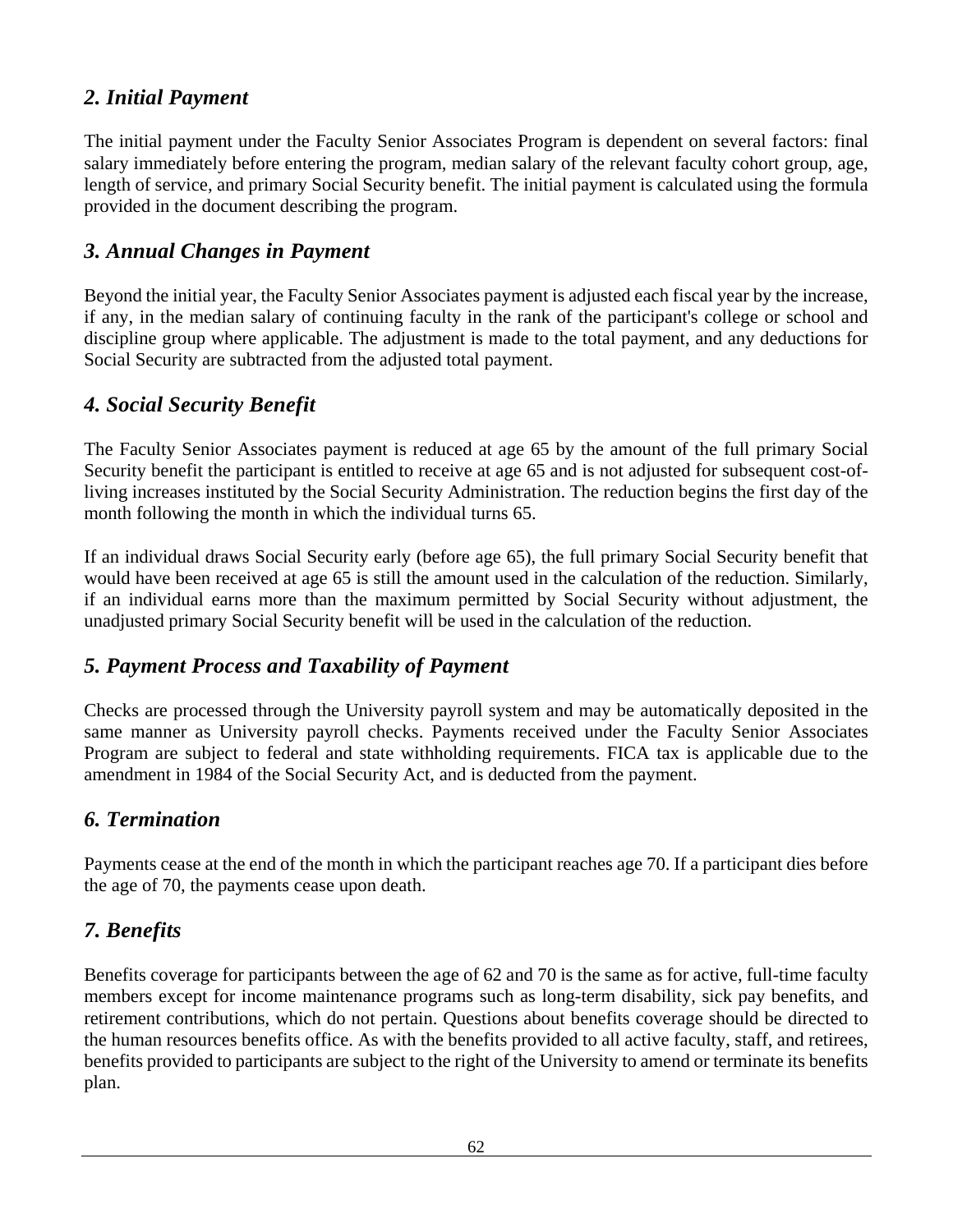### *8. Changes to Program*

It is the University's policy not to discontinue offering the program to new entrants or make substantial changes in the terms offered to new entrants without written notification to full-time faculty at least one year in advance of the effective date of the change. Any person already participating in the program or who enrolls in it prior to the effective date of such a change would continue under the terms of the existing program.

# **V. Student-Related Policies**

### **A. Academic Honesty** [updated May 2014]

As members of an academic community, students and faculty assume certain responsibilities. One of those responsibilities is to engage in honest communication. Academic dishonesty is a serious violation of the trust upon which an academic community depends.

Each school maintains its own policies and procedures regarding violations of Academic Honesty, including prohibitions against plagiarism. The procedures for handling suspected infractions are detailed in publications of the following schools:

- Arts, Sciences, and Engineering (undergraduates): <http://www.rochester.edu/college/CCAS/AdviserHandbook/AcadHonesty.html>
- Arts, Sciences, and Engineering (graduate students): [https://www.rochester.edu/GradBulletin/PDFbulletin/Grad\\_Bulletin14-16.pdf](https://www.rochester.edu/GradBulletin/PDFbulletin/Grad_Bulletin14-16.pdf)
- Eastman School of Music: <http://www.esm.rochester.edu/registrar/policy/03-00/>
- School of Medicine and Dentistry: [https://www.urmc.rochester.edu/MediaLibraries/URMCMedia/education/md/documents/student](https://www.urmc.rochester.edu/MediaLibraries/URMCMedia/education/md/documents/student-handbook.pdf#page=99&zoom=auto,34,624)[handbook.pdf#page=99&zoom=auto,34,624](https://www.urmc.rochester.edu/MediaLibraries/URMCMedia/education/md/documents/student-handbook.pdf#page=99&zoom=auto,34,624)
- School of Nursing: <http://www.son.rochester.edu/student-resources/academic-honesty.html>
- Simon Graduate School of Business: <http://www.simon.rochester.edu/registrar/registrar/download.aspx?id=11286>
- Warner Graduate School of Education: <https://www.warner.rochester.edu/students/matriculated/policies>

# **B. Confidentiality of Student Files** [updated May 2014]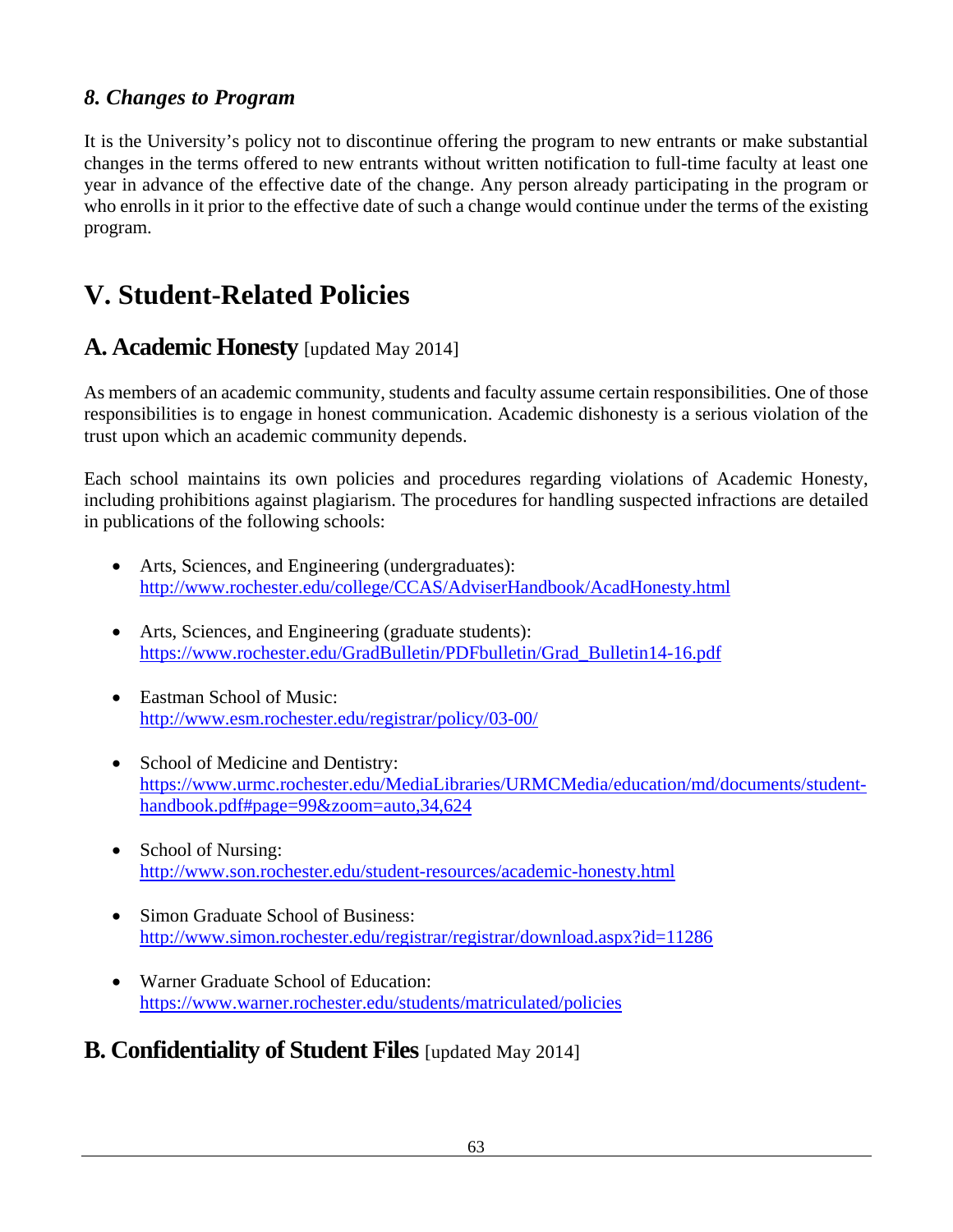The University of Rochester complies fully with the provisions of the Family Educational Rights and Privacy Act (FERPA). Under FERPA, students have, with certain limited exceptions, the right to inspect and review their educational records and to request the amendment of their records to ensure that they are not inaccurate, misleading, or otherwise in violation of the student's privacy or other rights.

FERPA further requires, again with certain limited exceptions, that the student's consent must be obtained before disclosing any personally identifiable information in the student's education records. One such exception is disclosing to parents of dependent students. Another exception is disclosure to school officials with legitimate educational interests, on a "need-to-know" basis, as determined by the administrator responsible for the file. Additional information concerning the confidentiality of student records may be found in the FERPA notification published in the student bulletins and course schedules.

The University's policy regarding student records can be found at: <http://www.rochester.edu/registrar/policies.html#ferpa>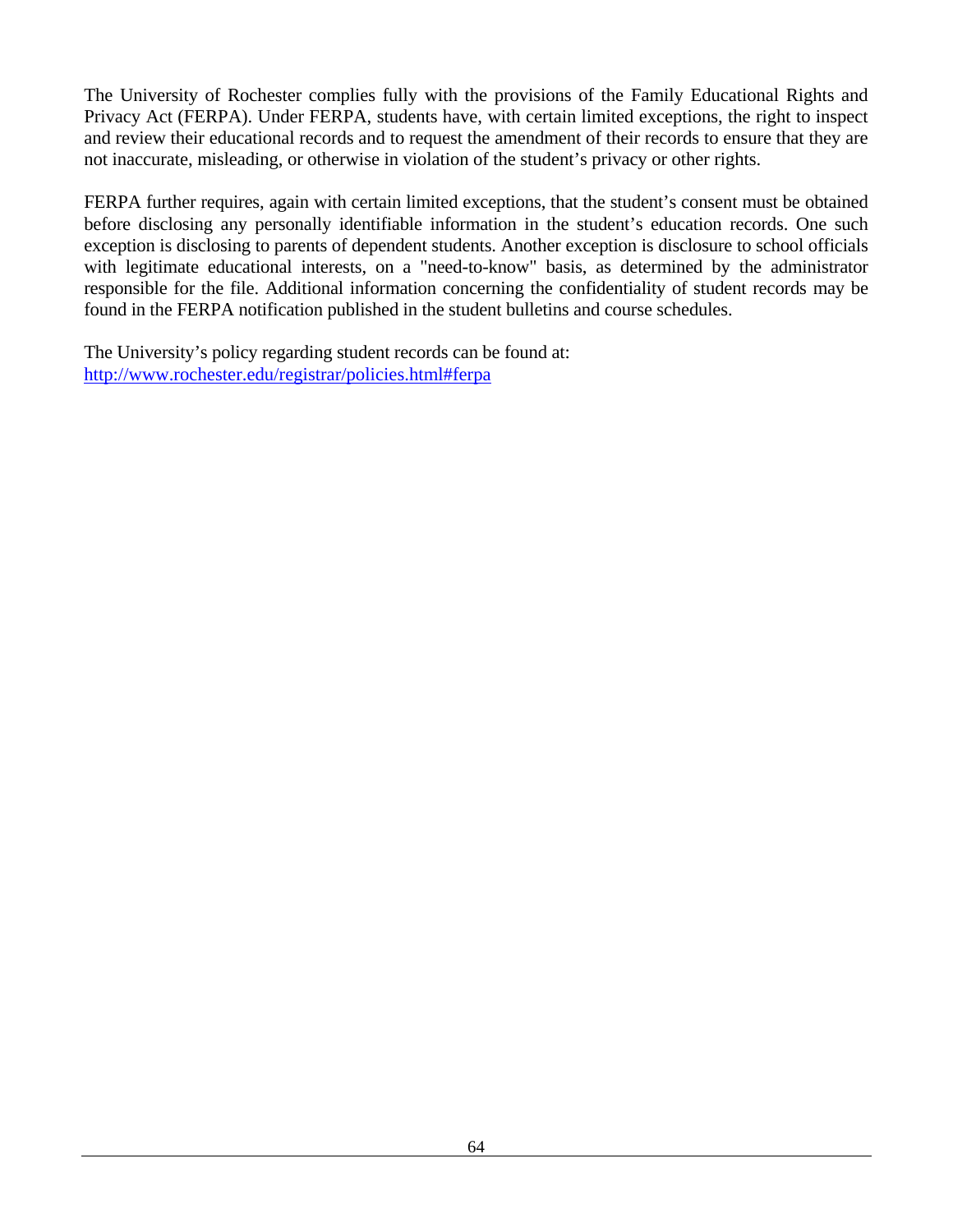# **VI. Faculty Benefits** [updated May 2014]

The University of Rochester's benefits program comprises several plans that work together to provide faculty members and their families financial protection today and the opportunity to plan for their financial security in the future.

Some of the benefits for which faculty may be eligible are briefly described in this section. Please refer to the [Human Resources website](http://www.rochester.edu/working/hr/) for a complete statement of benefits and policies. These benefits and policies may be amended at any time and from time to time without prior notice.

The following benefits relate to full-time faculty of any track at the assistant professor level and above. For other individuals, the Benefits Division of the Office of Human Resources should be consulted.

### **A. Health Care Plans** [updated May 2014]: <http://www.rochester.edu/benefits/health>

**B. Dental Assistance Plan** [updated May 2014]: <http://www.rochester.edu/benefits/dental>

#### **C. Short-Term Disability** [updated May 2014]: <http://www.rochester.edu/leave>

The University's policies on short-term disability apply to all employees. Because the purpose of the temporary disability benefits plan is to maintain University salary, benefits are paid from it only for persons drawing a University salary. Many faculty members are on an academic year schedule and are paid for the duties performed during the nine-month period beginning either September 1 or September 15. Payment for academic year duties is spread over a 12-month period beginning with the July 1 preceding the academic year and ending with the June 30 following the academic year. Because faculty members on academic year schedules are not required to perform any duties in July and August preceding the academic year, or in June following the end of the academic year, inability to perform duties because of medical disability in those summer months results in no loss of income as long as the faculty member returns to performance of their duties beginning September 1. Consequently, no temporary disability benefits are paid for such periods of disability.

Short-term disability leave is available to mothers expecting to give birth. This leave will run for the length of time the physician certifies for disability. Typically, birth mothers receive a leave of six weeks for a natural birth and eight weeks for a caesarian section. This leave runs concurrently with any leave benefits described in section J and K.

# **D. Long-Term Disability for Full-Time Faculty** [updated May 2014]**:**

#### <http://www.rochester.edu/leave>

### **E. Workers' Compensation** [updated May 2014]:

<http://www.rochester.edu/working/hr/policies/pdfpolicies/271.pdf>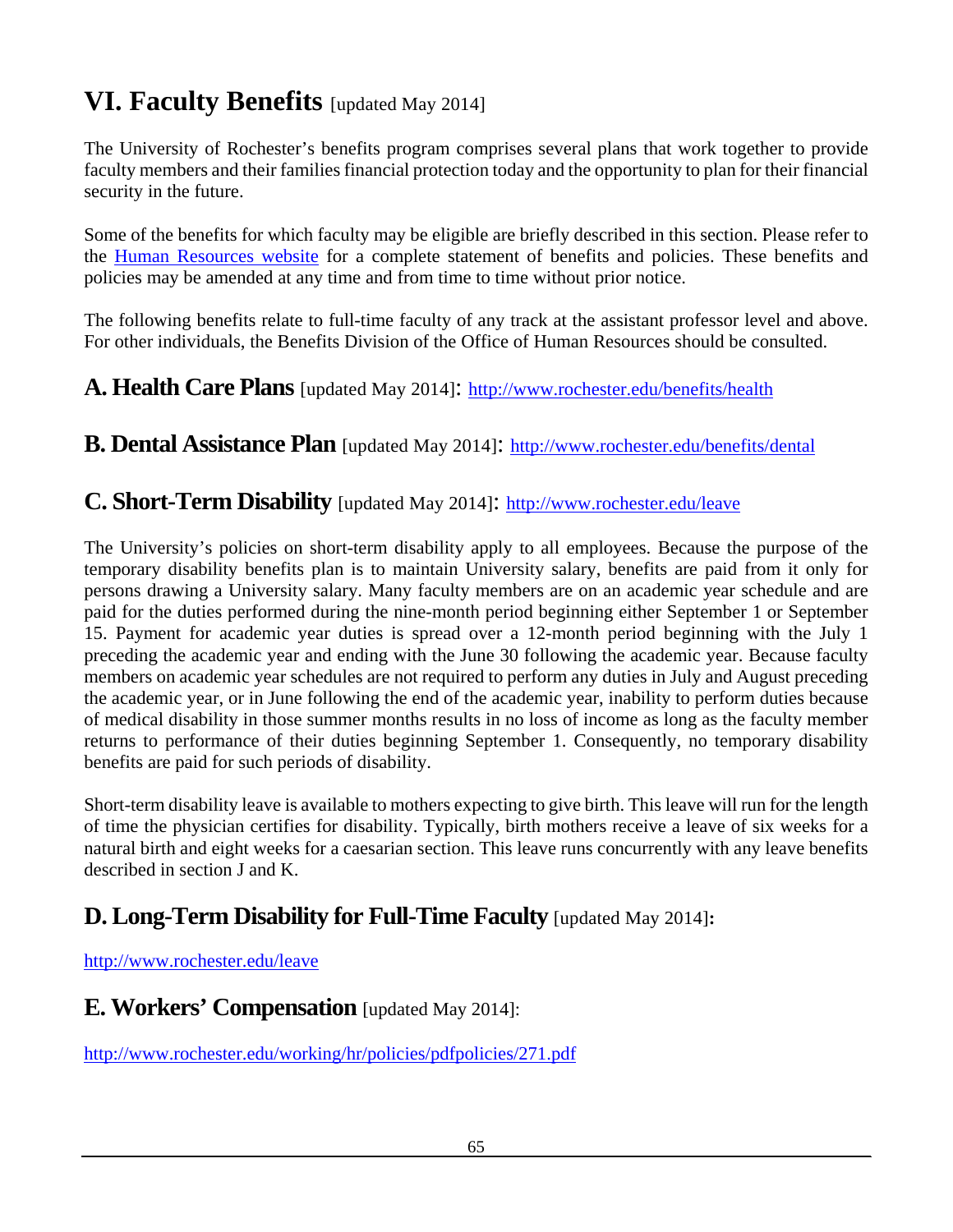# **F. Drugs and Alcohol** [updated May 2014]

The University maintains a policy in compliance with the Drug-Free Workplace Act that can be found at: [http://www.rochester.edu/working/hr/policies/pdfpolicies/171.pdf.](http://www.rochester.edu/working/hr/policies/pdfpolicies/171.pdf) The University also complies with the Drug Free Schools and Communities Act.

## **G. Smoking** [updated May 2014]:

<http://www.rochester.edu/working/hr/policies/pdfpolicies/170.pdf>

## **H. Employee Assistance Program** [updated May 2014]

The mission of Strong EAP is to enhance employees' job performance and satisfaction by providing professional, confidential, work-site based guidance at no cost to employees and their families when personal or work related problems have become difficult to manage. Strong EAP provides confidential and immediate help with marital and relationship issues; family problems, drug and alcohol addictions; stress; and financial concerns; and many other issues that can impact you or your family member's ability to cope effectively at home or at work. For more information, see:<http://www.urmc.rochester.edu/eap>

### **I. Family Care** [updated May 2014]

Childcare services are available to faculty at a negotiated rate at a nearby facility. In addition, the University's Family Care Program offers referrals for childcare in day-care centers, family day-care homes, and UR students for occasional babysitting. Se[e http://www.rochester.edu/working/hr/familycare/.](http://www.rochester.edu/working/hr/familycare/) The University does not recommend or guarantee the services of any provider.

## **J. Family Medical Leave for Faculty** [updated May 2014]:

#### <http://www.rochester.edu/leave>

Under the Family Medical Leave Act (FMLA), the University will grant eligible employees up to 12 weeks of family and/or medical leave without pay during a qualifying 12-month period for one or more of the following reasons:

- a. The birth or care of a newborn child.
- b. Placement of a child for adoption or foster care and care for the newly placed child.
- c. To care for a spouse, domestic partner, child, or parent with a serious health condition.
- d. The employee's own "serious health condition."

Additional information on Family Medical Leave, including eligibility requirements, can be found at the link above.

### <span id="page-66-0"></span>**K. Faculty Parental Leave Policy** [updated May 2014]

In addition to the benefits available to faculty in Sections C and J, the University of Rochester offers a faculty parental leave benefit to eligible primary caregivers. In order to assist and support new parent relationships and to assist faculty members with balancing work and family matters, the University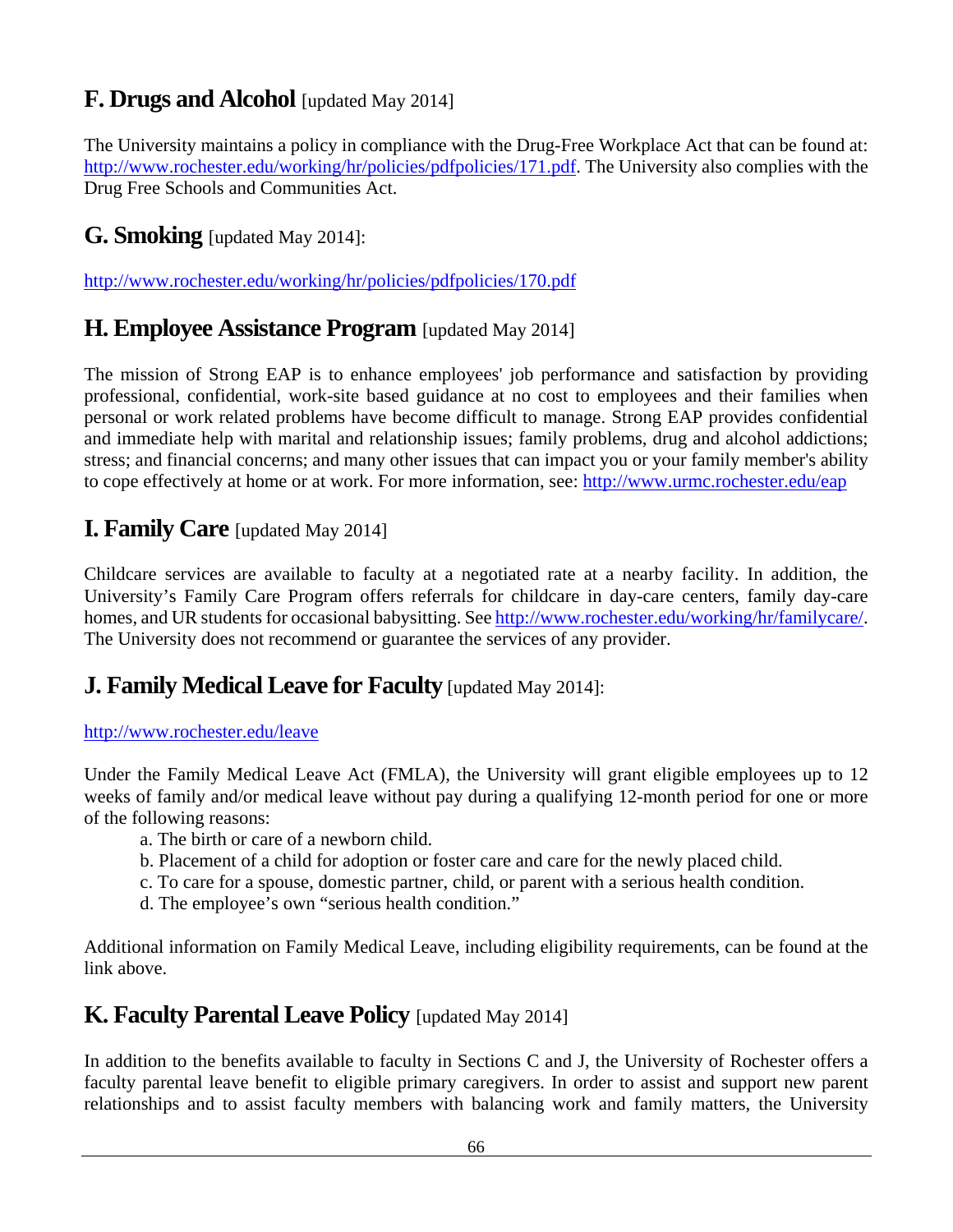provides a period of paid time off for activities related to the care, bonding, and well-being of the faculty member's newborn or adopted child aged 18 or younger.

#### **Benefit**

Immediately following the birth or adoption of a child aged 18 or younger, eligible members of the faculty will be provided up to two consecutive weeks of paid parental leave if serving as the primary caregiver. In the case of adoption, the eligible faculty member may instead elect to take part or all of the two week paid parental leave for bonding time in advance of bringing the child home when a country or state requires it for the adoption.

This paid leave will run concurrently with other leave for which members of the faculty may be eligible, including paid short-term disability leave following the birth of a child and unpaid Family Medical Leave, and does not result in double payment for the same time period.

#### **Eligibility**

All full-time and part-time benefits-eligible faculty members can request paid leave as long as the faculty member is the primary caregiver for the child. If both parents work for the University, only one parent can be designated as a primary caregiver.

#### **Definitions**

"Parent" means the primary caregiver who also is a biological parent, same sex spousal equivalent parent, or an adoptive or a foster parent.

"Primary caregiver" is someone who has primary responsibility for the care of a child immediately following the birth or adoption or coming of the child into the custody, care and control of the primary caregiver for the first time.

"Concurrently" means that this benefit runs at the same time as other types of leave for which a faculty member may be eligible (i.e., is not "in addition to" those leaves).

Example 1: An eligible faculty member who is on short-term disability for at least two weeks following the birth of her child receives paid disability leave under short term disability [\(http://www.rochester.edu/leave\)](http://www.rochester.edu/leave) and New York State disability law for the period of time the physician certifies for disability. This paid parental leave will run concurrently with two weeks of paid short-term disability (i.e., the faculty member will be paid once for the two week period, not twice).

Example 2: An eligible full-time faculty member who is adopting and primary caregiver also meets the criteria for approval for unpaid Family Medical Leave of up to 12 weeks following the birth or adoption of a child. Although FML is unpaid, under this policy the faculty member will receive two weeks of those 12 weeks with pay.

#### **Modified Duties for New Parents**

New parent faculty members eligible for the Parental Leave benefit described above may be eligible for a modification of their regularly assigned duties during the "semester of birth or adoption."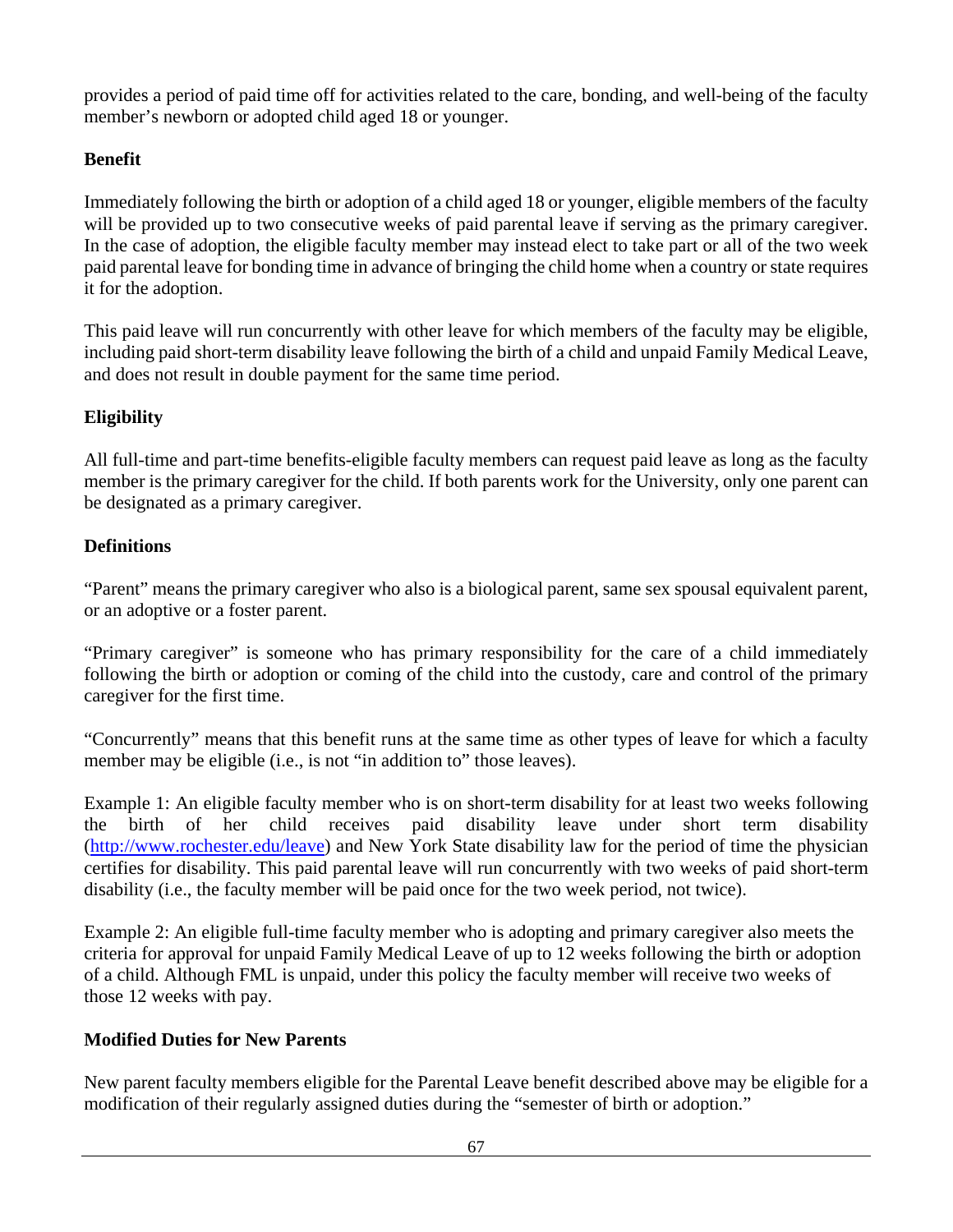Any modification of duties will depend upon the ability of the department and school to accommodate this arrangement without serious effects on the academic or clinical program. The modification will not result in an adjustment of salary and benefits, with the possible exception of those faculty at the Medical Center whose salary is dependent on clinical or other services rendered. These faculty may experience a temporary reduction in salary commensurate with their reduced effort.

A faculty member intending to request a modification of their duties should discuss those plans with the department chair and dean as far in advance of their intended return to work as possible. Any modification of duties must accommodate the reasonable needs of the department and school and be approved well in advance of the start of the semester by the department chair and dean.

For Medical Center faculty not on traditional academic semesters, the period of modified duties should roughly mirror the period of time corresponding to a traditional academic semester (approximately 16 weeks) so that Medical Center faculty members will have the same period of modified assignment as other faculty.

#### **Impact of Modified Duties on Tenure Review**

For full time tenure-track faculty, see IV.A.3. Postponement of Promotion or Tenure Review for provisions regarding postponement of promotion or tenure review for the addition of a new child.

SMD faculty with full-time academic appointments who add a new child (or children) to the family may be entitled to an extension of their current appointment term; please see the SMD Regulations of the Faculty for more specifics about eligibility and application of this policy.

#### **Part-Time Appointments in the Year Following Birth or Adoption**

New parent faculty members may request an assignment of duties that would enable them to work parttime at a commensurate reduced salary for a period of up to one year (i.e. 365 day period of time) following the birth or adoption of a child, where the child is living in the same household as the faculty member. Proposals to work part-time must be approved by the department chair and dean. Any faculty member intending to request a part-time appointment should make such request to the department chair and dean as far in advance as possible.

Faculty members with general questions on the Faculty Parental Leave Policy should contact the Provost's Office. Questions on leaves of absence, including short term disability, long term disability or the Family Medical Leave Act should be directed to the Human Resources Office of Leave Administration.

## **L. Unpaid Personal Leaves of Absence** [added May 2014]

The University of Rochester provides two types of Leaves of Absence for faculty members. A Short-Term Leave of Absence may be granted by departments for up to 30 work days' unpaid leave (not to exceed six weeks) in a calendar year for reasons such as family illness or urgent personal business. Short-Term Leaves of Absence need only be approved by the faculty member's department head. There is no need for a form to be sent to Human Resources.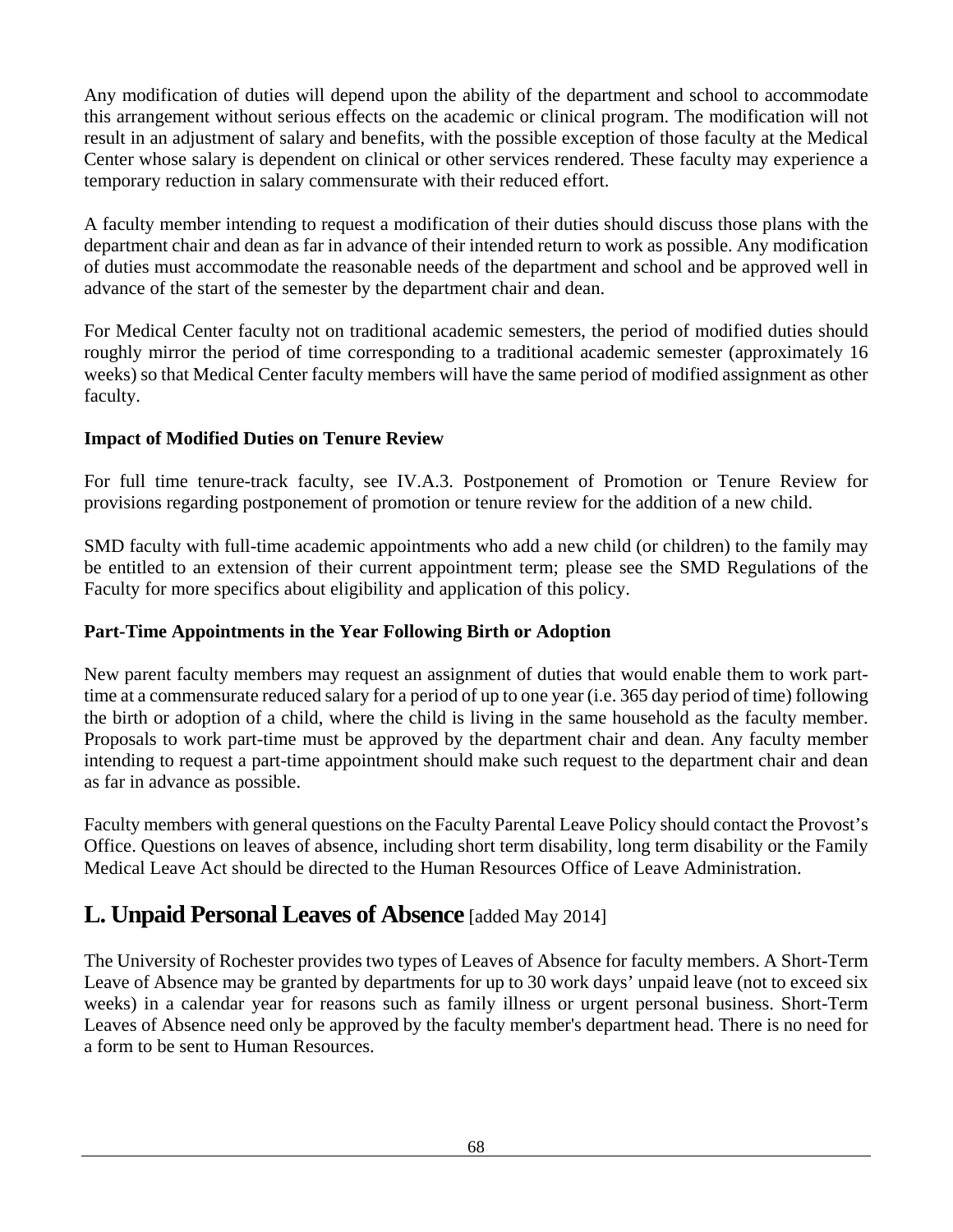The University Leave of Absence is available to faculty members who have completed at least two years of service to the University. This leave is granted for a period of up to 12 months for personal reasons such as (1) education, dependent or elder care, or community service, (2) as a reasonable accommodation for a qualified individual with a disability who is unable to return to work at the expiration of short-term disability and who is ineligible for short-term disability, and (3) other exceptional circumstances mutually agreed between the University and the employee. University Leave of Absence is granted when it is mutually beneficial to the staff member and the department and, therefore, is not granted automatically.

More information on Short-Term and University Leaves of Absence can be found at <http://www.rochester.edu/leave> under the section "Leave of Absence."

Requests for personal leave under this Policy should be made on the same schedule as requests for academic leaves, i.e., no later than the beginning of the semester preceding the semester in which the leave is requested. The periods are as follows:

Full year  $-1$  July through 30 June

Fall Term – 1 July through 15 January

Spring Term – 16 January through 30 June

## **M. Group Life Insurance** [updated May 2014]

See<http://www.rochester.edu/benefits/life> on Group Life Insurance coverage for employees.

## **N. Travel-Accident Insurance Plan** [updated May 2014]

While traveling on University business, faculty members are also covered by travel-accident insurance, with its own schedule of additional benefits. Travel-accident insurance is paid for entirely by the University; coverage begins immediately upon appointment. See: <http://www.rochester.edu/working/hr/policies/pdfpolicies/263.pdf>

# **O. Tuition Benefits for Full-Time Faculty** [updated May 2014]

Tuition benefits are available to faculty members and dependent children. Eligibility for tuition waivers or tuition reimbursement varies and depends on length of service, as well as other factors. See <http://www.rochester.edu/working/hr/benefits/tuition/> for a description of Tuition benefit policies for employees and dependent children. Contact the Benefits Office of Human Resources for additional information.

# **P. Retirement Program/Tax-Deferred Investment Options**

[updated May 2014]

The University maintains a policy regarding Retirement Programs that can be found at: [http://www.rochester.edu/benefits/retirement.](http://www.rochester.edu/benefits/retirement) Social Security generally pays benefits in retirement and in the case of disability. For more information, faculty should consult: [www.ssa.gov.](http://www.ssa.gov/)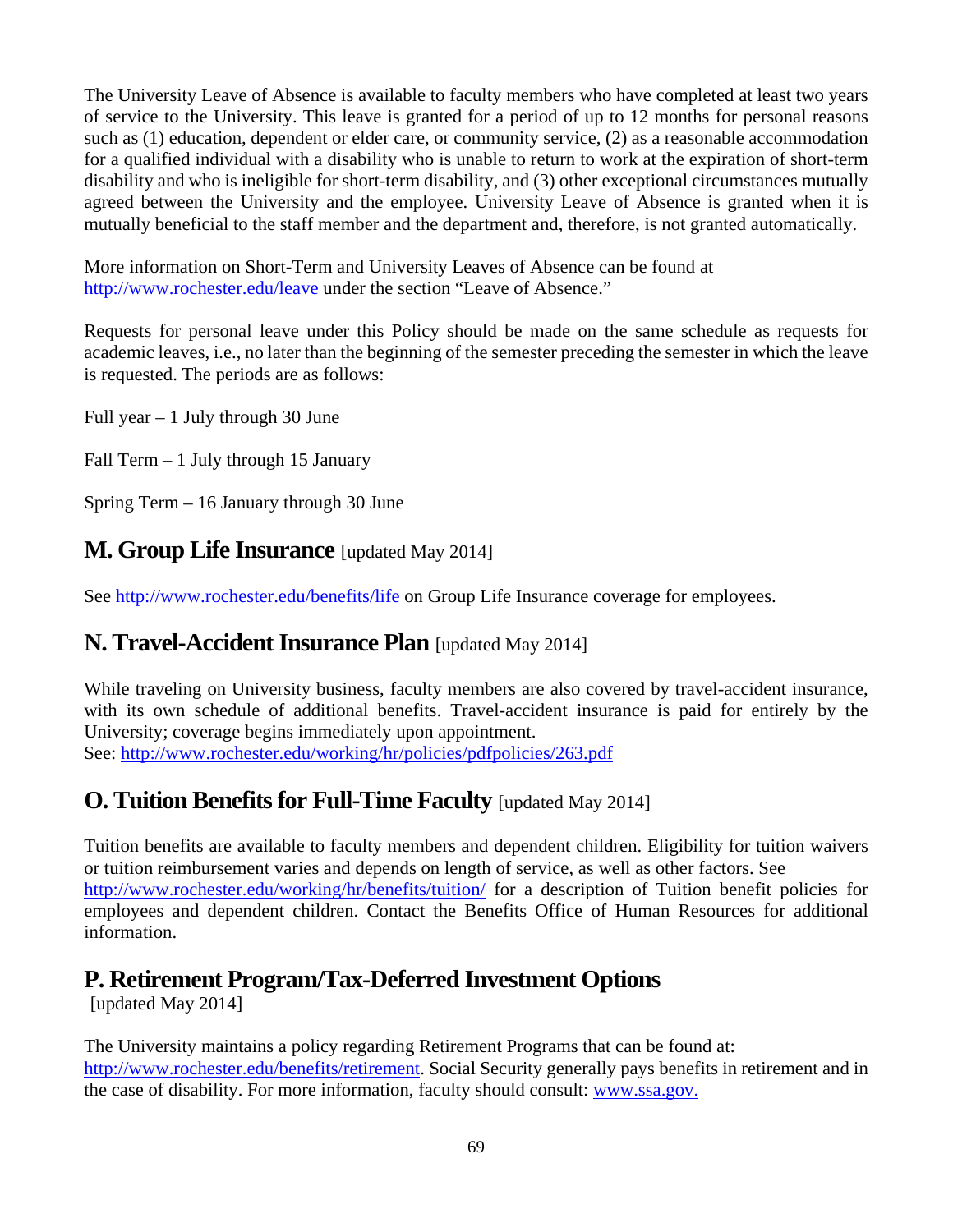# **Q. Unemployment Insurance** [updated May 2014]

The University maintains a policy regarding Unemployment Insurance that can be found at: [http://www.rochester.edu/working/hr/policies/pdfpolicies/273.pdf.](http://www.rochester.edu/working/hr/policies/pdfpolicies/273.pdf)

# **R. Flexible Spending Accounts**[updated May 2014]

The University maintains a policy regarding Flexible Spending Accounts that can be found at: [http://www.rochester.edu/benefits/fsa.](http://www.rochester.edu/benefits/fsa)

## **S. Vacation** [updated July 1999]

Faculty members do not accrue vacation except in the School of Medicine and Dentistry and the Laboratory for Laser Energetics, where appointments are made on a 12-month basis.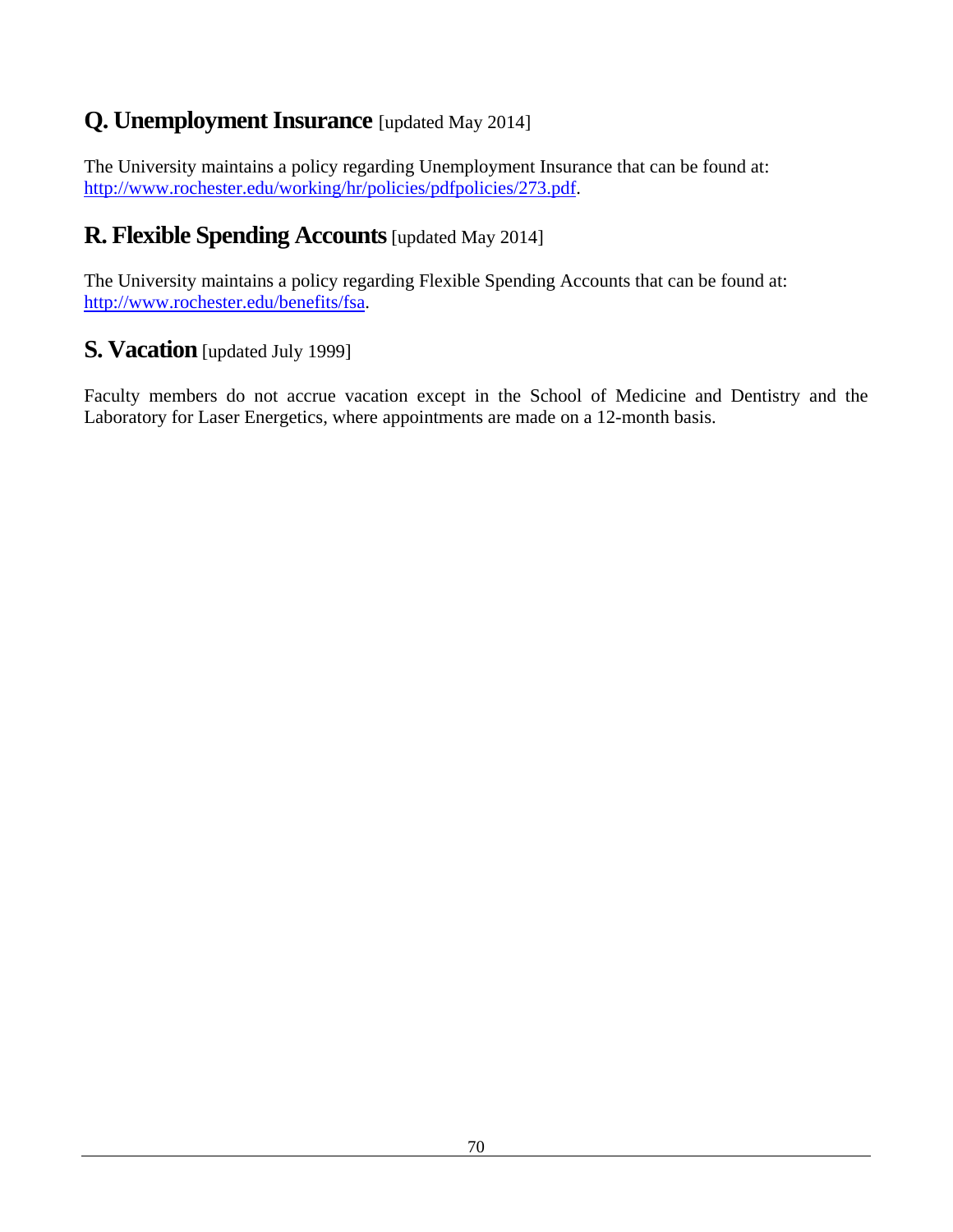# **VII. Cumulative Summary of Changes**

#### **October 2021**

- 1. Section II.F: This revision expanded voting rights to many faculty not on the tenure track. It was made to encourage deliberate consideration of faculty voting rights in shared governance processes, and in particular to encourage the presumption that all faculty should have rights to vote on items of concern to them.
- 2. Section IV.A.7: This policy on external appointments was revised to tighten the language around external appointments in the context of increased scrutiny by federal agencies and to address potential conflicts of interest or commitment.
- 3. Section IV.D: With these changes to the policy, the active involvement of legal counsel during hearings will no longer be allowed (advisors may be present, but cannot address the committee or witnesses); direct questioning of witnesses by the responding faculty member and the "academic lead" responsible for proving the case will not be allowed (the hearing committee will ask questions submitted in writing by the participants); and the president, if she secures concurrence from the University Committee on Promotion and Tenure, will be authorized to impose an interim sanction of suspension with reduced or no pay, pending completion of the hearing and the Board's final decision. Pay is to be restored if the BOT does not sustain the sanction at the conclusion of the process. If the UCTP does not concur, the policy allows the president to suspend the respondent faculty members (if they are a threat to themselves or others at the University), but only with full pay, which is the standard provision for universities. Also included clarifications of existing policies.

#### **February 2021**

- 1. Section IV.C: This revision to Faculty Grievance Procedures adds important procedural concepts, among which are how the peer grievance committee makes decisions, who decides who may be interviewed, the role of advisors to witnesses, procedures for cross-examination, how the peer committee's work is supported in its work, and timescales for the process. An explicit prohibition on retaliation against participants in the process, consistent with existing language in the Faculty Handbook supporting involvement in shared governance, is also added.
- 2. Section IV.A.3 With the addition of a paragraph on community engaged scholarship, Faculty work in all three areas critical for promotion (teaching, scholarship, and service) that is community centered is explicitly recognized in our promotion criteria.
- 3. Section IV.A.1 and IV.A.3 Clarifications regarding maximum time in rank were required due to the COVID-19 pandemic related extensions to the tenure clock.

#### **May 2020**

- 1. Section II.G: Examination of alleged violations of processes prescribed by the Faculty Handbook has been added as Section II.G, after Faculty Governance and before Intercessors. The section establishes a process to be followed to examine serious incidents.
- 2. Section IV.A.2: Revisions to the language about appointments from outside the University incorporate the option to offer tenure upon initial appointment at the rank of associate or full professor.
- 3. Section IV.A.3: Additions to language about promotion and tenure process reviews establish a procedure for promotion and tenure process reviews.

**May 2019**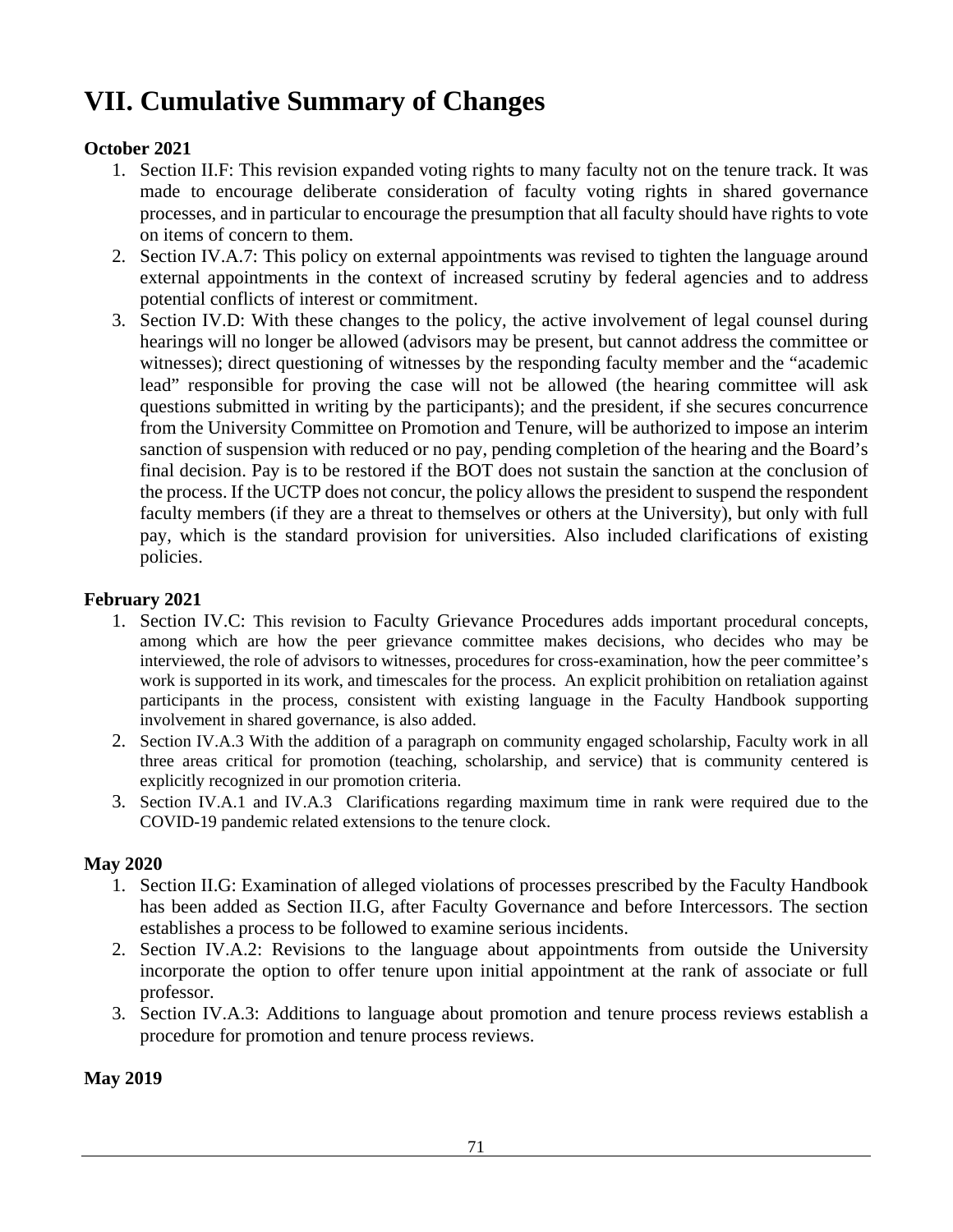**1.** Section IV.A.3: New language Promoting Faculty Under Investigation has been added to Section IV.A.3, after Documentation and Promotion and before Postponement of Promotion or Tenure Review.

### **April 2019**

1. Table of Contents: Minor revision to the Table of Contents changing Entry IV.C.1 from Tenure Grievances to Tenure and Appointment Grievances.

### **October 2018**

- 2. Section IV.A.3. Promotion to Tenure: The revisions to the Faculty Handbook addressing standards for Promotion to Tenure specifically acknowledge that a faculty member's activities related to community engagement are to be considered in connection with promotion and tenure decisions.
- 3. Section IV.B.5. Retired Faculty with Honorary Title: The revisions allow a faculty member who is retiring with an honorary title to choose the preferred honorary title. In prior versions, the only title available was emeritus professor. This is a more gender inclusive approach.

### **May 2018**

- 1. Section III.C. Intimate Relationships and section III.D. Management of Academic Relationships with Immediate Family Members: The revisions: 1) clarify and add key definitions of student, relationships, and academic authority as well as where to obtain clarification on these definitions; 2) presume the existence of academic authority whenever the people involved are members of the same department or department-like unit; 3) emphasize the possibility that disciplinary action could be taken if the policy is violated; 4) elaborate on how a management plan may be created, allowing for exceptions to these prohibitions under certain conditions. A section on the management of academic relationships with immediate family members has also been added.
- 2. Section IV.A.3. Reconsideration / Review of Promotion Decisions and Section IV.A.3.C. Faculty Grievance Procedures: The Handbook section relating to grievances has been expanded to include decisions relating to the reappointment and promotion of any faculty member eligible to vote in Senate elections, whether tenure-track or not. Grounds for the appeal of tenure, reappointment and promotion decisions have been expanded beyond procedural irregularities to include violations of academic freedom. The section relating to general grievances has also been expanded to include violations of academic freedom. All these grievances will be investigated by a Faculty Grievance Committee consisting of five or more members appointed from a list of fifteen faculty nominated by the president and provost. An explanation of the outcome of the process will be communicated back to the complainants, the respondents, and the University Committee on Tenure and Privileges by the appropriate authority.

# **April 2018**

1. Gender-inclusive language: Pronouns throughout the entire Faculty Handbook were amended to be more gender-inclusive.

# **May 2017**

1.Section III.C. Intimate Relationships: The Intimate Relationships with Students Policy prohibits intimate relationships between faculty and others at the University when faculty exercise "academic authority" over those individuals. The primary changes to the existing policy clarify what constitutes "academic authority" over an individual. The policy also contains a process to approve exceptions to allow a relationship between faculty and graduate students so long as an acceptable plan is in place to manage any potential influence the faculty member might have over